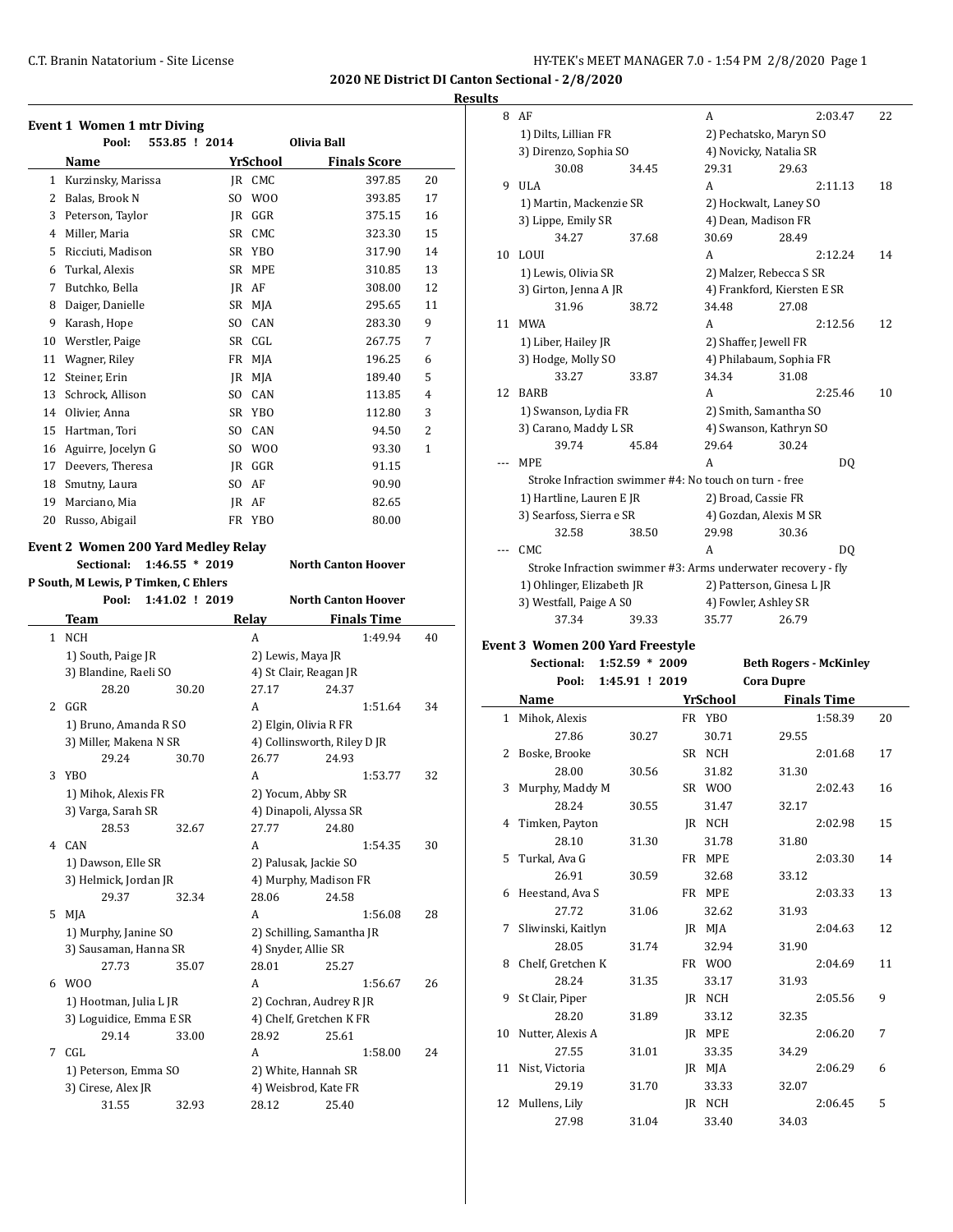# C.T. Branin Natatorium - Site License C.T. Branin Natatorium - Site License

41 James, Grace SO ULA 2:32.95

**2020 NE District DI Canton Sectional - 2/8/2020**

|     | (Event 3 Women 200 Yard Freestyle) |       |                 |       |                    |   |
|-----|------------------------------------|-------|-----------------|-------|--------------------|---|
|     | Name                               |       | YrSchool        |       | <b>Finals Time</b> |   |
| 13  | Bruno, Amanda R                    |       | SO GGR          |       | 2:09.30            | 4 |
|     | 29.37                              | 32.93 | 34.01           | 32.99 |                    |   |
|     | 14 Green, Lillian A                |       | FR WOO          |       | 2:09.61            | 3 |
|     | 29.82                              | 32.60 | 33.50           | 33.69 |                    |   |
| 15  | Angerstien, Kali E                 |       | FR GGR          |       | 2:09.86            | 2 |
|     | 29.70                              | 33.28 | 34.10           | 32.78 |                    |   |
| 16  | Klepper, Jadyn E                   |       | JR GGR          |       | 2:10.00            | 1 |
|     | 30.14                              | 32.72 | 34.06           | 33.08 |                    |   |
| 17  | Leibensperger, Kristen M           |       | JR GGR          |       | 2:10.09            |   |
|     | 29.01                              | 33.01 | 34.16           | 33.91 |                    |   |
| 18  | Rawley, Megan E                    |       | SR CMC          |       | 2:11.82            |   |
|     | 28.65                              | 33.06 | 35.02           | 35.09 |                    |   |
| *19 | Wert, Casey                        |       | JR YBO          |       | 2:13.09            |   |
|     | 29.68                              | 33.41 | 35.49           | 34.51 |                    |   |
| *19 | Kelty, Isabella                    |       | SR CAN          |       | 2:13.09            |   |
|     | 30.68                              | 34.35 | 34.44           | 33.62 |                    |   |
| 21  | Direnzo, Sophia                    |       | SO AF           |       | 2:13.83            |   |
|     | 29.88                              | 33.32 | 35.05           | 35.58 |                    |   |
| 22  | Zackary, Chloe                     |       | FR MJA          |       | 2:16.13            |   |
|     | 31.43                              | 34.40 | 35.55           | 34.75 |                    |   |
| 23  | Basista, Julia                     |       | FR YBO          |       | 2:17.16            |   |
|     | 30.73                              | 35.02 | 36.52           | 34.89 |                    |   |
| 24  | Sarzosa, Isabella M                |       | FR WOO          |       | 2:17.25            |   |
|     | 30.44                              | 34.10 | 36.24           | 36.47 |                    |   |
| 25  | Searcy, Tessa                      |       | SO CAN          |       | 2:18.32            |   |
|     | 31.19                              | 34.26 | 36.30           | 36.57 |                    |   |
| 26  | Willoughby, Anna Grace             |       | FR ULA          |       | 2:18.74            |   |
|     | 31.82                              | 35.30 | 36.38           | 35.24 |                    |   |
|     | 27 Webster, Olivia                 |       | FR MJA          |       | 2:18.81            |   |
|     | 31.25                              | 35.56 | 36.41           | 35.59 |                    |   |
| 28  | Meister, Noelle                    |       | SO CGL          |       | 2:21.48            |   |
|     | 31.65                              | 35.62 | 37.25           | 36.96 |                    |   |
| 29  | Curran, Darby                      |       | JR CGL          |       | 2:22.87            |   |
|     | 32.28                              | 37.64 | 37.80           | 35.15 |                    |   |
| 30  | Grohovsky, Sarah                   |       | SO CAN          |       | 2:24.41            |   |
|     | 32.80                              | 36.69 | 37.88           | 37.04 |                    |   |
| 31  | Spoon, Makayla                     |       | IR CGL          |       | 2:24.88            |   |
|     | 30.46                              | 36.20 |                 | 38.42 |                    |   |
|     | 32 Kibler, Natalie                 |       | 39.80<br>FR ULA |       | 2:26.52            |   |
|     | 31.23                              | 37.00 | 39.76           | 38.53 |                    |   |
| 33  | Malzer, Rebecca S                  |       | SR LOUI         |       | 2:26.83            |   |
|     | 33.00                              | 35.98 | 38.74           | 39.11 |                    |   |
|     |                                    |       | JR CGL          |       |                    |   |
| 34  | Harper, Hailey<br>32.95            |       |                 |       | 2:28.07            |   |
|     |                                    | 37.33 | 39.70           | 38.09 |                    |   |
| 35  | Pickens, Olivia                    |       | FR YBO          |       | 2:28.26            |   |
|     | 34.33                              | 36.94 | 38.78           | 38.21 |                    |   |
| 36  | McIntyre, Jenna M                  |       | FR LOUI         |       | 2:29.25            |   |
|     | 33.63                              | 37.00 | 39.17           | 39.45 |                    |   |
| 37  | Gozdan, Alexis M                   |       | SR MPE          |       | 2:29.93            |   |
|     | 30.25                              | 36.88 | 40.93           | 41.87 |                    |   |
| 38  | Swanson, Kathryn                   |       | SO BARB         |       | 2:30.55            |   |
|     | 33.71                              | 37.85 | 39.65           | 39.34 |                    |   |
| 39  | Philabaum, Sophia                  |       | FR MWA          |       | 2:30.59            |   |
|     | 33.88                              | 38.46 | 40.11           | 38.14 |                    |   |
| 40  | Didyk, Madison                     |       | SO ULA          |       | 2:31.77            |   |
|     | 33.27                              | 39.46 | 40.79           | 38.25 |                    |   |

|    | 33.79                            | 39.01   | 40.32           | 39.83                         |                    |    |
|----|----------------------------------|---------|-----------------|-------------------------------|--------------------|----|
|    | 42 Direnzo, Sylvia               |         | SO AF           |                               | 2:33.73            |    |
|    | 31.76                            | 38.48   | 41.72           | 41.77                         |                    |    |
| 43 | Durham, Kenzie                   |         | SR CAN          |                               | 2:34.07            |    |
|    | 33.59                            | 38.50   | 41.24           | 40.74                         |                    |    |
|    | 44 Norris, Lexi                  |         | SO MWA          |                               | 2:36.99            |    |
|    | 34.07                            | 39.75   | 43.11           | 40.06                         |                    |    |
| 45 | Cole, Chloe                      |         | FR LOUI         |                               | 2:40.17            |    |
|    | 35.70                            | 41.95   | 43.53           | 38.99                         |                    |    |
|    | 46 Ohlinger, Elizabeth           |         | JR CMC          |                               | 2:40.48            |    |
|    | 36.15                            |         |                 |                               |                    |    |
|    |                                  | 41.28   | 42.79           | 40.26                         |                    |    |
| 47 | Rearick, Maddy                   |         | JR MWA          |                               | 2:41.73            |    |
|    | 34.48                            | 41.88   | 44.15           | 41.22                         |                    |    |
|    | 48 Patterson, Ginesa L           |         | JR CMC          |                               | 2:45.39            |    |
|    | 34.84                            | 41.28   | 44.39           | 44.88                         |                    |    |
| 49 | Bakos, Kylie                     |         | SO AF           |                               | 2:45.59            |    |
|    | 34.49                            | 40.91   | 45.20           | 44.99                         |                    |    |
| 50 | Bonilla, Kayla S                 |         | SO CMC          |                               | 2:48.45            |    |
|    | 37.23                            | 44.20   | 1:27.02         |                               |                    |    |
|    | 51 Greathouse, Marilyn R         |         | FR LOUI         |                               | 3:06.26            |    |
|    | 39.57                            | 48.76   | 50.78           | 47.15                         |                    |    |
|    | 52 McCabe, Kate                  |         | SO MWA          |                               | 3:09.09            |    |
|    | 1:26.41                          | 1:42.68 |                 |                               |                    |    |
| 53 | Stephenson, Bri                  |         | SR AF           |                               | 3:09.78            |    |
|    | 38.36                            | 47.32   | 53.22           | 50.88                         |                    |    |
|    | <b>Event 4 Women 200 Yard IM</b> |         |                 |                               |                    |    |
|    | Sectional: 2:06.43 * 2015        |         |                 | <b>Madison Myers - Copley</b> |                    |    |
|    |                                  |         |                 |                               |                    |    |
|    |                                  |         |                 |                               |                    |    |
|    | Pool: 1:57.98 ! 2013             |         |                 | <b>Katie Miller</b>           |                    |    |
|    | <b>Name</b>                      |         | <u>YrSchool</u> |                               | <b>Finals Time</b> |    |
|    | 1 Lewis, Maya                    |         | JR NCH          |                               | 2:15.01            | 20 |
|    | 29.91                            | 35.62   | 37.56           | 31.92                         |                    |    |
| 2  | Murphy, Madison                  |         | FR CAN          |                               | 2:15.49            | 17 |
|    | 29.70                            | 35.32   | 39.84           | 30.63                         |                    |    |
| 3  | Fetsko, Amanda                   |         | FR NCH          |                               | 2:19.73            | 16 |
|    | 30.21                            | 36.38   | 40.54           | 32.60                         |                    |    |
| 4  | Landenberger, Mallory M          |         | JR GGR          |                               | 2:21.08            | 15 |
|    | 31.26                            | 35.02   | 42.41           | 32.39                         |                    |    |
| 5  | Schilling, Samantha              |         | JR MJA          |                               | 2:22.69            | 14 |
|    | 30.23                            | 37.06   | 43.18           | 32.22                         |                    |    |
|    | 6 Shaffer, Jewell                |         | FR MWA          |                               | 2:22.78            | 13 |
|    | 28.54                            | 36.90   | 42.37           | 34.97                         |                    |    |
| 7  | Hootman, Julia L                 |         | JR WOO          |                               | 2:23.77            | 12 |
|    | 30.51                            | 34.73   | 44.99           | 33.54                         |                    |    |
| 8  | Maxwell, Jenna                   |         | JR NCH          |                               | 2:27.35            | 11 |
|    | 32.12                            | 37.62   | 42.48           | 35.13                         |                    |    |
| 9  | Allshouse, Alex                  |         | IR NCH          |                               | 2:28.80            | 9  |
|    | 31.12                            | 38.38   | 43.34           | 35.96                         |                    |    |
| 10 | Crawn, Emma                      |         | JR MJA          |                               | 2:28.95            | 7  |
|    | 31.26                            | 37.35   | 44.68           | 35.66                         |                    |    |
| 11 | Cochran, Audrey R                |         | JR WOO          |                               | 2:30.11            | 6  |
|    | 33.15                            | 39.10   | 42.23           | 35.63                         |                    |    |
| 12 | Carano, Maddy L                  |         | SR BARB         |                               | 2:30.41            | 5  |
|    | 29.95                            | 39.27   | 45.71           | 35.48                         |                    |    |
| 13 | Dodson, Madeline A               |         | SR CMC          |                               | 2:30.48            | 4  |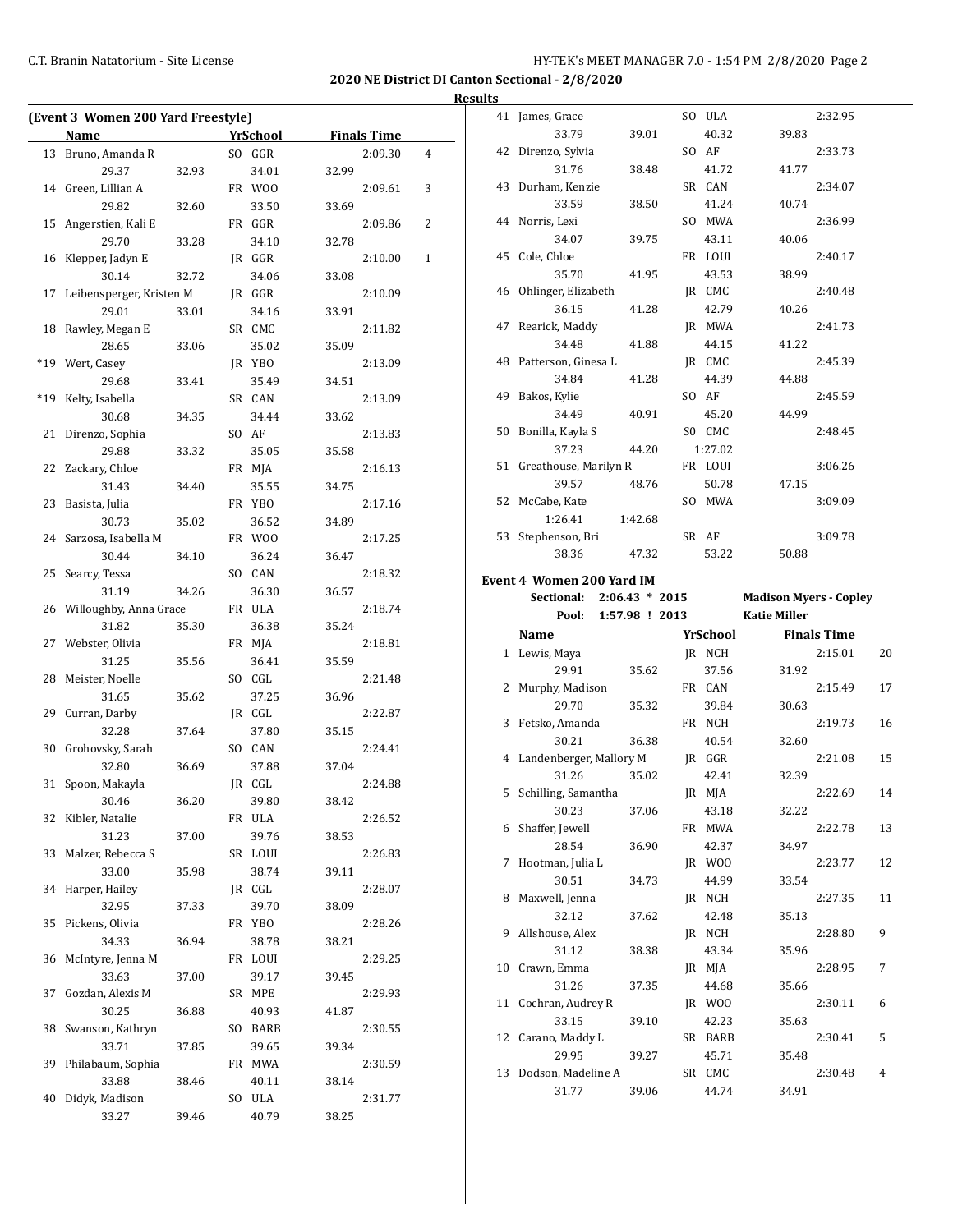**2020 NE District DI Canton Sectional - 2/8/2020 Results**

|    | (Event 4 Women 200 Yard IM) |       |                 |       |                    |              |
|----|-----------------------------|-------|-----------------|-------|--------------------|--------------|
|    | <b>Name</b>                 |       | <b>YrSchool</b> |       | <b>Finals Time</b> |              |
|    | 14 Darnell, Regan O         |       | FR MPE          |       | 2:31.60            | 3            |
|    | 32.23                       | 38.14 | 48.21           | 33.02 |                    |              |
| 15 | Yocum, Abby                 |       | SR YBO          |       | 2:31.88            | 2            |
|    | 33.94                       | 41.78 | 41.06           | 35.10 |                    |              |
|    | 16 Chelf, Emma M            |       | SO WOO          |       | 2:32.79            | $\mathbf{1}$ |
|    | 33.24                       | 39.26 | 45.22           | 35.07 |                    |              |
| 17 | Risher, Gillian S           |       | JR MPE          |       | 2:40.74            |              |
|    | 32.03                       | 40.99 | 51.77           | 35.95 |                    |              |
| 18 | Klepec, Sarah               |       | SO CAN          |       | 2:42.50            |              |
|    | 33.27                       | 42.20 | 49.11           | 37.92 |                    |              |
| 19 | Bittner, Valerie            |       | FR GGR          |       | 2:42.72            |              |
|    | 31.15                       | 41.06 | 52.45           | 38.06 |                    |              |
| 20 | Esper, Catherine            |       | SO CAN          |       | 2:44.47            |              |
|    | 33.22                       | 44.35 | 49.66           | 37.24 |                    |              |
| 21 | Kelso, Madison              |       | SO YBO          |       | 2:44.60            |              |
|    | 33.87                       | 41.62 | 50.56           | 38.55 |                    |              |
|    | 22 Potashnik, Kate          |       | FR ULA          |       | 2:45.55            |              |
|    | 35.09                       | 41.18 | 51.74           | 37.54 |                    |              |
|    | 23 Menegay, Ashley M        |       | SO LOUI         |       | 2:52.45            |              |
|    | 38.46                       | 40.96 | 52.80           | 40.23 |                    |              |
|    | 24 Parker, Ireland          |       | FR YBO          |       | 2:55.38            |              |
|    | 39.75                       | 42.11 | 54.21           | 39.31 |                    |              |
|    | 25 Collins, Grace           |       | SR LOUI         |       | 2:59.62            |              |
|    | 38.56                       | 42.50 | 57.41           | 41.15 |                    |              |
|    | 26 Pastore, Caroline        |       | SO ULA          |       | 3:02.51            |              |
|    | 36.71                       | 43.63 | 1:02.38         | 39.79 |                    |              |
|    | Brinkley, Aadia             |       | SR YBO          |       | DQ                 |              |
|    | Butterfly kick - breast     |       |                 |       |                    |              |
|    | 37.18                       | 47.43 | 55.62           | 39.01 |                    |              |
|    | Galterio, Morgan            |       | IR AF           |       | DQ                 |              |
|    | Butterfly kick - breast     |       |                 |       |                    |              |
|    | 36.79                       | 42.14 | 55.63           | 37.81 |                    |              |

# **Event 5 Women 50 Yard Freestyle**

|    | Sectional:            | $\ast$<br>23.37 | 2019           |                 | <b>Parker Timken - Hoover</b> |              |
|----|-----------------------|-----------------|----------------|-----------------|-------------------------------|--------------|
|    | Pool:                 | 22.43 ! 2010    |                |                 | <b>Margo Geer</b>             |              |
|    | Name                  |                 |                | YrSchool        | <b>Finals Time</b>            |              |
| 1  | Chelf, Gracie A       |                 | SO.            | W <sub>0</sub>  | 23.86                         | 20           |
| 2  | Nixon, Annabelle      |                 | FR             | NCH             | 24.75                         | 17           |
| 3  | St Clair, Reagan      |                 | IR             | <b>NCH</b>      | 24.79                         | 16           |
| 4  | South, Paige          |                 | IR             | <b>NCH</b>      | 24.98                         | 15           |
| 5  | Blandine, Raeli       |                 | S <sub>O</sub> | <b>NCH</b>      | 24.99                         | 14           |
| 6  | White, Hannah         |                 | SR             | CGL             | 25.20                         | 13           |
| 7  | Collinsworth, Riley D |                 | JR             | GGR             | 25.35                         | 12           |
| 8  | Dawson, Elle          |                 | <b>SR</b>      | CAN             | 25.67                         | 11           |
| 9  | Shroyer, Anne         |                 | FR             | GGR             | 25.68                         | 9            |
| 10 | Dinapoli, Alyssa      |                 | SR             | YB <sub>0</sub> | 25.71                         | 7            |
| 11 | Weisbrod, Kate        |                 | FR             | CGL             | 25.81                         | 6            |
| 12 | Miller, Makena N      |                 | SR             | GGR             | 25.82                         | 4.5          |
| 13 | Snyder, Allie         |                 | <b>SR</b>      | MJA             | 125.82                        | 4.5          |
| 14 | Frantz, Olivia        |                 | SO.            | W <sub>0</sub>  | 25.89                         | 3            |
| 15 | Loguidice, Emma E     |                 | SR.            | W <sub>0</sub>  | 25.92                         | 2            |
| 16 | Byler, Emily          |                 | SO.            | <b>ULA</b>      | 26.19                         | $\mathbf{1}$ |
| 17 | Varga, Sarah          |                 | SR             | YB <sub>0</sub> | 26.42                         |              |
| 18 | Peckman, Miranda      |                 | IR             | CAN             | 26.60                         |              |
| 19 | Pratt, Maggie M       |                 | IR             | GGR             | 26.88                         |              |

| 20 | Cirese, Alex          | IR             | CGL             | 27.16 |
|----|-----------------------|----------------|-----------------|-------|
| 21 | Lewis, Olivia         | SR             | LOUI            | 27.20 |
| 22 | Severson, Ella        | SR             | CGL             | 27.21 |
| 23 | McCoury, Fiona        | FR             | MJA             | 27.34 |
| 24 | Palusak, Jackie       | SO.            | CAN             | 27.37 |
| 25 | Hooper, June          | SR             | MJA             | 27.51 |
| 26 | Blawas, Hannah        | SO.            | <b>ULA</b>      | 27.56 |
| 27 | Gomez, Mikaela        | SO.            | MJA             | 27.61 |
| 28 | Peckman, Madison      | IR             | CAN             | 27.63 |
| 29 | Frankford, Kiersten E | SR             | LOUI            | 27.66 |
| 30 | Schwendeman, Allyson  | JR             | YB <sub>0</sub> | 28.22 |
| 31 | Fowler, Ashley        | SR             | CMC             | 28.45 |
| 32 | Hartline, Lauren E    | JR             | <b>MPE</b>      | 29.23 |
| 33 | Barrett, Brooklynn    | FR             | CMC             | 29.31 |
| 34 | Campbell, Paonia O    | FR             | W <sub>0</sub>  | 29.38 |
| 35 | Hodge, Molly          | SO.            | <b>MWA</b>      | 29.41 |
| 36 | Novicky, Natalia      | SR             | AF              | 29.59 |
| 37 | Williams, Tyler       | SR             | <b>YBO</b>      | 29.68 |
| 38 | Yoho, Kelsy           | SR             | <b>MPE</b>      | 29.74 |
| 39 | Clark, Shaelyn J      | SO.            | LOUI            | 29.93 |
| 40 | Watson, Paige B       | FR             | CMC             | 30.24 |
| 41 | Gniewecki, Emma M     | JR             | <b>MPE</b>      | 30.83 |
| 42 | Martin, Mackenzie     | SR             | <b>ULA</b>      | 30.93 |
| 43 | Swanson, Lydia        | FR             | <b>BARB</b>     | 31.11 |
| 44 | Westfall, Paige A     | S <sub>0</sub> | CMC             | 31.35 |
| 45 | Corbett, Allie        | FR             | AF              | 31.95 |
| 46 | Horner, Claire E      | SO.            | <b>MPE</b>      | 32.90 |
| 47 | Barlow, Morgan        | IR             | <b>MWA</b>      | 33.61 |
| 48 | Moss, Kylee           | FR             | AF              | 34.53 |
| 49 | Mendez, Jojo          | SR             | AF              | 37.29 |
| 50 | Smith, Samantha       | SO.            | <b>BARB</b>     | 37.73 |
| 51 | Rhoden, Maryah        | FR             | <b>BARB</b>     | 38.70 |
|    |                       |                |                 |       |

#### **Event 6 Women 100 Yard Butterfly**

|    | Sectional:         | $56.77 * 2009$ |          | <b>Beth Rogers - McKinley</b> |    |
|----|--------------------|----------------|----------|-------------------------------|----|
|    | Pool:              | 53.31 ! 2019   |          | <b>Megan Glass</b>            |    |
|    | Name               |                | YrSchool | <b>Finals Time</b>            |    |
|    | 1 Miller, Makena N |                | SR GGR   | 59.76                         | 20 |
|    | 27.82              | 31.94          |          |                               |    |
| 2  | Elgin, Olivia R    |                | FR GGR   | 1:00.63                       | 17 |
|    | 27.81              | 32.82          |          |                               |    |
| 3  | Sausaman, Hanna    |                | SR MJA   | 1:02.36                       | 16 |
|    | 28.46              | 33.90          |          |                               |    |
| 4  | Dilts, Lillian     |                | FR AF    | 1:04.23                       | 15 |
|    | 29.45              | 34.78          |          |                               |    |
| 5. | Wirick, Nicole     |                | SO NCH   | 1:04.42                       | 14 |
|    | 30.20              | 34.22          |          |                               |    |
| 6  | Varga, Sarah       |                | SR YBO   | 1:05.10                       | 13 |
|    | 30.45              | 34.65          |          |                               |    |
| 7  | Geletka, Allie     |                | IR CAN   | 1:05.51                       | 12 |
|    | 28.58              | 36.93          |          |                               |    |
| 8  | Dean, Elyssa       |                | SR ULA   | 1:06.01                       | 11 |
|    | 30.66              | 35.35          |          |                               |    |
| 9  | Carano, Maddy L    |                | SR BARB  | 1:06.17                       | 9  |
|    | 29.36              | 36.81          |          |                               |    |
| 10 | Ellis, Halle       |                | FR NCH   | 1:06.41                       | 7  |
|    | 30.85              | 35.56          |          |                               |    |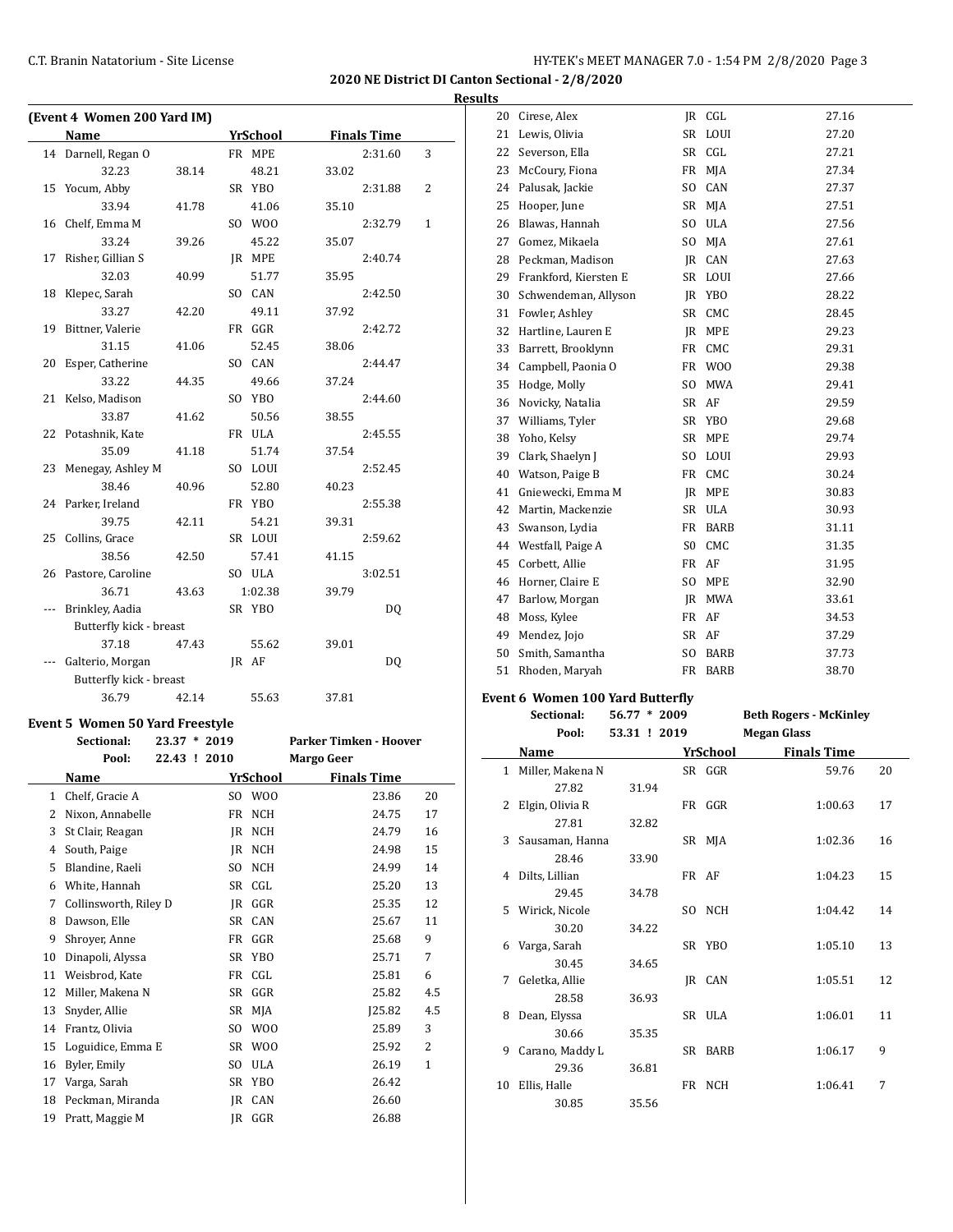**2020 NE District DI Canton Sectional - 2/8/2020**

|     | (Event 6 Women 100 Yard Butterfly) |       |  |          |                    |                |  |  |  |  |  |  |
|-----|------------------------------------|-------|--|----------|--------------------|----------------|--|--|--|--|--|--|
|     | Name                               |       |  | YrSchool | <b>Finals Time</b> |                |  |  |  |  |  |  |
| 11  | Helmick, Jordan                    |       |  | JR CAN   | 1:06.43            | 6              |  |  |  |  |  |  |
|     | 29.70                              | 36.73 |  |          |                    |                |  |  |  |  |  |  |
| 12  | Huston, Ella                       |       |  | SO YBO   | 1:07.15            | 5              |  |  |  |  |  |  |
|     | 30.57                              | 36.58 |  |          |                    |                |  |  |  |  |  |  |
| 13  | Schilling, Samantha                |       |  | JR MJA   | 1:07.36            | $\overline{4}$ |  |  |  |  |  |  |
|     | 30.21                              | 37.15 |  |          |                    |                |  |  |  |  |  |  |
| 14  | McCoury, Fiona                     |       |  | FR MJA   | 1:07.42            | 3              |  |  |  |  |  |  |
|     | 30.90                              | 36.52 |  |          |                    |                |  |  |  |  |  |  |
| 15  | Searfoss, Sierra e                 |       |  | SR MPE   | 1:07.84            | 2              |  |  |  |  |  |  |
|     | 30.49                              | 37.35 |  |          |                    |                |  |  |  |  |  |  |
| 16  | Crawn, Emma                        |       |  | JR MJA   | 1:09.02            | 1              |  |  |  |  |  |  |
|     | 32.20                              | 36.82 |  |          |                    |                |  |  |  |  |  |  |
| 17  | Bittner, Valerie                   |       |  | FR GGR   | 1:09.60            |                |  |  |  |  |  |  |
|     | 31.75                              | 37.85 |  |          |                    |                |  |  |  |  |  |  |
| 18  | Dodson, Madeline A                 |       |  | SR CMC   | 1:10.19            |                |  |  |  |  |  |  |
|     | 31.75                              | 38.44 |  |          |                    |                |  |  |  |  |  |  |
| 19  | Altland, Madeline R                |       |  | SO WOO   | 1:11.06            |                |  |  |  |  |  |  |
|     | 32.88                              | 38.18 |  |          |                    |                |  |  |  |  |  |  |
| 20  | Risher, Gillian S                  |       |  | JR MPE   | 1:11.10            |                |  |  |  |  |  |  |
|     | 32.30                              | 38.80 |  |          |                    |                |  |  |  |  |  |  |
| 21  | Hughes, Mallory                    |       |  | FR CAN   | 1:13.46            |                |  |  |  |  |  |  |
|     | 32.66                              | 40.80 |  |          |                    |                |  |  |  |  |  |  |
| 22  | Velasquez, Ava                     |       |  | JR YBO   | 1:16.94            |                |  |  |  |  |  |  |
|     | 35.02                              | 41.92 |  |          |                    |                |  |  |  |  |  |  |
| 23  | Sarzosa, Isabella M                |       |  | FR WOO   | 1:19.36            |                |  |  |  |  |  |  |
|     | 37.95                              | 41.41 |  |          |                    |                |  |  |  |  |  |  |
|     | 24 Pastore, Caroline               |       |  | SO ULA   | 1:19.61            |                |  |  |  |  |  |  |
|     | 36.43                              | 43.18 |  |          |                    |                |  |  |  |  |  |  |
| 25  | McIntyre, Jenna M                  |       |  | FR LOUI  | 1:20.33            |                |  |  |  |  |  |  |
|     | 36.80                              | 43.53 |  |          |                    |                |  |  |  |  |  |  |
| 26  | Direnzo, Sylvia                    |       |  | SO AF    | 1:20.49            |                |  |  |  |  |  |  |
|     | 36.43                              | 44.06 |  |          |                    |                |  |  |  |  |  |  |
| 27  | Girton, Jenna A                    |       |  | JR LOUI  | 1:20.76            |                |  |  |  |  |  |  |
|     | 37.46                              | 43.30 |  |          |                    |                |  |  |  |  |  |  |
| 28  | Tefs, Anna C<br>39.37              |       |  | FR WOO   | 1:26.13            |                |  |  |  |  |  |  |
| 29  |                                    | 46.76 |  | SR YBO   | 1:26.42            |                |  |  |  |  |  |  |
| 30  | Brinkley, Aadia<br>Cole, Chloe     |       |  | FR LOUI  | 1:29.12            |                |  |  |  |  |  |  |
|     | 41.10                              | 48.02 |  |          |                    |                |  |  |  |  |  |  |
| 31  | Spilios, Anna                      |       |  | SR CGL   | 1:33.77            |                |  |  |  |  |  |  |
|     | 40.43                              | 53.34 |  |          |                    |                |  |  |  |  |  |  |
| --- | James, Grace                       |       |  | SO ULA   | DQ                 |                |  |  |  |  |  |  |
|     | One hand touch                     |       |  |          |                    |                |  |  |  |  |  |  |
|     | 40.02                              | 49.06 |  |          |                    |                |  |  |  |  |  |  |
|     |                                    |       |  |          |                    |                |  |  |  |  |  |  |

# **Event 7 Women 100 Yard Freestyle**

|   | Sectional:         | $50.95 * 2013$ |     | <b>Chase Kinney - Jackson</b> |                    |    |  |  |  |  |
|---|--------------------|----------------|-----|-------------------------------|--------------------|----|--|--|--|--|
|   | Pool:              | 48.63<br>!2010 |     |                               | Margo Geer         |    |  |  |  |  |
|   | Name               |                |     | YrSchool                      | <b>Finals Time</b> |    |  |  |  |  |
| 1 | Chelf, Gracie A    |                | SO. | W <sub>00</sub>               | 53.13              | 20 |  |  |  |  |
|   | 25.21              | 27.92          |     |                               |                    |    |  |  |  |  |
|   | 2 St Clair, Reagan |                | IR  | NCH                           | 53.80              | 17 |  |  |  |  |
|   | 25.81              | 27.99          |     |                               |                    |    |  |  |  |  |
| 3 | Murphy, Janine     |                | SΟ  | MJA                           | 54.38              | 16 |  |  |  |  |
|   | 26.43              | 27.95          |     |                               |                    |    |  |  |  |  |

| <b>Results</b> |                           |       |         |         |              |
|----------------|---------------------------|-------|---------|---------|--------------|
|                | 4 Nixon, Annabelle        |       | FR NCH  | 54.48   | 15           |
|                | 26.78                     | 27.70 |         |         |              |
|                | 5 St Clair, Piper         |       | JR NCH  | 54.61   | 14           |
|                | 26.37                     | 28.24 |         |         |              |
|                | 6 Murphy, Madison         |       | FR CAN  | 54.74   | 13           |
|                | 26.94                     | 27.80 |         |         |              |
|                | 7 Mihok, Alexis           |       | FR YBO  | 54.90   | 12           |
|                | 26.44                     | 28.46 |         |         |              |
|                | 8 Blandine, Raeli         |       | SO NCH  | 55.28   | 11           |
|                | 26.48                     | 28.80 |         |         |              |
|                | 9 Collinsworth, Riley D   |       | JR GGR  | 55.41   | 9            |
|                | 26.42                     | 28.99 |         |         |              |
|                | 10 Dinapoli, Alyssa       |       | SR YBO  | 56.47   | 7            |
|                | 27.11                     | 29.36 |         |         |              |
|                | 11 White, Hannah          |       | SR CGL  | 56.62   | 6            |
|                | 26.68                     | 29.94 |         |         |              |
|                | 12 Snyder, Allie          |       | SR MJA  | 56.68   | 5            |
|                | 26.91                     | 29.77 |         |         |              |
|                | 13 Weisbrod, Kate         |       | FR CGL  | 57.36   | 4            |
|                | 27.08                     | 30.28 |         |         |              |
|                | 14 Frantz, Olivia         |       | SO WOO  | 57.38   | 3            |
|                | 27.09                     | 30.29 |         |         |              |
|                | 15 Loguidice, Emma E      |       | SR WOO  | 57.82   | 2            |
|                | 27.14                     | 30.68 |         |         |              |
|                | 16 Pratt, Maggie M        |       | IR GGR  | 58.10   | $\mathbf{1}$ |
|                | 27.65                     | 30.45 |         |         |              |
|                | 17 Green, Abbie           |       | JR MJA  | 58.21   |              |
|                | 27.47                     | 30.74 |         |         |              |
|                | 18 Byler, Emily           |       | SO ULA  | 59.08   |              |
|                | 27.73                     | 31.35 |         |         |              |
|                | 19 Pechatsko, Maryn       |       | SO AF   | 59.56   |              |
|                | 28.25                     | 31.31 |         |         |              |
|                | 20 Rawley, Megan E        |       | SR CMC  | 59.58   |              |
|                | 28.08                     | 31.50 |         |         |              |
|                | 21 Frankford, Kiersten E  |       | SR LOUI | 59.62   |              |
|                | 28.42<br>*22 Cirese, Alex | 31.20 |         | 59.69   |              |
|                | 27.91                     | 31.78 | JR CGL  |         |              |
|                | *22 Green, Lillian A      |       | FR WOO  | 59.69   |              |
|                | 28.05                     | 31.64 |         |         |              |
|                | 24 Wert, Casey            |       | JR YBO  | 59.73   |              |
|                | 28.72                     | 31.01 |         |         |              |
|                | 25 Beasley, Elyse         |       | FR GGR  | 1:00.14 |              |
|                | 29.21                     | 30.93 |         |         |              |
| 26             | Kelty, Isabella           |       | SR CAN  | 1:00.42 |              |
|                | 28.82                     | 31.60 |         |         |              |
| 27             | Klepper, Adrianna E       |       | JR GGR  | 1:00.61 |              |
|                | 28.73                     | 31.88 |         |         |              |
|                | 28 Severson, Ella         |       | SR CGL  | 1:00.71 |              |
|                | 29.42                     | 31.29 |         |         |              |
| 29             | Hooper, June              |       | SR MJA  | 1:00.99 |              |
|                | 28.96                     | 32.03 |         |         |              |
|                | 30 Peckman, Miranda       |       | JR CAN  | 1:01.06 |              |
|                | 28.86                     | 32.20 |         |         |              |
| 31             | Schwendeman, Allyson      |       | JR YBO  | 1:01.79 |              |
|                | 28.73                     | 33.06 |         |         |              |
|                | 32 Liber, Hailey          |       | JR MWA  | 1:03.02 |              |
|                | 30.11                     | 32.91 |         |         |              |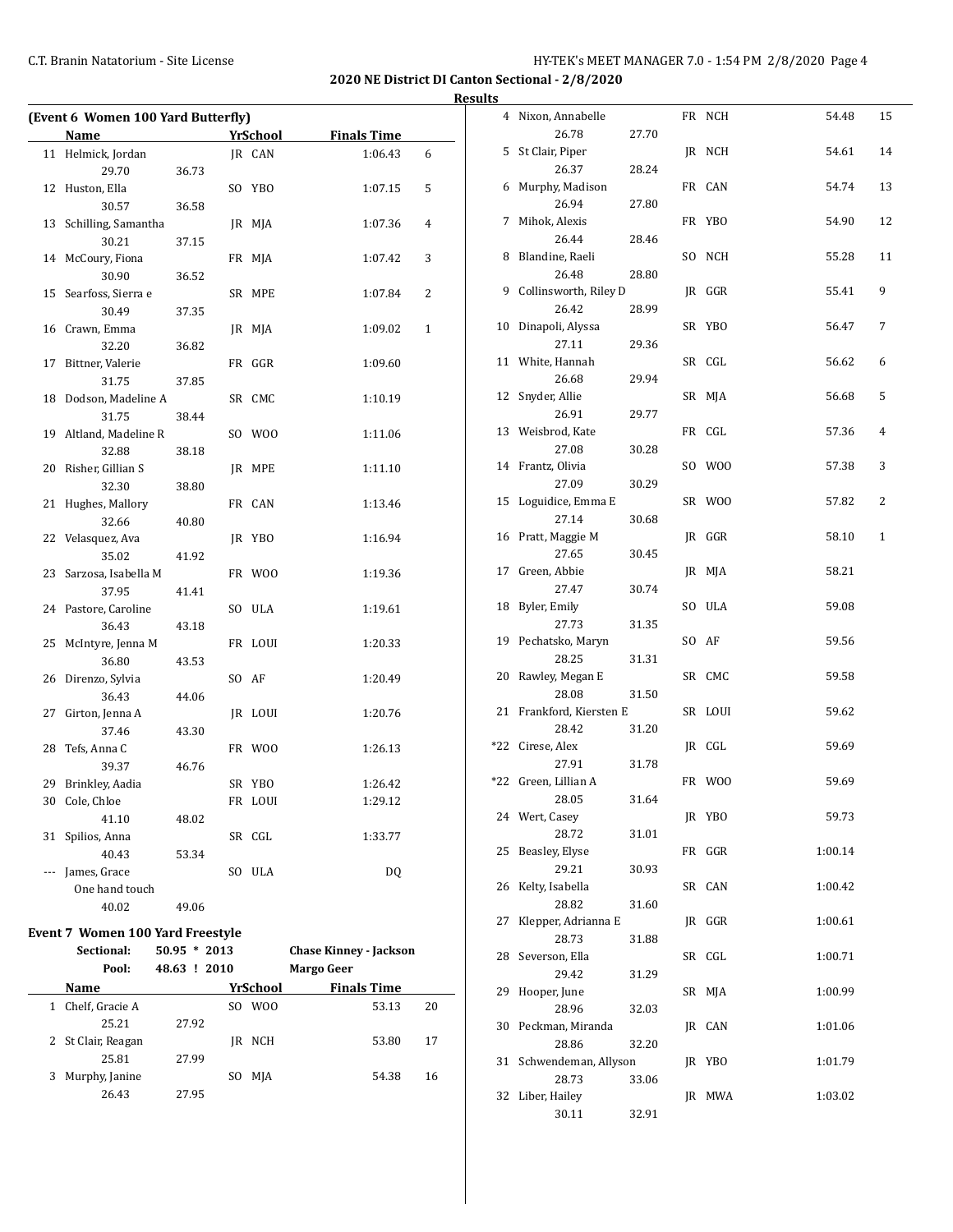**2020 NE District DI Canton Sectional - 2/8/2020**

|                                         |       |                 |                        |                    |    | <b>Results</b> |                             |       |        |       |         |     |
|-----------------------------------------|-------|-----------------|------------------------|--------------------|----|----------------|-----------------------------|-------|--------|-------|---------|-----|
| (Event 7 Women 100 Yard Freestyle)      |       |                 |                        |                    |    |                | 3 Chelf, Gretchen K         |       | FR WOO |       | 5:27.88 | 16  |
| Name                                    |       | YrSchool        |                        | <b>Finals Time</b> |    |                | 29.12                       | 32.83 | 33.44  | 33.24 |         |     |
| 33 Peckman, Madison                     |       | JR CAN          |                        | 1:03.46            |    |                | 33.07                       | 33.40 | 33.69  | 33.81 |         |     |
| 29.44                                   | 34.02 |                 |                        |                    |    |                | 33.56                       | 31.72 |        |       |         |     |
| 34 Hockwalt, Laney                      |       | SO ULA          |                        | 1:04.95            |    |                | 4 Landenberger, Mallory M   |       | JR GGR |       | 5:32.47 | 15  |
| 30.43                                   | 34.52 |                 |                        |                    |    |                | 29.41                       | 32.92 | 34.30  | 34.23 |         |     |
| 35 Krills, Miryam                       |       | JR ULA          |                        | 1:05.64            |    |                | 34.40                       | 34.17 | 34.11  | 34.18 |         |     |
| 30.59                                   | 35.05 |                 |                        |                    |    |                | 33.14                       | 31.61 |        |       |         |     |
| 36 Broad, Cassie                        |       | FR MPE          |                        | 1:05.76            |    |                | 5 Sliwinski, Kaitlyn        |       | JR MJA |       | 5:34.29 | 14  |
| 32.04                                   | 33.72 |                 |                        |                    |    |                | 29.99                       | 32.84 | 33.67  | 33.93 |         |     |
| 37 Barrett, Brooklynn                   |       | FR CMC          |                        | 1:06.01            |    |                | 34.01                       | 33.82 | 34.61  | 34.57 |         |     |
| 31.09                                   | 34.92 |                 |                        |                    |    |                | 34.17                       | 32.68 |        |       |         |     |
| 38 Collins, Grace                       |       | SR LOUI         |                        | 1:06.77            |    |                | 6 Heestand, Ava S           |       | FR MPE |       | 5:34.51 | 13  |
| 31.63                                   | 35.14 |                 |                        |                    |    |                | 28.71                       | 32.28 | 33.78  | 34.22 |         |     |
| 39 Searfoss, Sierra e                   |       | SR MPE          |                        | 1:06.83            |    |                | 34.46                       | 34.26 | 34.95  | 34.64 |         |     |
| 31.39                                   | 35.44 |                 |                        |                    |    |                | 34.86                       | 32.35 |        |       |         |     |
| 40 Clark, Shaelyn J                     |       | SO LOUI         |                        | 1:07.25            |    |                | 7 Boske, Brooke             |       | SR NCH |       | 5:34.58 | 12  |
| 31.91                                   | 35.34 |                 |                        |                    |    |                | 28.97                       | 32.65 | 33.02  | 34.24 |         |     |
| 41 Westfall, Paige A                    |       | SO CMC          |                        | 1:07.53            |    |                | 34.41                       | 34.52 | 34.77  | 34.67 |         |     |
| 33.26                                   | 34.27 |                 |                        |                    |    |                | 34.70                       | 32.63 |        |       |         |     |
| 42 Yoho, Kelsy                          |       | SR MPE          |                        | 1:07.59            |    |                | 8 Turkal, Ava G             |       | FR MPE |       | 5:35.87 | 11  |
| 31.33                                   | 36.26 |                 |                        |                    |    |                | 28.11                       | 32.04 | 33.26  | 33.93 |         |     |
| 43 Norris, Lexi                         |       | SO MWA          |                        | 1:08.08            |    |                | 34.08                       | 34.56 | 34.94  | 35.48 |         |     |
| 32.95                                   | 35.13 |                 |                        |                    |    |                | 35.24                       | 34.23 |        |       |         |     |
| 44 Dean, Madison                        |       | FR ULA          |                        | 1:08.14            |    |                | 9 Nist, Victoria            |       | JR MJA |       | 5:40.07 | 9   |
| 1:08.46                                 |       |                 |                        |                    |    |                | 29.76                       | 33.25 | 34.30  | 36.29 |         |     |
| 45 Philabaum, Sophia                    |       | FR MWA          |                        | 1:08.49            |    |                | 35.34                       | 34.33 | 34.68  | 34.61 |         |     |
| 33.37                                   | 35.12 |                 |                        |                    |    |                | 34.46                       | 33.05 |        |       |         |     |
| 46 Hodge, Molly                         |       | SO MWA          |                        | 1:08.72            |    |                | 10 Nutter, Alexis A         |       | JR MPE |       | 5:40.45 | 7   |
| 30.87                                   | 37.85 |                 |                        |                    |    |                | 28.68                       | 32.72 | 34.16  | 34.46 |         |     |
| 47 Horner, Claire E                     |       | SO MPE          |                        | 1:11.28            |    |                | 34.93                       | 34.79 | 35.33  | 35.77 |         |     |
| 33.21                                   | 38.07 |                 |                        |                    |    |                | 35.56                       | 34.05 |        |       |         |     |
| 48 Snyder, Arianna                      |       | JR AF           |                        | 1:15.71            |    |                | 11 Darnell, Regan O         |       | FR MPE |       | 5:47.94 | 6   |
| 34.81                                   | 40.90 |                 |                        |                    |    |                | 30.08                       | 33.43 | 34.33  | 35.52 |         |     |
| 49 Bonilla, Kayla S                     |       | SO CMC          |                        | 1:17.04            |    |                | 35.89                       | 36.45 | 36.44  | 36.12 |         |     |
| 36.67                                   | 40.37 |                 |                        |                    |    |                | 35.87                       | 33.81 |        |       |         |     |
| 50 Moss, Kylee                          |       | FR AF           |                        | 1:22.19            |    |                | 12 Leibensperger, Kristen M |       | JR GGR |       | 5:48.72 | 5   |
| 37.85                                   | 44.34 |                 |                        |                    |    |                | 29.39                       | 33.65 | 35.40  | 35.85 |         |     |
| --- Bakos, Kylie                        |       | SO AF           |                        | DQ                 |    |                | 35.69                       | 35.94 | 35.60  | 35.87 |         |     |
| False start                             |       |                 |                        |                    |    |                | 36.12                       | 35.21 |        |       |         |     |
| --- Anderson, Paige R                   |       | FR LOUI         |                        | DFS                |    |                | *13 Chelf, Emma M           |       | SO WOO |       | 5:51.32 | 3.5 |
| Declared false start                    |       |                 |                        |                    |    |                | 30.57                       | 34.04 | 34.55  | 34.93 |         |     |
| <b>Event 8 Women 500 Yard Freestyle</b> |       |                 |                        |                    |    |                | 35.74                       | 36.08 | 36.42  | 36.32 |         |     |
| Sectional: 5:06.63 * 2002               |       |                 | Beth Yeakel - Glen Oak |                    |    |                | 36.69                       | 35.98 |        |       |         |     |
| Pool: 4:42.61 ! 1977                    |       |                 | Jennifer Hooker        |                    |    |                | *13 Zackary, Chloe          |       | FR MJA |       | 5:51.32 | 3.5 |
| Name                                    |       | <b>YrSchool</b> |                        | <b>Finals Time</b> |    |                | 31.57                       | 34.98 | 36.05  | 35.18 |         |     |
| 1 Timken, Payton                        |       | JR NCH          |                        | 5:24.60            | 20 |                | 35.54                       | 35.54 | 37.19  | 36.49 |         |     |
| 28.90                                   | 32.23 | 32.63           | 32.70                  |                    |    |                | 35.71                       | 33.07 |        |       |         |     |
| 32.90                                   | 32.90 | 33.29           | 33.20                  |                    |    |                | 15 Klepper, Jadyn E         |       | JR GGR |       | 5:54.74 | 2   |
| 33.47                                   | 32.38 |                 |                        |                    |    |                | 31.55                       | 33.64 | 35.27  | 36.19 |         |     |
| 2 Murphy, Maddy M                       |       | SR WOO          |                        | 5:27.68            | 17 |                | 36.29                       | 36.48 | 37.19  | 37.75 |         |     |
| 29.01                                   | 31.84 | 32.79           | 33.13                  |                    |    |                | 37.08                       | 33.30 |        |       |         |     |
| 33.36                                   | 33.64 | 33.73           | 34.13                  |                    |    |                | 16 Folks, Michaela R        |       | SR WOO |       | 6:06.94 | 1   |
| 33.94                                   | 32.11 |                 |                        |                    |    |                | 30.94                       | 35.49 | 36.92  | 37.53 |         |     |
|                                         |       |                 |                        |                    |    |                | 37.92                       | 38.01 | 37.66  | 38.15 |         |     |
|                                         |       |                 |                        |                    |    |                | 38.00                       | 36.32 |        |       |         |     |
|                                         |       |                 |                        |                    |    |                |                             |       |        |       |         |     |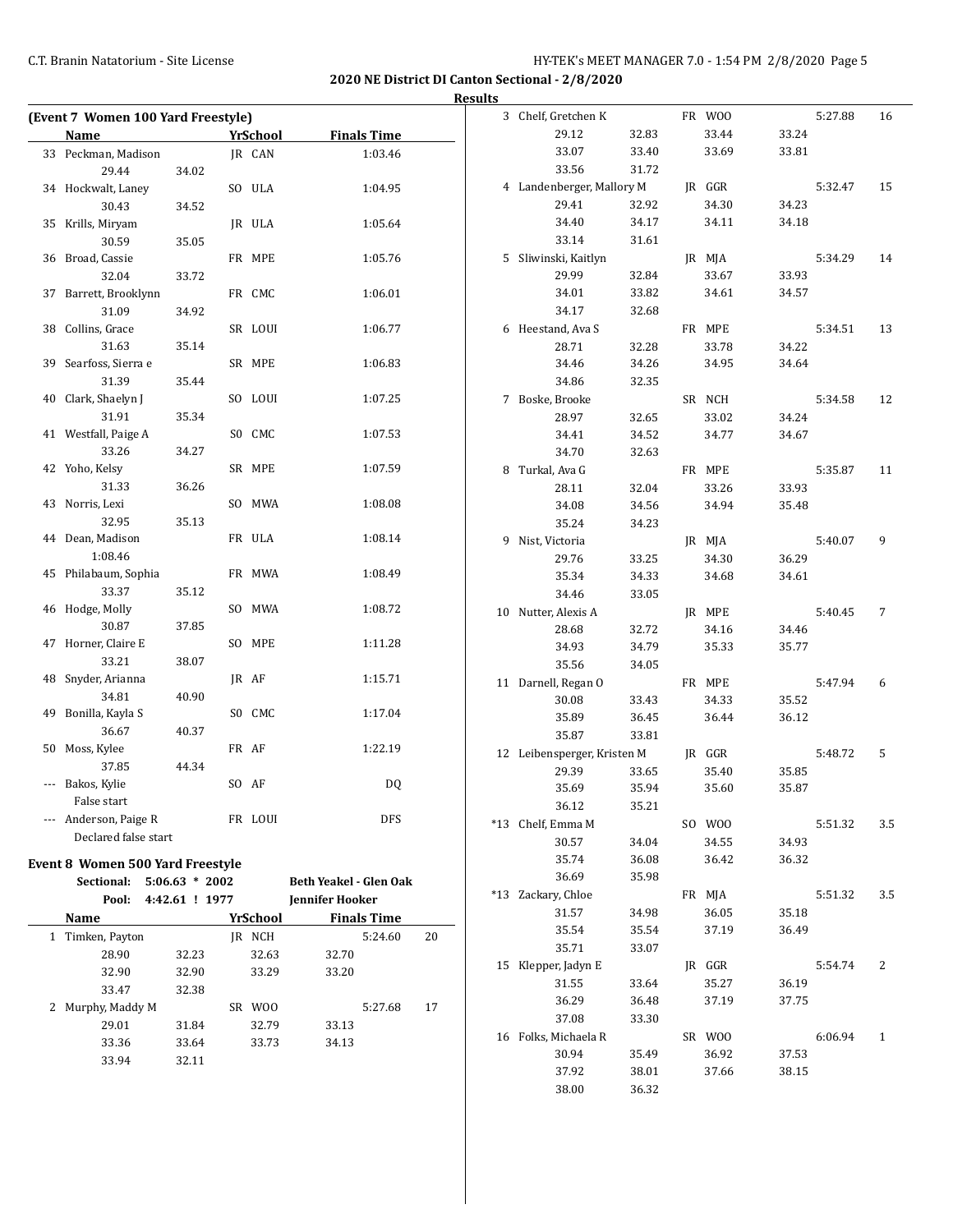| (Event 8 Women 500 Yard Freestyle)<br><b>Name</b> |                | <b>YrSchool</b> |                | <b>Finals Time</b> |
|---------------------------------------------------|----------------|-----------------|----------------|--------------------|
| 17 Direnzo, Sophia                                |                | SO AF           |                | 6:09.42            |
| 30.61                                             | 33.91          | 35.92           | 37.77          |                    |
| 38.36                                             | 38.65          | 39.01           | 38.52          |                    |
| 38.37                                             | 38.30          |                 |                |                    |
| 18 Searcy, Tessa                                  |                | SO CAN          |                | 6:16.05            |
| 31.45                                             | 34.72          | 37.60           | 38.16          |                    |
| 38.69                                             | 38.90          | 39.33           | 39.45          |                    |
| 39.37                                             | 38.38          |                 |                |                    |
| 19 Willoughby, Anna Grace                         |                | FR ULA          |                | 6:18.91            |
| 33.53                                             | 38.09          | 38.40           | 39.13          |                    |
| 39.13                                             | 39.26          | 38.85           | 38.72          |                    |
| 38.08                                             | 35.72          |                 |                |                    |
| 20 Kelso, Madison                                 |                | SO YBO          |                | 6:20.18            |
| 32.68                                             | 38.31          | 39.09           | 39.24          |                    |
| 39.22                                             | 39.64          | 39.58           | 39.17          |                    |
| 37.51                                             | 35.74          |                 |                |                    |
| 21 Velasquez, Ava                                 |                | JR YBO          |                | 6:24.32            |
| 32.59                                             | 37.99          | 39.13           | 39.42          |                    |
| 39.46                                             | 39.48          | 39.75           | 39.37          |                    |
| 38.22                                             | 38.91          |                 |                |                    |
| 22 Curran, Darby                                  |                | JR CGL          |                | 6:30.55            |
| 34.40                                             | 38.33          | 39.53           | 40.47          |                    |
| 39.22                                             | 39.77          | 40.59           | 40.62          |                    |
| 40.36                                             | 37.26          |                 |                |                    |
|                                                   |                |                 |                |                    |
| 23 Swanson, Kathryn                               |                | SO BARB         |                | 6:34.20            |
| 34.07                                             | 38.37          | 39.23           | 40.37          |                    |
| 40.49<br>39.85                                    | 40.76<br>39.11 | 41.00           | 40.95          |                    |
| 24 Harper, Hailey                                 |                |                 |                | 6:35.08            |
| 35.29                                             |                | JR CGL          |                |                    |
|                                                   | 39.40<br>39.82 | 40.69<br>40.74  | 41.00<br>40.41 |                    |
| 40.11                                             |                |                 |                |                    |
| 40.00<br>25 Menegay, Ashley M                     | 37.62          | SO LOUI         |                | 6:46.62            |
|                                                   |                |                 |                |                    |
| 34.83                                             | 38.30          | 40.38           | 41.40<br>42.98 |                    |
| 41.91                                             | 41.75          | 41.65           |                |                    |
| 42.41                                             | 41.01          |                 |                |                    |
| 26 Didyk, Madison                                 |                | SO ULA          |                | 6:49.82            |
| 33.77                                             | 40.39          | 41.80           | 42.89          |                    |
| 43.66                                             | 42.87          | 42.97           | 42.55          |                    |
| 41.45                                             | 37.47          |                 |                |                    |
| 27 Galterio, Morgan                               |                | JR AF           |                | 6:52.48            |
| 34.51                                             | 40.01          | 42.03           | 41.43          |                    |
| 42.73                                             | 43.04          | 42.93           | 42.72          |                    |
| 43.06                                             | 40.02          |                 |                |                    |
| 28 Durham, Kenzie                                 |                | SR CAN          |                | 6:53.37            |
| 33.43                                             | 38.74          | 41.46           | 42.19          |                    |
| 42.56                                             | 43.78          | 43.26           | 43.42          |                    |
| 43.36                                             | 41.17          |                 |                |                    |
| 29 Martin, Mackenzie                              |                | SR ULA          |                | 6:53.88            |
| 34.97                                             | 40.20          | 40.66           | 42.36          |                    |
| 42.82                                             | 42.98          | 43.35           | 43.54          |                    |
| 43.45                                             | 39.55          |                 |                |                    |
| 30 Meyer, Lily                                    |                | FR CGL          |                | 6:54.42            |
| 35.65                                             | 42.58          | 43.93           | 42.52          |                    |
| 43.64                                             | 42.72          | 41.55           | 42.59          |                    |
| 41.66                                             | 37.58          |                 |                |                    |
|                                                   |                |                 |                |                    |

| <b>Results</b> |                                                                              |                  |            |                               |                               |    |
|----------------|------------------------------------------------------------------------------|------------------|------------|-------------------------------|-------------------------------|----|
|                | 31 Rivera-Hollar, Celeste                                                    |                  | JR MWA     |                               | 7:10.79                       |    |
|                | 33.71                                                                        | 38.86            | 42.16      | 44.93                         |                               |    |
|                | 45.93                                                                        | 46.31            | 47.29      | 44.58                         |                               |    |
|                | 46.05                                                                        | 40.97            |            |                               |                               |    |
|                | 32 Rearick, Maddy                                                            |                  | JR MWA     |                               | 7:12.90                       |    |
|                | 35.07                                                                        | 41.72            | 43.63      | 43.59                         |                               |    |
|                | 44.69                                                                        | 45.62            | 45.11      | 46.08                         |                               |    |
|                | 46.06                                                                        | 41.33            |            |                               |                               |    |
|                | 33 Pantaleo, Gabriella                                                       |                  | SR YBO     |                               | 7:21.32                       |    |
|                | 37.49                                                                        | 42.03            | 44.81      | 46.08                         |                               |    |
|                | 45.75                                                                        | 46.11            | 1:33.18    | 45.68                         |                               |    |
|                | 40.19                                                                        |                  |            |                               |                               |    |
|                | 34 Novicky, Natalia                                                          |                  | SR AF      |                               | 7:23.47                       |    |
|                | 36.58                                                                        | 42.15            | 43.22      | 45.09                         |                               |    |
|                | 46.31                                                                        | 46.93            | 45.95      | 46.44                         |                               |    |
|                | 46.06                                                                        | 44.74            |            |                               |                               |    |
|                | 35 Green, Ashlee                                                             |                  | SR AF      |                               | 7:25.32                       |    |
|                | 35.41                                                                        | 41.50            | 44.59      | 45.74                         |                               |    |
|                | 46.44                                                                        | 47.34            | 47.44      | 47.61                         |                               |    |
|                | 45.82                                                                        | 43.43            |            |                               |                               |    |
|                | 36 Marmon, Julia                                                             |                  | SO CGL     |                               | 7:28.88                       |    |
|                | 37.65                                                                        | 43.54            | 45.49      | 45.43                         |                               |    |
|                | 44.75                                                                        | 44.95            | 46.96      | 48.18                         |                               |    |
|                | 1:31.93                                                                      |                  |            |                               |                               |    |
|                | --- McCabe, Kate                                                             |                  | SO MWA     |                               | <b>DFS</b>                    |    |
|                |                                                                              |                  |            |                               |                               |    |
|                | Declared false start<br>Event 9 Women 200 Yard Freestyle Relay<br>Sectional: | $1:37.10 * 2018$ |            | <b>North Canton Hoover</b>    |                               |    |
|                | A Palutsis, K Lochridge, C Ehlers, P Timken                                  |                  |            |                               |                               |    |
|                | Pool:                                                                        | $1:32.35$ ! 2018 |            | <b>North Canton Hoover</b>    |                               |    |
|                | <b>Team</b><br>1 NCH                                                         |                  | Relay<br>A |                               | <b>Finals Time</b><br>1:40.03 |    |
|                | 1) Mullens, Lily JR                                                          |                  |            | 2) St Clair, Piper JR         |                               |    |
|                |                                                                              |                  |            | 4) Nixon, Annabelle FR        |                               |    |
|                | 3) Fetsko, Amanda FR<br>24.84                                                | 25.32            | 25.57      | 24.30                         |                               | 40 |
|                | 2 W <sub>00</sub>                                                            |                  | A          |                               | 1:40.31                       | 34 |
|                | 1) Murphy, Maddy M SR                                                        |                  |            | 2) Frantz, Olivia SO          |                               |    |
|                | 3) Loguidice, Emma E SR                                                      |                  |            | 4) Chelf, Gracie A SO         |                               |    |
|                | 25.95                                                                        | 25.41            | 25.59      | 23.36                         |                               |    |
|                | 3 CAN                                                                        |                  | A          |                               | 1:41.40                       | 32 |
|                | 1) Peckman, Miranda JR                                                       |                  |            | 2) Dawson, Elle SR            |                               |    |
|                | 3) Helmick, Jordan JR                                                        |                  |            | 4) Murphy, Madison FR         |                               |    |
|                | 26.33                                                                        | 24.82            | 26.02      | 24.23                         |                               |    |
|                | 4 YBO                                                                        |                  | A          |                               | 1:42.09                       | 30 |
|                | 1) Dinapoli, Alyssa SR                                                       |                  |            | 2) Varga, Sarah SR            |                               |    |
|                | 3) Yocum, Abby SR                                                            |                  |            | 4) Mihok, Alexis FR           |                               |    |
|                | 25.71                                                                        | 25.73            | 26.10      | 24.55                         |                               |    |
|                | 5 CGL                                                                        |                  | A          |                               | 1:43.95                       | 28 |
|                | 1) White, Hannah SR                                                          |                  |            | 2) Severson, Ella SR          |                               |    |
|                | 3) Cirese, Alex JR                                                           |                  |            | 4) Weisbrod, Kate FR          |                               |    |
|                | 25.37                                                                        | 26.64            | 26.70      | 25.24                         |                               |    |
|                | 6 GGR                                                                        |                  | A          |                               | 1:44.71                       | 26 |
|                | 1) Shroyer, Anne FR                                                          |                  |            | 2) Bruno, Amanda R SO         |                               |    |
|                | 3) Pratt, Maggie M JR                                                        |                  |            | 4) Landenberger, Mallory M JR |                               |    |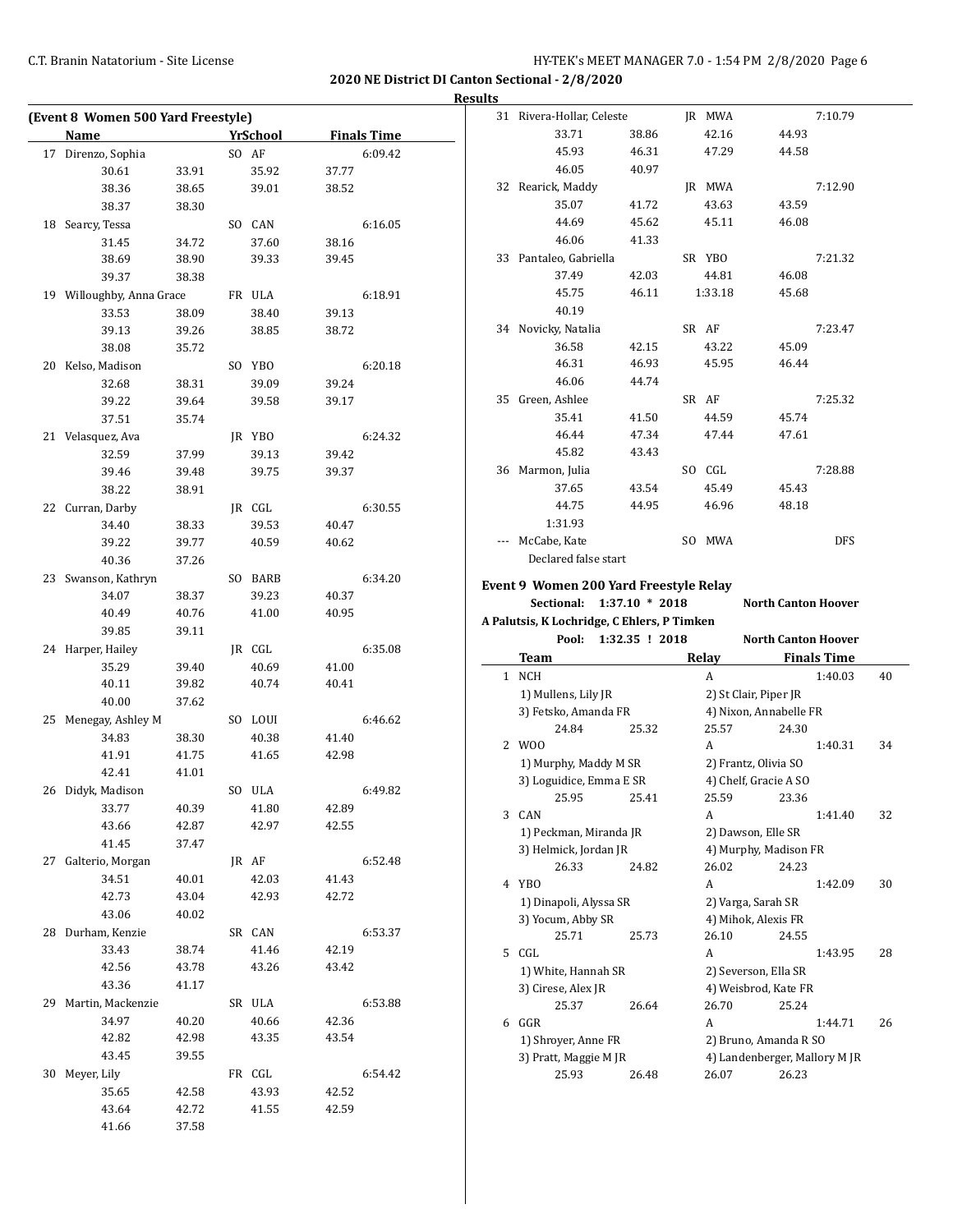**2020 NE District DI Canton Sectional - 2/8/2020**

# **Results**<br><sup>10 Sh</sup>

|          | (Event 9 Women 200 Yard Freestyle Relay) |              |                      |                                                                                               |    | 10 Shroyer, Anne       |       | FR GGR  | 1:04.58 | 7              |
|----------|------------------------------------------|--------------|----------------------|-----------------------------------------------------------------------------------------------|----|------------------------|-------|---------|---------|----------------|
|          | <b>Team</b>                              |              | Relay                | <b>Finals Time</b>                                                                            |    | 30.90                  | 33.68 |         |         |                |
|          | 7 MJA                                    |              | $\mathsf{A}$         | 1:47.23                                                                                       | 24 | 11 Huston, Ella        |       | SO YBO  | 1:05.34 | 6              |
|          | 1) Nist, Victoria JR                     |              |                      | 2) Sausaman, Hanna SR                                                                         |    | 31.55                  | 33.79 |         |         |                |
|          | 3) Green, Abbie JR                       |              | 4) Hooper, June SR   |                                                                                               |    | 12 Dilts, Lillian      |       | FR AF   | 1:05.67 | 5              |
|          | 27.16                                    | 26.25        | 26.54                | 27.28                                                                                         |    | 30.54                  | 35.13 |         |         |                |
|          | 8 MPE                                    |              | A                    | 1:47.26                                                                                       | 22 | 13 Lewis, Olivia       |       | SR LOUI | 1:08.10 | $\overline{4}$ |
|          | 1) Nutter, Alexis A JR                   |              |                      | 2) Darnell, Regan O FR                                                                        |    | 33.30                  | 34.80 |         |         |                |
|          | 3) Heestand, Ava S FR                    |              | 4) Turkal, Ava G FR  |                                                                                               |    | 14 Peterson, Emma      |       | SO CGL  | 1:09.82 | 3              |
|          | 26.38                                    | 27.77        | 26.91                | 26.20                                                                                         |    | 33.69                  | 36.13 |         |         |                |
|          | 9 AF                                     |              | A                    | 1:51.84                                                                                       | 18 | 15 Helmick, Jordan     |       | JR CAN  | 1:09.91 | 2              |
|          | 1) Direnzo, Sophia SO                    |              |                      | 2) Direnzo, Sylvia SO                                                                         |    | 33.68                  | 36.23 |         |         |                |
|          | 3) Pechatsko, Maryn SO                   |              | 4) Dilts, Lillian FR |                                                                                               |    | 16 Dean, Elyssa        |       | SR ULA  | 1:09.93 | $\mathbf{1}$   |
|          | 27.55                                    | 29.56        | 28.72                | 26.01                                                                                         |    | 33.76                  | 36.17 |         |         |                |
|          | 10 ULA                                   |              | A                    | 1:52.18                                                                                       | 14 | 17 Hughes, Mallory     |       | FR CAN  | 1:10.50 |                |
|          | 1) Byler, Emily SO                       |              | 2) Dean, Elyssa SR   |                                                                                               |    | 34.63                  | 35.87 |         |         |                |
|          | 3) Hockwalt, Laney SO                    |              |                      | 4) Blawas, Hannah SO                                                                          |    | 18 Hartline, Lauren E  |       | JR MPE  | 1:10.55 |                |
|          | 26.80                                    | 27.63        | 30.47                | 27.28                                                                                         |    | 34.50                  | 36.05 |         |         |                |
|          | 11 CMC                                   |              | A                    | 1:52.29                                                                                       | 12 | 19 Beasley, Elyse      |       | FR GGR  | 1:10.76 |                |
|          | 1) Rawley, Megan E SR                    |              |                      | 2) Dodson, Madeline A SR                                                                      |    | 34.33                  | 36.43 |         |         |                |
|          | 3) Barrett, Brooklynn FR                 |              |                      | 4) Fowler, Ashley SR                                                                          |    | 20 Folks, Michaela R   |       | SR WOO  | 1:11.24 |                |
|          | 27.15                                    | 27.61        | 29.53                | 28.00                                                                                         |    | 33.90                  | 37.34 |         |         |                |
|          | 12 MWA                                   |              | A                    | 1:56.85                                                                                       | 10 | 21 Warner, Sophia R    |       | JR LOUI | 1:11.49 |                |
|          | 1) Liber, Hailey JR                      |              | 2) Hodge, Molly SO   |                                                                                               |    | 34.82                  | 36.67 |         |         |                |
|          | 3) Philabaum, Sophia FR                  |              |                      | 4) Shaffer, Jewell FR                                                                         |    | 22 Lippe, Emily        |       | SR ULA  | 1:11.63 |                |
|          | 28.99                                    | 30.37        | 30.40                | 27.09                                                                                         |    | 34.26                  | 37.37 |         |         |                |
|          | 13 LOUI                                  |              | A                    | 1:58.77                                                                                       | 8  | 23 Janssen, Sophia     |       | SO CGL  | 1:11.92 |                |
|          | 1) Lewis, Olivia SR                      |              |                      | 2) Warner, Sophia R JR                                                                        |    | 33.70                  | 38.22 |         |         |                |
|          | 3) Clark, Shaelyn J SO                   |              |                      | 4) Frankford, Kiersten E SR                                                                   |    | 24 Webster, Olivia     |       | FR MJA  | 1:12.29 |                |
|          | 28.77                                    | 31.27        | 31.37                | 27.36                                                                                         |    | 34.98                  | 37.31 |         |         |                |
| $\cdots$ | <b>BARB</b>                              |              | A                    | <b>DQ</b>                                                                                     |    | 25 Campbell, Paonia O  |       | FR WOO  | 1:14.07 |                |
|          | Early take-off swimmer #3                |              |                      |                                                                                               |    | 26 Liber, Hailey       |       | IR MWA  | 1:14.33 |                |
|          | 1) Carano, Maddy L SR                    |              |                      | 2) Swanson, Lydia FR                                                                          |    | 35.64                  | 38.69 |         |         |                |
|          | 3) Rhoden, Maryah FR                     |              |                      | 4) Swanson, Kathryn SO                                                                        |    | 27 Grohovsky, Sarah    |       | SO CAN  | 1:14.37 |                |
|          | 29.40                                    | 29.70        | 40.13                | 28.90                                                                                         |    | 35.80                  | 38.57 |         |         |                |
|          | Event 10 Women 100 Yard Backstroke       |              |                      |                                                                                               |    | 28 Williams, Tyler     |       | SR YBO  | 1:14.63 |                |
|          | Sectional:                               | 57.69 * 2019 |                      | <b>Janine Murphy - Jackson</b>                                                                |    | 35.94                  | 38.69 |         |         |                |
|          | Pool:                                    | 52.92 ! 2015 |                      | <b>Hannah Whitelev</b>                                                                        |    | 29 Klepper, Adrianna E |       | IR GGR  | 1:15.26 |                |
|          | Masses.                                  |              |                      | $V_{\text{eff}}$ Calcoral $V_{\text{eff}}$ $V_{\text{eff}}$ $V_{\text{eff}}$ $V_{\text{eff}}$ |    | 36.34                  | 38.92 |         |         |                |

|   | roon:            | 54.94 : 4015 |     |            | nannan wintelev    |    |
|---|------------------|--------------|-----|------------|--------------------|----|
|   | Name             |              |     | YrSchool   | <b>Finals Time</b> |    |
|   | 1 Mullens, Lily  |              |     | IR NCH     | 59.89              | 20 |
|   | 28.80            | 31.09        |     |            |                    |    |
| 2 | South, Paige     |              |     | IR NCH     | 1:00.20            | 17 |
|   | 29.04            | 31.16        |     |            |                    |    |
| 3 | Murphy, Janine   |              | SO. | MJA        | 1:00.40            | 16 |
|   | 29.33            | 31.07        |     |            |                    |    |
| 4 | Ellis, Halle     |              |     | FR NCH     | 1:01.07            | 15 |
|   | 29.48            | 31.59        |     |            |                    |    |
| 5 | Wirick, Nicole   |              | SO. | <b>NCH</b> | 1:01.39            | 14 |
|   | 29.57            | 31.82        |     |            |                    |    |
| 6 | Hootman, Julia L |              |     | JR WOO     | 1:02.86            | 13 |
|   | 29.61            | 33.25        |     |            |                    |    |
| 7 | Dawson, Elle     |              |     | SR CAN     | 1:03.54            | 12 |
|   | 29.76            | 33.78        |     |            |                    |    |
| 8 | Sausaman, Hanna  |              |     | SR MJA     | 1:03.85            | 11 |
|   | 30.99            | 32.86        |     |            |                    |    |
| 9 | Bruno, Amanda R  |              | SO  | GGR        | 1:04.21            | 9  |
|   |                  |              |     |            |                    |    |

31.41 32.80

| Huston, Ella<br>11<br>SO YBO<br>1:05.34<br>6<br>31.55<br>33.79<br>Dilts, Lillian<br>FR AF<br>12<br>1:05.67<br>5<br>30.54<br>35.13<br>Lewis, Olivia<br>SR LOUI<br>13<br>1:08.10<br>4<br>33.30<br>34.80<br>SO CGL<br>14 Peterson, Emma<br>1:09.82<br>3<br>33.69<br>36.13<br>Helmick, Jordan<br>15<br>JR CAN<br>1:09.91<br>2<br>33.68<br>36.23<br>Dean, Elyssa<br>SR ULA<br>1:09.93<br>1<br>16<br>33.76<br>36.17<br>Hughes, Mallory<br>17<br>FR CAN<br>1:10.50<br>34.63<br>35.87<br>18<br>Hartline, Lauren E<br>MPE<br>1:10.55<br>JR<br>34.50<br>36.05<br>Beasley, Elyse<br>19<br>FR GGR<br>1:10.76<br>34.33<br>36.43<br>Folks, Michaela R<br>20<br>SR WOO<br>1:11.24<br>33.90<br>37.34<br>Warner, Sophia R<br>JR LOUI<br>21<br>1:11.49<br>34.82<br>36.67<br>Lippe, Emily<br>22<br>SR ULA<br>1:11.63<br>34.26<br>37.37<br>Janssen, Sophia<br>23<br>SO.<br>CGL<br>1:11.92<br>33.70<br>38.22<br>24<br>Webster, Olivia<br>FR<br>MJA<br>1:12.29<br>34.98<br>37.31<br>25<br>Campbell, Paonia O<br>FR WOO<br>1:14.07<br>26<br>Liber, Hailey<br>JR<br><b>MWA</b><br>1:14.33<br>35.64<br>38.69<br>Grohovsky, Sarah<br>27<br>SO CAN<br>1:14.37<br>35.80<br>38.57<br>Williams, Tyler<br>28<br>SR YBO<br>1:14.63<br>35.94<br>38.69<br>Klepper, Adrianna E<br>29<br>JR GGR<br>1:15.26<br>36.34<br>38.92<br>Blawas, Hannah<br>ULA<br>30<br>SO.<br>1:16.34<br>36.74<br>39.60<br>31<br>Swanson, Lydia<br>1:17.85<br>FR BARB<br>37.49<br>40.36<br>32<br>Barlow, Morgan<br>JR<br>MWA<br>1:18.67<br>39.06<br>39.61<br>33<br>Gozdan, Alexis M<br>1:19.08<br>SR<br>MPE<br>36.61<br>42.47<br>34<br>Parker, Ireland<br>1:19.44<br>FR YBO<br>37.72<br>41.72<br>35<br>Ohlinger, Elizabeth<br>JR<br>CMC<br>1:19.51<br>37.81<br>41.70<br>36<br>Seymour, Audrey<br>SR MJA<br>1:20.02<br>38.52<br>41.50<br>Pantaleo, Gabriella<br>37<br>SR<br><b>YBO</b><br>1:23.44<br>41.46<br>41.98<br>Dean, Madison<br>38<br>FR<br>ULA<br>1:26.98<br>Meyer, Lily<br>FR CGL<br>1:27.85<br>39 | 30.90 | 33.68 |  |  |
|-------------------------------------------------------------------------------------------------------------------------------------------------------------------------------------------------------------------------------------------------------------------------------------------------------------------------------------------------------------------------------------------------------------------------------------------------------------------------------------------------------------------------------------------------------------------------------------------------------------------------------------------------------------------------------------------------------------------------------------------------------------------------------------------------------------------------------------------------------------------------------------------------------------------------------------------------------------------------------------------------------------------------------------------------------------------------------------------------------------------------------------------------------------------------------------------------------------------------------------------------------------------------------------------------------------------------------------------------------------------------------------------------------------------------------------------------------------------------------------------------------------------------------------------------------------------------------------------------------------------------------------------------------------------------------------------------------------------------------------------------------------------------------------------------------------------------------------------------------------------------------------------------------------------------------------------------|-------|-------|--|--|
|                                                                                                                                                                                                                                                                                                                                                                                                                                                                                                                                                                                                                                                                                                                                                                                                                                                                                                                                                                                                                                                                                                                                                                                                                                                                                                                                                                                                                                                                                                                                                                                                                                                                                                                                                                                                                                                                                                                                                 |       |       |  |  |
|                                                                                                                                                                                                                                                                                                                                                                                                                                                                                                                                                                                                                                                                                                                                                                                                                                                                                                                                                                                                                                                                                                                                                                                                                                                                                                                                                                                                                                                                                                                                                                                                                                                                                                                                                                                                                                                                                                                                                 |       |       |  |  |
|                                                                                                                                                                                                                                                                                                                                                                                                                                                                                                                                                                                                                                                                                                                                                                                                                                                                                                                                                                                                                                                                                                                                                                                                                                                                                                                                                                                                                                                                                                                                                                                                                                                                                                                                                                                                                                                                                                                                                 |       |       |  |  |
|                                                                                                                                                                                                                                                                                                                                                                                                                                                                                                                                                                                                                                                                                                                                                                                                                                                                                                                                                                                                                                                                                                                                                                                                                                                                                                                                                                                                                                                                                                                                                                                                                                                                                                                                                                                                                                                                                                                                                 |       |       |  |  |
|                                                                                                                                                                                                                                                                                                                                                                                                                                                                                                                                                                                                                                                                                                                                                                                                                                                                                                                                                                                                                                                                                                                                                                                                                                                                                                                                                                                                                                                                                                                                                                                                                                                                                                                                                                                                                                                                                                                                                 |       |       |  |  |
|                                                                                                                                                                                                                                                                                                                                                                                                                                                                                                                                                                                                                                                                                                                                                                                                                                                                                                                                                                                                                                                                                                                                                                                                                                                                                                                                                                                                                                                                                                                                                                                                                                                                                                                                                                                                                                                                                                                                                 |       |       |  |  |
|                                                                                                                                                                                                                                                                                                                                                                                                                                                                                                                                                                                                                                                                                                                                                                                                                                                                                                                                                                                                                                                                                                                                                                                                                                                                                                                                                                                                                                                                                                                                                                                                                                                                                                                                                                                                                                                                                                                                                 |       |       |  |  |
|                                                                                                                                                                                                                                                                                                                                                                                                                                                                                                                                                                                                                                                                                                                                                                                                                                                                                                                                                                                                                                                                                                                                                                                                                                                                                                                                                                                                                                                                                                                                                                                                                                                                                                                                                                                                                                                                                                                                                 |       |       |  |  |
|                                                                                                                                                                                                                                                                                                                                                                                                                                                                                                                                                                                                                                                                                                                                                                                                                                                                                                                                                                                                                                                                                                                                                                                                                                                                                                                                                                                                                                                                                                                                                                                                                                                                                                                                                                                                                                                                                                                                                 |       |       |  |  |
|                                                                                                                                                                                                                                                                                                                                                                                                                                                                                                                                                                                                                                                                                                                                                                                                                                                                                                                                                                                                                                                                                                                                                                                                                                                                                                                                                                                                                                                                                                                                                                                                                                                                                                                                                                                                                                                                                                                                                 |       |       |  |  |
|                                                                                                                                                                                                                                                                                                                                                                                                                                                                                                                                                                                                                                                                                                                                                                                                                                                                                                                                                                                                                                                                                                                                                                                                                                                                                                                                                                                                                                                                                                                                                                                                                                                                                                                                                                                                                                                                                                                                                 |       |       |  |  |
|                                                                                                                                                                                                                                                                                                                                                                                                                                                                                                                                                                                                                                                                                                                                                                                                                                                                                                                                                                                                                                                                                                                                                                                                                                                                                                                                                                                                                                                                                                                                                                                                                                                                                                                                                                                                                                                                                                                                                 |       |       |  |  |
|                                                                                                                                                                                                                                                                                                                                                                                                                                                                                                                                                                                                                                                                                                                                                                                                                                                                                                                                                                                                                                                                                                                                                                                                                                                                                                                                                                                                                                                                                                                                                                                                                                                                                                                                                                                                                                                                                                                                                 |       |       |  |  |
|                                                                                                                                                                                                                                                                                                                                                                                                                                                                                                                                                                                                                                                                                                                                                                                                                                                                                                                                                                                                                                                                                                                                                                                                                                                                                                                                                                                                                                                                                                                                                                                                                                                                                                                                                                                                                                                                                                                                                 |       |       |  |  |
|                                                                                                                                                                                                                                                                                                                                                                                                                                                                                                                                                                                                                                                                                                                                                                                                                                                                                                                                                                                                                                                                                                                                                                                                                                                                                                                                                                                                                                                                                                                                                                                                                                                                                                                                                                                                                                                                                                                                                 |       |       |  |  |
|                                                                                                                                                                                                                                                                                                                                                                                                                                                                                                                                                                                                                                                                                                                                                                                                                                                                                                                                                                                                                                                                                                                                                                                                                                                                                                                                                                                                                                                                                                                                                                                                                                                                                                                                                                                                                                                                                                                                                 |       |       |  |  |
|                                                                                                                                                                                                                                                                                                                                                                                                                                                                                                                                                                                                                                                                                                                                                                                                                                                                                                                                                                                                                                                                                                                                                                                                                                                                                                                                                                                                                                                                                                                                                                                                                                                                                                                                                                                                                                                                                                                                                 |       |       |  |  |
|                                                                                                                                                                                                                                                                                                                                                                                                                                                                                                                                                                                                                                                                                                                                                                                                                                                                                                                                                                                                                                                                                                                                                                                                                                                                                                                                                                                                                                                                                                                                                                                                                                                                                                                                                                                                                                                                                                                                                 |       |       |  |  |
|                                                                                                                                                                                                                                                                                                                                                                                                                                                                                                                                                                                                                                                                                                                                                                                                                                                                                                                                                                                                                                                                                                                                                                                                                                                                                                                                                                                                                                                                                                                                                                                                                                                                                                                                                                                                                                                                                                                                                 |       |       |  |  |
|                                                                                                                                                                                                                                                                                                                                                                                                                                                                                                                                                                                                                                                                                                                                                                                                                                                                                                                                                                                                                                                                                                                                                                                                                                                                                                                                                                                                                                                                                                                                                                                                                                                                                                                                                                                                                                                                                                                                                 |       |       |  |  |
|                                                                                                                                                                                                                                                                                                                                                                                                                                                                                                                                                                                                                                                                                                                                                                                                                                                                                                                                                                                                                                                                                                                                                                                                                                                                                                                                                                                                                                                                                                                                                                                                                                                                                                                                                                                                                                                                                                                                                 |       |       |  |  |
|                                                                                                                                                                                                                                                                                                                                                                                                                                                                                                                                                                                                                                                                                                                                                                                                                                                                                                                                                                                                                                                                                                                                                                                                                                                                                                                                                                                                                                                                                                                                                                                                                                                                                                                                                                                                                                                                                                                                                 |       |       |  |  |
|                                                                                                                                                                                                                                                                                                                                                                                                                                                                                                                                                                                                                                                                                                                                                                                                                                                                                                                                                                                                                                                                                                                                                                                                                                                                                                                                                                                                                                                                                                                                                                                                                                                                                                                                                                                                                                                                                                                                                 |       |       |  |  |
|                                                                                                                                                                                                                                                                                                                                                                                                                                                                                                                                                                                                                                                                                                                                                                                                                                                                                                                                                                                                                                                                                                                                                                                                                                                                                                                                                                                                                                                                                                                                                                                                                                                                                                                                                                                                                                                                                                                                                 |       |       |  |  |
|                                                                                                                                                                                                                                                                                                                                                                                                                                                                                                                                                                                                                                                                                                                                                                                                                                                                                                                                                                                                                                                                                                                                                                                                                                                                                                                                                                                                                                                                                                                                                                                                                                                                                                                                                                                                                                                                                                                                                 |       |       |  |  |
|                                                                                                                                                                                                                                                                                                                                                                                                                                                                                                                                                                                                                                                                                                                                                                                                                                                                                                                                                                                                                                                                                                                                                                                                                                                                                                                                                                                                                                                                                                                                                                                                                                                                                                                                                                                                                                                                                                                                                 |       |       |  |  |
|                                                                                                                                                                                                                                                                                                                                                                                                                                                                                                                                                                                                                                                                                                                                                                                                                                                                                                                                                                                                                                                                                                                                                                                                                                                                                                                                                                                                                                                                                                                                                                                                                                                                                                                                                                                                                                                                                                                                                 |       |       |  |  |
|                                                                                                                                                                                                                                                                                                                                                                                                                                                                                                                                                                                                                                                                                                                                                                                                                                                                                                                                                                                                                                                                                                                                                                                                                                                                                                                                                                                                                                                                                                                                                                                                                                                                                                                                                                                                                                                                                                                                                 |       |       |  |  |
|                                                                                                                                                                                                                                                                                                                                                                                                                                                                                                                                                                                                                                                                                                                                                                                                                                                                                                                                                                                                                                                                                                                                                                                                                                                                                                                                                                                                                                                                                                                                                                                                                                                                                                                                                                                                                                                                                                                                                 |       |       |  |  |
|                                                                                                                                                                                                                                                                                                                                                                                                                                                                                                                                                                                                                                                                                                                                                                                                                                                                                                                                                                                                                                                                                                                                                                                                                                                                                                                                                                                                                                                                                                                                                                                                                                                                                                                                                                                                                                                                                                                                                 |       |       |  |  |
|                                                                                                                                                                                                                                                                                                                                                                                                                                                                                                                                                                                                                                                                                                                                                                                                                                                                                                                                                                                                                                                                                                                                                                                                                                                                                                                                                                                                                                                                                                                                                                                                                                                                                                                                                                                                                                                                                                                                                 |       |       |  |  |
|                                                                                                                                                                                                                                                                                                                                                                                                                                                                                                                                                                                                                                                                                                                                                                                                                                                                                                                                                                                                                                                                                                                                                                                                                                                                                                                                                                                                                                                                                                                                                                                                                                                                                                                                                                                                                                                                                                                                                 |       |       |  |  |
|                                                                                                                                                                                                                                                                                                                                                                                                                                                                                                                                                                                                                                                                                                                                                                                                                                                                                                                                                                                                                                                                                                                                                                                                                                                                                                                                                                                                                                                                                                                                                                                                                                                                                                                                                                                                                                                                                                                                                 |       |       |  |  |
|                                                                                                                                                                                                                                                                                                                                                                                                                                                                                                                                                                                                                                                                                                                                                                                                                                                                                                                                                                                                                                                                                                                                                                                                                                                                                                                                                                                                                                                                                                                                                                                                                                                                                                                                                                                                                                                                                                                                                 |       |       |  |  |
|                                                                                                                                                                                                                                                                                                                                                                                                                                                                                                                                                                                                                                                                                                                                                                                                                                                                                                                                                                                                                                                                                                                                                                                                                                                                                                                                                                                                                                                                                                                                                                                                                                                                                                                                                                                                                                                                                                                                                 |       |       |  |  |
|                                                                                                                                                                                                                                                                                                                                                                                                                                                                                                                                                                                                                                                                                                                                                                                                                                                                                                                                                                                                                                                                                                                                                                                                                                                                                                                                                                                                                                                                                                                                                                                                                                                                                                                                                                                                                                                                                                                                                 |       |       |  |  |
|                                                                                                                                                                                                                                                                                                                                                                                                                                                                                                                                                                                                                                                                                                                                                                                                                                                                                                                                                                                                                                                                                                                                                                                                                                                                                                                                                                                                                                                                                                                                                                                                                                                                                                                                                                                                                                                                                                                                                 |       |       |  |  |
|                                                                                                                                                                                                                                                                                                                                                                                                                                                                                                                                                                                                                                                                                                                                                                                                                                                                                                                                                                                                                                                                                                                                                                                                                                                                                                                                                                                                                                                                                                                                                                                                                                                                                                                                                                                                                                                                                                                                                 |       |       |  |  |
|                                                                                                                                                                                                                                                                                                                                                                                                                                                                                                                                                                                                                                                                                                                                                                                                                                                                                                                                                                                                                                                                                                                                                                                                                                                                                                                                                                                                                                                                                                                                                                                                                                                                                                                                                                                                                                                                                                                                                 |       |       |  |  |
|                                                                                                                                                                                                                                                                                                                                                                                                                                                                                                                                                                                                                                                                                                                                                                                                                                                                                                                                                                                                                                                                                                                                                                                                                                                                                                                                                                                                                                                                                                                                                                                                                                                                                                                                                                                                                                                                                                                                                 |       |       |  |  |
|                                                                                                                                                                                                                                                                                                                                                                                                                                                                                                                                                                                                                                                                                                                                                                                                                                                                                                                                                                                                                                                                                                                                                                                                                                                                                                                                                                                                                                                                                                                                                                                                                                                                                                                                                                                                                                                                                                                                                 |       |       |  |  |
|                                                                                                                                                                                                                                                                                                                                                                                                                                                                                                                                                                                                                                                                                                                                                                                                                                                                                                                                                                                                                                                                                                                                                                                                                                                                                                                                                                                                                                                                                                                                                                                                                                                                                                                                                                                                                                                                                                                                                 |       |       |  |  |
|                                                                                                                                                                                                                                                                                                                                                                                                                                                                                                                                                                                                                                                                                                                                                                                                                                                                                                                                                                                                                                                                                                                                                                                                                                                                                                                                                                                                                                                                                                                                                                                                                                                                                                                                                                                                                                                                                                                                                 |       |       |  |  |
|                                                                                                                                                                                                                                                                                                                                                                                                                                                                                                                                                                                                                                                                                                                                                                                                                                                                                                                                                                                                                                                                                                                                                                                                                                                                                                                                                                                                                                                                                                                                                                                                                                                                                                                                                                                                                                                                                                                                                 |       |       |  |  |
|                                                                                                                                                                                                                                                                                                                                                                                                                                                                                                                                                                                                                                                                                                                                                                                                                                                                                                                                                                                                                                                                                                                                                                                                                                                                                                                                                                                                                                                                                                                                                                                                                                                                                                                                                                                                                                                                                                                                                 |       |       |  |  |
|                                                                                                                                                                                                                                                                                                                                                                                                                                                                                                                                                                                                                                                                                                                                                                                                                                                                                                                                                                                                                                                                                                                                                                                                                                                                                                                                                                                                                                                                                                                                                                                                                                                                                                                                                                                                                                                                                                                                                 |       |       |  |  |
|                                                                                                                                                                                                                                                                                                                                                                                                                                                                                                                                                                                                                                                                                                                                                                                                                                                                                                                                                                                                                                                                                                                                                                                                                                                                                                                                                                                                                                                                                                                                                                                                                                                                                                                                                                                                                                                                                                                                                 |       |       |  |  |
|                                                                                                                                                                                                                                                                                                                                                                                                                                                                                                                                                                                                                                                                                                                                                                                                                                                                                                                                                                                                                                                                                                                                                                                                                                                                                                                                                                                                                                                                                                                                                                                                                                                                                                                                                                                                                                                                                                                                                 |       |       |  |  |
|                                                                                                                                                                                                                                                                                                                                                                                                                                                                                                                                                                                                                                                                                                                                                                                                                                                                                                                                                                                                                                                                                                                                                                                                                                                                                                                                                                                                                                                                                                                                                                                                                                                                                                                                                                                                                                                                                                                                                 |       |       |  |  |
|                                                                                                                                                                                                                                                                                                                                                                                                                                                                                                                                                                                                                                                                                                                                                                                                                                                                                                                                                                                                                                                                                                                                                                                                                                                                                                                                                                                                                                                                                                                                                                                                                                                                                                                                                                                                                                                                                                                                                 |       |       |  |  |
|                                                                                                                                                                                                                                                                                                                                                                                                                                                                                                                                                                                                                                                                                                                                                                                                                                                                                                                                                                                                                                                                                                                                                                                                                                                                                                                                                                                                                                                                                                                                                                                                                                                                                                                                                                                                                                                                                                                                                 |       |       |  |  |
|                                                                                                                                                                                                                                                                                                                                                                                                                                                                                                                                                                                                                                                                                                                                                                                                                                                                                                                                                                                                                                                                                                                                                                                                                                                                                                                                                                                                                                                                                                                                                                                                                                                                                                                                                                                                                                                                                                                                                 |       |       |  |  |
|                                                                                                                                                                                                                                                                                                                                                                                                                                                                                                                                                                                                                                                                                                                                                                                                                                                                                                                                                                                                                                                                                                                                                                                                                                                                                                                                                                                                                                                                                                                                                                                                                                                                                                                                                                                                                                                                                                                                                 |       |       |  |  |
|                                                                                                                                                                                                                                                                                                                                                                                                                                                                                                                                                                                                                                                                                                                                                                                                                                                                                                                                                                                                                                                                                                                                                                                                                                                                                                                                                                                                                                                                                                                                                                                                                                                                                                                                                                                                                                                                                                                                                 |       |       |  |  |
|                                                                                                                                                                                                                                                                                                                                                                                                                                                                                                                                                                                                                                                                                                                                                                                                                                                                                                                                                                                                                                                                                                                                                                                                                                                                                                                                                                                                                                                                                                                                                                                                                                                                                                                                                                                                                                                                                                                                                 | 41.14 | 46.71 |  |  |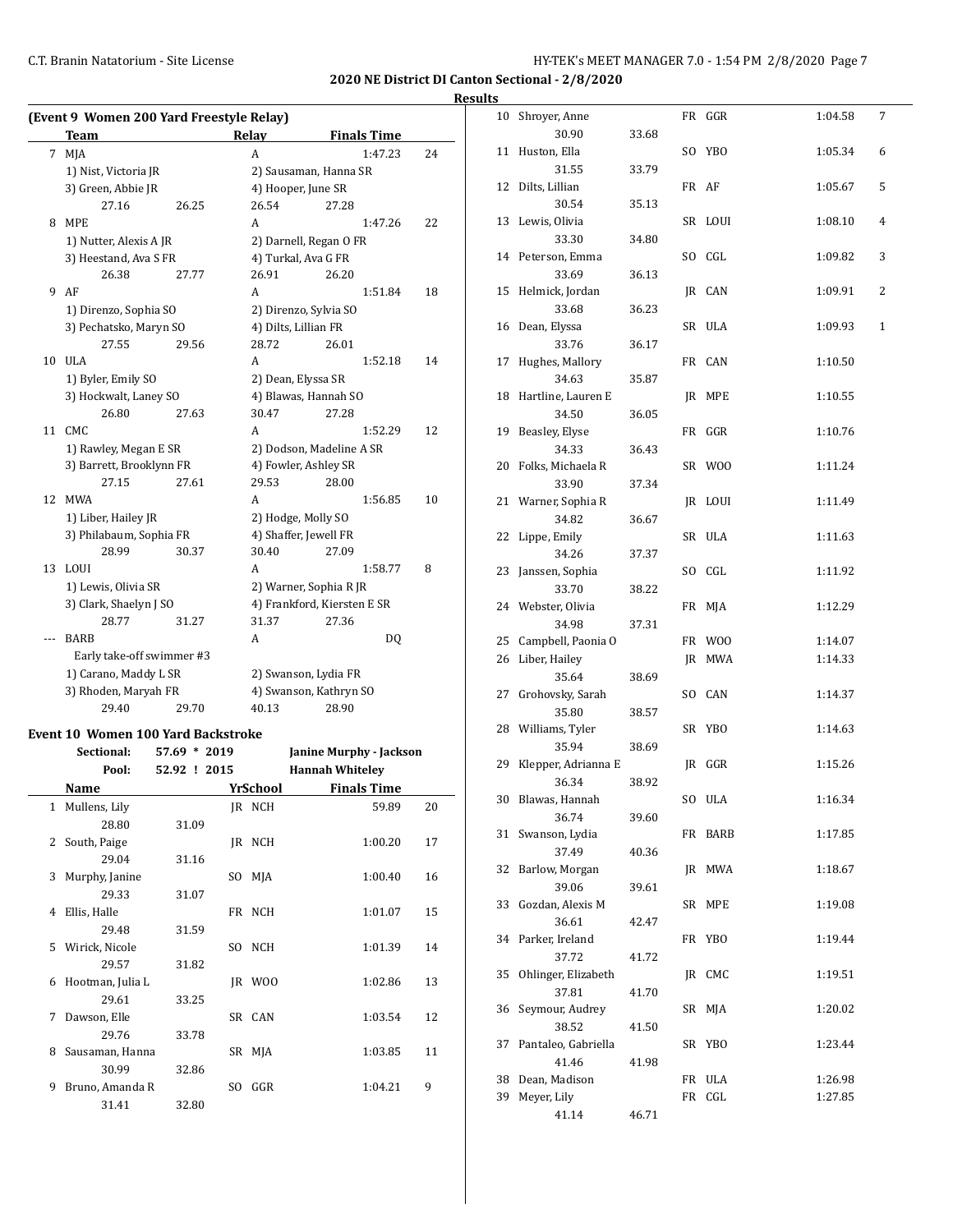**2020 NE District DI Canton Sectional - 2/8/2020**

**Results**

 $\overline{a}$ 

|     | (Event 10 Women 100 Yard Backstroke) |       |     |          |                    |  |  |  |  |
|-----|--------------------------------------|-------|-----|----------|--------------------|--|--|--|--|
|     | Name                                 |       |     | YrSchool | <b>Finals Time</b> |  |  |  |  |
| 40  | Greathouse, Marilyn R                |       |     | FR LOUI  | 1:31.80            |  |  |  |  |
|     | 43.54                                | 48.26 |     |          |                    |  |  |  |  |
| 41  | Mendez, Jojo                         |       |     | SR AF    | 1:32.63            |  |  |  |  |
|     | 43.05                                | 49.58 |     |          |                    |  |  |  |  |
| 42  | Dingler, Erin                        |       | SO. | MWA      | 1:42.18            |  |  |  |  |
|     | 49.37                                | 52.81 |     |          |                    |  |  |  |  |
| 43  | Stanley, Synthia                     |       | FR  | MWA      | 2:03.70            |  |  |  |  |
| --- | Spoon, Makayla                       |       | IR  | CGL      | <b>DFS</b>         |  |  |  |  |
|     | Declared false start                 |       |     |          |                    |  |  |  |  |

#### **Event 11 Women 100 Yard Breaststroke**

|              | Sectional:          | $1:05.27 * 2015$ |          | Carlie Perretta - Perry |                |
|--------------|---------------------|------------------|----------|-------------------------|----------------|
|              | Pool:               | 59.29 ! 2019     |          | <b>Hannah Bach</b>      |                |
|              | Name                |                  | YrSchool | <b>Finals Time</b>      |                |
| $\mathbf{1}$ | Lewis, Maya         |                  | IR NCH   | 1:06.36                 | 20             |
|              | 31.23               | 35.13            |          |                         |                |
| 2            | Elgin, Olivia R     |                  | FR GGR   | 1:07.14                 | 17             |
|              | 31.00               | 36.14            |          |                         |                |
| 3            | Fetsko, Amanda      |                  | FR NCH   | 1:10.27                 | 16             |
|              | 32.89               | 37.38            |          |                         |                |
| 4            | Rinkes, Bailey      |                  | SO NCH   | 1:10.64                 | 15             |
|              | 33.04               | 37.60            |          |                         |                |
| 5            | Basista, Julia      |                  | FR YBO   | 1:11.94                 | 14             |
|              | 33.66               | 38.28            |          |                         |                |
| 6            | Maxwell, Jenna      |                  | JR NCH   | 1:12.58                 | 13             |
|              | 33.89               | 38.69            |          |                         |                |
| 7            | Cochran, Audrey R   |                  | JR WOO   | 1:12.62                 | 12             |
|              | 33.75               | 38.87            |          |                         |                |
| 8            | Shaffer, Jewell     |                  | FR MWA   | 1:12.98                 | 11             |
|              | 33.56               | 39.42            |          |                         |                |
| 9            | Geletka, Allie      |                  | IR CAN   | 1:13.44                 | 9              |
|              | 33.96               | 39.48            |          |                         |                |
| 10           | Yocum, Abby         |                  | SR YBO   | 1:13.62                 | 7              |
|              | 34.34               | 39.28            |          |                         |                |
| 11           | Pechatsko, Maryn    |                  | SO AF    | 1:13.96                 | 6              |
|              | 34.59               | 39.37            |          |                         |                |
| 12           | Palusak, Jackie     |                  | SO CAN   | 1:16.03                 | 5              |
|              | 34.29               | 41.74            |          |                         |                |
| 13           | Altland, Madeline R |                  | SO WOO   | 1:16.44                 | 4              |
|              | 35.78               | 40.66            |          |                         |                |
| 14           | Green, Abbie        |                  | JR MJA   | 1:17.48                 | 3              |
|              | 36.47               | 41.01            |          |                         |                |
| 15           | Angerstien, Kali E  |                  | FR GGR   | 1:19.78                 | $\overline{2}$ |
|              | 37.19               | 42.59            |          |                         |                |
| 16           | Cordell, Katie      |                  | SR CGL   | 1:21.58                 | $\mathbf{1}$   |
|              | 37.51               | 44.07            |          |                         |                |
| 17           | Hockwalt, Laney     |                  | SO ULA   | 1:22.79                 |                |
|              | 38.72               | 44.07            |          |                         |                |
| 18           | Pickens, Olivia     |                  | FR YBO   | 1:22.89                 |                |
|              | 40.92               | 41.97            |          |                         |                |
| 19           | Lippe, Emily        |                  | SR ULA   | 1:23.39                 |                |
|              | 39.52               | 43.87            |          |                         |                |
| 20           | Seymour, Audrey     |                  | SR MJA   | 1:24.41                 |                |
|              | 39.52               | 44.89            |          |                         |                |
| 21           | Esper, Catherine    |                  | SO CAN   | 1:25.44                 |                |
|              | 40.14               | 45.30            |          |                         |                |

| 22           | Gomez, Mikaela                             |                |       | SO MJA  | 1:26.03                    |    |
|--------------|--------------------------------------------|----------------|-------|---------|----------------------------|----|
|              | 39.73                                      | 46.30          |       |         |                            |    |
| 23           | Klepec, Sarah                              |                |       | SO CAN  | 1:26.23                    |    |
|              | 40.23                                      | 46.00          |       |         |                            |    |
| 24           | Girton, Jenna A                            |                |       | IR LOUI | 1:26.24                    |    |
|              | 39.89                                      | 46.35          |       |         |                            |    |
|              | 25 Potashnik, Kate                         |                |       | FR ULA  | 1:26.48                    |    |
|              | 40.48                                      | 46.00          |       |         |                            |    |
|              | 26 Green, Ashlee                           |                | SR AF |         | 1:27.08                    |    |
|              | 41.13                                      | 45.95          |       |         |                            |    |
| 27           | Krills, Miryam                             |                |       | IR ULA  | 1:27.65                    |    |
|              | 40.62                                      | 47.03          |       |         |                            |    |
|              | 28 Watson, Paige B                         |                |       | FR CMC  | 1:28.01                    |    |
|              | 41.24                                      | 46.77          |       |         |                            |    |
| 29           | Patterson, Ginesa L                        |                |       | JR CMC  | 1:28.74                    |    |
|              | 40.67                                      | 48.07          |       |         |                            |    |
|              | 30 Gniewecki, Emma M                       |                |       | JR MPE  | 1:29.00                    |    |
|              | 42.42                                      | 46.58          |       |         |                            |    |
| 31           | Broad, Cassie                              |                |       | FR MPE  | 1:29.07                    |    |
|              | 41.28                                      | 47.79          |       |         |                            |    |
|              | 32 Wolfe, Aleena                           |                |       | SO WOO  | 1:32.22                    |    |
|              | 42.76                                      | 49.46          |       |         |                            |    |
| 33           | Rhoden, Maryah                             |                |       | FR BARB | 1:36.94                    |    |
|              | 44.27                                      | 52.67          |       |         |                            |    |
|              | 34 Rivera-Hollar, Celeste                  |                |       | IR MWA  | 1:37.21                    |    |
|              | 44.76                                      | 52.45          |       |         |                            |    |
|              | 35 Corbett, Allie                          |                | FR AF |         | 1:37.72                    |    |
|              | 44.92                                      | 52.80          |       |         |                            |    |
| 36           | Snyder, Arianna                            |                |       | JR AF   | 1:39.29                    |    |
|              | 46.18                                      | 53.11          |       |         |                            |    |
| 37           | McKnight, Hailey M                         |                |       | SO LOUI | 1:42.19                    |    |
|              | 48.46                                      | 53.73          |       |         |                            |    |
|              | 38 Smith, Samantha                         |                |       | SO BARB | 1:44.65                    |    |
|              | 48.36                                      | 56.29          |       |         |                            |    |
|              | Event 12 Women 400 Yard Freestyle Relay    |                |       |         |                            |    |
|              | Sectional: 3:36.73 * 2018                  |                |       |         | <b>North Canton Hoover</b> |    |
|              | A Palutsis, R St Clair, C Ehlers, P Timken |                |       |         |                            |    |
|              | Pool:                                      | 3:21.89 ! 2014 |       |         | Cinci Ursuline             |    |
|              | Lofquist, Slabe, Tonley, Marsteller        |                |       |         |                            |    |
|              | <u>Team</u>                                |                |       | Relay   | <b>Finals Time</b>         |    |
| $\mathbf{1}$ | <b>NCH</b>                                 |                |       | A       | 3:38.48                    | 40 |
|              | 1) South, Paige JR                         |                |       |         | 2) Blandine, Raeli SO      |    |
|              | 3) Nixon, Annabelle FR                     |                |       |         | 4) St Clair, Reagan JR     |    |
|              | 26.06                                      | 54.81          |       | 25.88   | 54.81                      |    |
|              | 25.64                                      | 54.26          |       | 25.92   | 54.60                      |    |
|              | 2 GGR                                      |                |       | A       | 3:42.28                    | 34 |

1) Collinsworth, Riley D JR 2) Landenberger, Mallory M JR

3) Miller, Makena N SR 4) Elgin, Olivia R FR 26.58 56.10 27.15 56.82 26.59 55.92 25.47 53.44 3 WOO A 3:49.30 32 1) Murphy, Maddy M SR 2) Chelf, Gretchen K FR 3) Frantz, Olivia SO 4) Chelf, Gracie A SO 31.88 1:01.72 27.18 58.23 25.88 57.26 24.21 52.09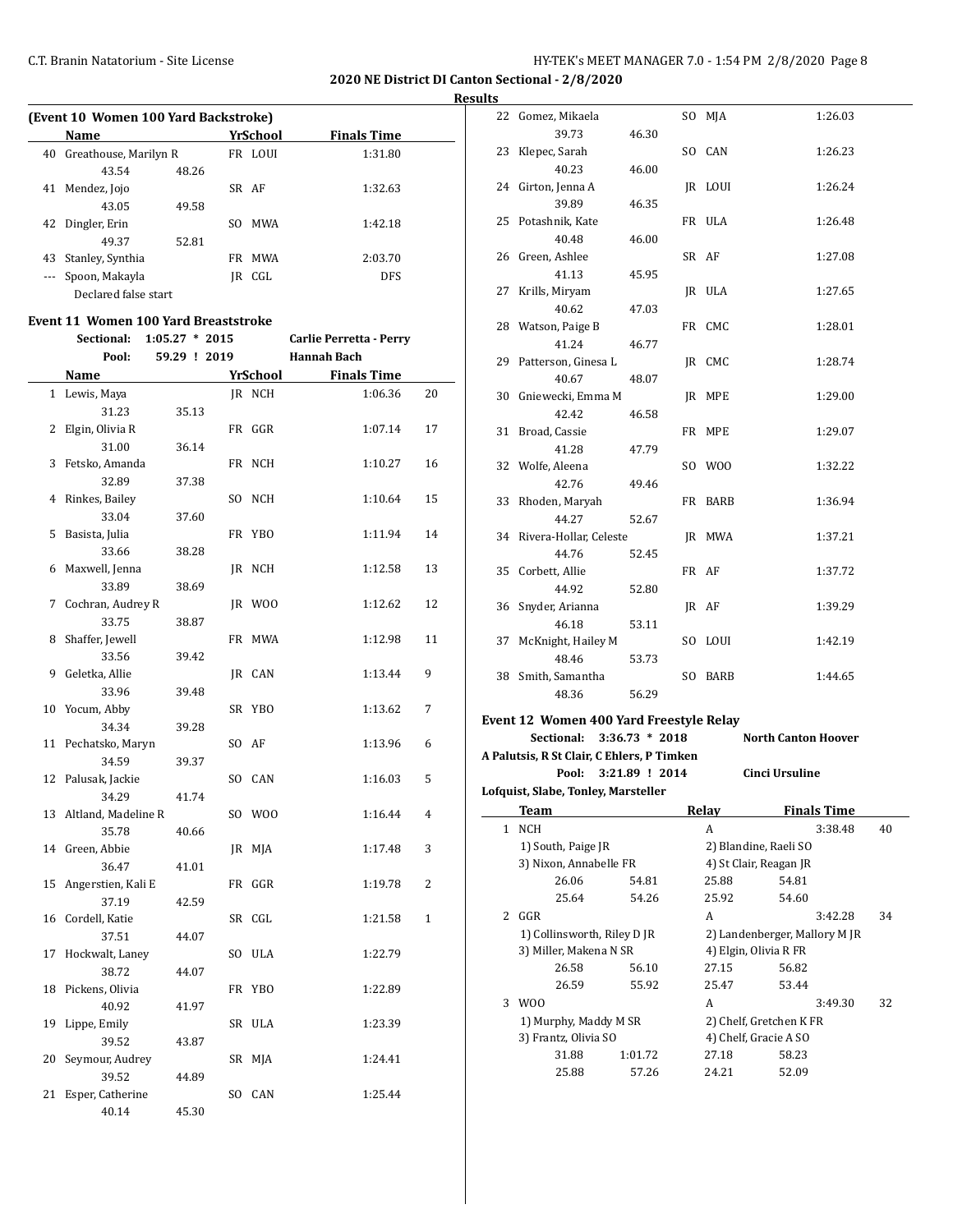#### **Results**

|    | <b>Team</b>                                |         | Relay                 | <b>Finals Time</b>                                   |    |  |  |  |
|----|--------------------------------------------|---------|-----------------------|------------------------------------------------------|----|--|--|--|
|    | 4 MJA                                      |         | A                     | 3:49.59                                              | 30 |  |  |  |
|    | 1) Nist, Victoria JR                       |         |                       | 2) Green, Abbie JR                                   |    |  |  |  |
|    | 3) Snyder, Allie SR                        |         |                       | 4) Murphy, Janine SO                                 |    |  |  |  |
|    | 27.94                                      | 58.37   | 27.97                 | 59.48                                                |    |  |  |  |
|    | 26.53                                      | 57.39   | 25.93                 | 54.35                                                |    |  |  |  |
| 5  | <b>MPE</b>                                 |         | A                     | 3:52.35                                              | 28 |  |  |  |
|    | 1) Heestand, Ava S FR                      |         |                       | 2) Nutter, Alexis A JR                               |    |  |  |  |
|    | 3) Darnell, Regan O FR                     |         |                       | 4) Turkal, Ava G FR                                  |    |  |  |  |
|    | 28.09                                      | 58.97   | 27.20                 | 57.57                                                |    |  |  |  |
|    | 28.49                                      | 59.05   | 26.89                 | 56.76                                                |    |  |  |  |
| 6  | CAN                                        |         | A                     | 4:03.89                                              | 26 |  |  |  |
|    | 1) Kelty, Isabella SR                      |         |                       | 2) Peckman, Miranda JR                               |    |  |  |  |
|    | 3) Palusak, Jackie SO                      |         |                       | 4) Geletka, Allie JR                                 |    |  |  |  |
|    | 29.73                                      | 1:01.76 | 27.91                 | 59.66                                                |    |  |  |  |
|    | 29.03                                      | 1:03.18 | 26.99                 | 59.29                                                |    |  |  |  |
|    |                                            |         | A                     |                                                      |    |  |  |  |
| 7  | YB <sub>0</sub>                            |         |                       | 4:05.01                                              | 24 |  |  |  |
|    | 1) Wert, Casey JR                          |         |                       | 2) Velasquez, Ava JR<br>4) Huston, Ella SO           |    |  |  |  |
|    | 3) Schwendeman, Allyson JR                 |         |                       |                                                      |    |  |  |  |
|    | 28.27                                      | 58.91   | 30.49                 | 1:04.28                                              |    |  |  |  |
|    | 28.25                                      | 1:01.25 | 28.28                 | 1:00.57                                              |    |  |  |  |
| 8  | CGL                                        |         | A                     | 4:06.53                                              | 22 |  |  |  |
|    | 1) Spoon, Makayla JR                       |         |                       | 2) Meister, Noelle SO                                |    |  |  |  |
|    | 3) Cordell, Katie SR                       |         |                       | 4) Severson, Ella SR                                 |    |  |  |  |
|    | 28.61                                      | 1:01.76 | 28.43                 | 1:02.67                                              |    |  |  |  |
|    | 29.06                                      | 1:03.57 | 27.42                 | 58.53                                                |    |  |  |  |
| 9  | ULA                                        |         | A                     | 4:06.75                                              | 18 |  |  |  |
|    | 1) Byler, Emily SO                         |         |                       | 2) Blawas, Hannah SO                                 |    |  |  |  |
|    | 3) Krills, Miryam JR                       |         | 4) Dean, Elyssa SR    |                                                      |    |  |  |  |
|    | 28.08                                      | 59.60   | 29.32                 | 1:01.45                                              |    |  |  |  |
|    | 31.59                                      | 1:06.12 | 28.20                 | 59.58                                                |    |  |  |  |
| 10 | CMC                                        |         | A                     | 4:13.36                                              | 14 |  |  |  |
|    | 1) Dodson, Madeline A SR                   |         | 2) Rawley, Megan E SR |                                                      |    |  |  |  |
|    | 3) Barrett, Brooklynn FR                   |         |                       | 4) Fowler, Ashley SR                                 |    |  |  |  |
|    | 29.80                                      | 1:03.20 | 27.85                 | 58.57                                                |    |  |  |  |
|    | 31.99                                      | 1:07.92 | 29.98                 | 1:03.67                                              |    |  |  |  |
| 11 | <b>LOUI</b>                                |         | А                     | 4:36.56                                              | 12 |  |  |  |
|    | 1) Menegay, Ashley M SO                    |         |                       | 2) Girton, Jenna A JR                                |    |  |  |  |
|    | 3) McIntyre, Jenna M FR                    |         |                       | 4) Clark, Shaelyn J SO                               |    |  |  |  |
|    | 33.59                                      | 1:10.10 | 32.16                 | 1:08.35                                              |    |  |  |  |
|    | 33.05                                      | 1:09.00 | 32.08                 | 1:09.11                                              |    |  |  |  |
| 12 | <b>MWA</b>                                 |         | А                     | 4:45.52                                              | 10 |  |  |  |
|    |                                            |         |                       |                                                      |    |  |  |  |
|    | 1) Barlow, Morgan JR<br>3) Norris, Lexi SO |         |                       | 2) Rearick, Maddy JR<br>4) Rivera-Hollar, Celeste JR |    |  |  |  |
|    | 35.23                                      | 1:12.77 | 34.96                 | 1:16.58                                              |    |  |  |  |
|    | 32.36                                      | 1:08.35 | 32.04                 | 1:07.82                                              |    |  |  |  |
|    | AF                                         |         | А                     | 4:47.78                                              | 8  |  |  |  |
|    |                                            |         |                       |                                                      |    |  |  |  |
| 13 |                                            |         |                       | 2) Green, Ashlee SR                                  |    |  |  |  |
|    | 1) Galterio, Morgan JR                     |         |                       |                                                      |    |  |  |  |
|    | 3) Bakos, Kylie SO<br>32.89                | 1:10.24 | 33.64                 | 4) Direnzo, Sylvia SO<br>1:14.56                     |    |  |  |  |

#### **Event 21 Men 1 mtr Diving**

| Pool:               | 633.80 ! 2016 |          | <b>Cameron Thatcher</b> |    |
|---------------------|---------------|----------|-------------------------|----|
| Name                |               | YrSchool | <b>Finals Score</b>     |    |
| 1 Shering, Zach     |               | JR MJA   | 429.60                  | 20 |
| 2 Traganza, Vincent | SO MJA        |          | 393.35                  | 17 |
| 3 Anzevino, Teddy   |               | IR YBO   | 362.40                  | 16 |

| æ. |                  |     |                 |        |    |
|----|------------------|-----|-----------------|--------|----|
| 4  | Kotyk, Daniel    |     | SR ULA          | 328.70 | 15 |
| 5  | Slutzker, Robbie | IR  | NCH             | 312.70 | 14 |
| 6. | Shrock, Austin   |     | JR ULA          | 310.05 | 13 |
|    | McConnell, Owen  | FR. | W <sub>00</sub> | 294.95 | 12 |
| 8  | Ruhe, Tyler      | SO. | NCH             | 288.25 | 11 |
| 9  | Weeman, Joel M   |     | SR WOO          | 228.15 | 9  |
| 10 | Austin, Caleb    | FR  | YBO             | 177.00 |    |
|    |                  |     |                 |        |    |

#### **Event 22 Men 200 Yard Medley Relay**

**Sectional: 1:34.45 \* 2020 North Canton Hoover**

**C O'Connor, K Helmuth, T Bragg, M Lochridge**

|    | Pool:<br>1:28.24 ! 2010     |                      | <b>Ouachita Baptist University</b> |    |  |  |  |
|----|-----------------------------|----------------------|------------------------------------|----|--|--|--|
|    | Team                        | Relay                | <b>Finals Time</b>                 |    |  |  |  |
| 1  | <b>NCH</b>                  | A                    | 1:34.45*                           | 40 |  |  |  |
|    | 1) O'Connor, Christopher SR | 2) Helmuth, Karl JR  |                                    |    |  |  |  |
|    | 3) Bragg, TJ SO             |                      | 4) Lochridge, Mack A JR            |    |  |  |  |
|    | 23.32<br>26.14              | 23.61                | 21.38                              |    |  |  |  |
| 2  | YB <sub>0</sub>             | A                    | 1:38.67                            | 34 |  |  |  |
|    | 1) Flatley, River SR        | 2) Basista, Noah SR  |                                    |    |  |  |  |
|    | 3) DunLany, Matthew SR      | 4) Linker, Will SR   |                                    |    |  |  |  |
|    | 25.67<br>27.34              | 23.41                | 22.25                              |    |  |  |  |
| 3  | GGR                         | A                    | 1:42.18                            | 32 |  |  |  |
|    | 1) Renninger, Blake G SR    |                      | 2) Doerrer, Mason J SR             |    |  |  |  |
|    | 3) Doerrer, Parker J JR     |                      | 4) Rohweder, Eric C SR             |    |  |  |  |
|    | 26.10<br>28.30              | 25.12                | 22.66                              |    |  |  |  |
| 4  | MJA                         | A                    | 1:44.10                            | 30 |  |  |  |
|    |                             |                      |                                    |    |  |  |  |
|    | 1) Haines, Jaden JR         | 2) Neuman, Aiden JR  |                                    |    |  |  |  |
|    | 3) Weinland, Jonah JR       | 4) Thayer, Samuel SO |                                    |    |  |  |  |
|    | 26.75<br>28.55              | 26.17                | 22.63                              |    |  |  |  |
| 5  | <b>MPE</b>                  | A                    | 1:47.85                            | 28 |  |  |  |
|    | 1) Monnard, Tristan J SR    |                      | 2) Bracken, Micah D SR             |    |  |  |  |
|    | 3) Locke, Taylor SR         |                      | 4) Tipple, Chandler SR             |    |  |  |  |
|    | 26.66<br>30.08              | 27.99                | 23.12                              |    |  |  |  |
| 6  | W <sub>0</sub>              | A                    | 1:47.96                            | 26 |  |  |  |
|    | 1) Miles, Ryan T JR         | 2) Balas, Cameron SR |                                    |    |  |  |  |
|    | 3) Sibilia, John P SO       |                      | 4) Boucher, Jaden B JR             |    |  |  |  |
|    | 30.15<br>29.03              | 26.41                | 22.37                              |    |  |  |  |
| 7  | <b>MWA</b>                  | A                    | 1:48.37                            | 24 |  |  |  |
|    | 1) Hamid, Xavier FR         | 2) Haines, Magnus JR |                                    |    |  |  |  |
|    | 3) Edwards, Andrew JR       | 4) McGuire, Fynn SR  |                                    |    |  |  |  |
|    | 27.70<br>28.16              | 29.21                | 23.30                              |    |  |  |  |
| 8  | AF                          | A                    | 1:49.40                            | 22 |  |  |  |
|    | 1) Lawrence, Jake JR        |                      | 2) Ferrante, William SO            |    |  |  |  |
|    | 3) Direnzo, Zane JR         |                      | 4) McCloskey, Randy JR             |    |  |  |  |
|    | 25.73<br>33.31              | 26.18                | 24.18                              |    |  |  |  |
| 9  | CMC                         | A                    | 1:55.08                            | 18 |  |  |  |
|    | 1) Welden, Adam M JR        | 2) Baron, Maurice SR |                                    |    |  |  |  |
|    | 3) Blythe, Emmanuel T JR    | 4) Sharp, Jacob R FR |                                    |    |  |  |  |
|    | 30.95<br>29.59              | 25.47                | 29.07                              |    |  |  |  |
| 10 | <b>ULA</b>                  | A                    | 2:09.18                            | 14 |  |  |  |
|    | 1) Dusman, Andrew SO        |                      | 2) Marshall, Garrett JR            |    |  |  |  |
|    | 3) Mays, Will SR            | 4) Ramey, Luke SR    |                                    |    |  |  |  |
|    | 28.76<br>36.37              | 32.28                | 31.77                              |    |  |  |  |
|    | CGL                         | A                    | DQ                                 |    |  |  |  |
|    | Early take-off swimmer #4   |                      |                                    |    |  |  |  |
|    | 1) Maurer, Blayne FR        | 2) Knoch, Braden SR  |                                    |    |  |  |  |
|    | 3) Boyett, Jacob SR         |                      | 4) Chenault, Hershel SR            |    |  |  |  |
|    | 28.39<br>28.35              | 26.33                | 21.08                              |    |  |  |  |
|    |                             |                      |                                    |    |  |  |  |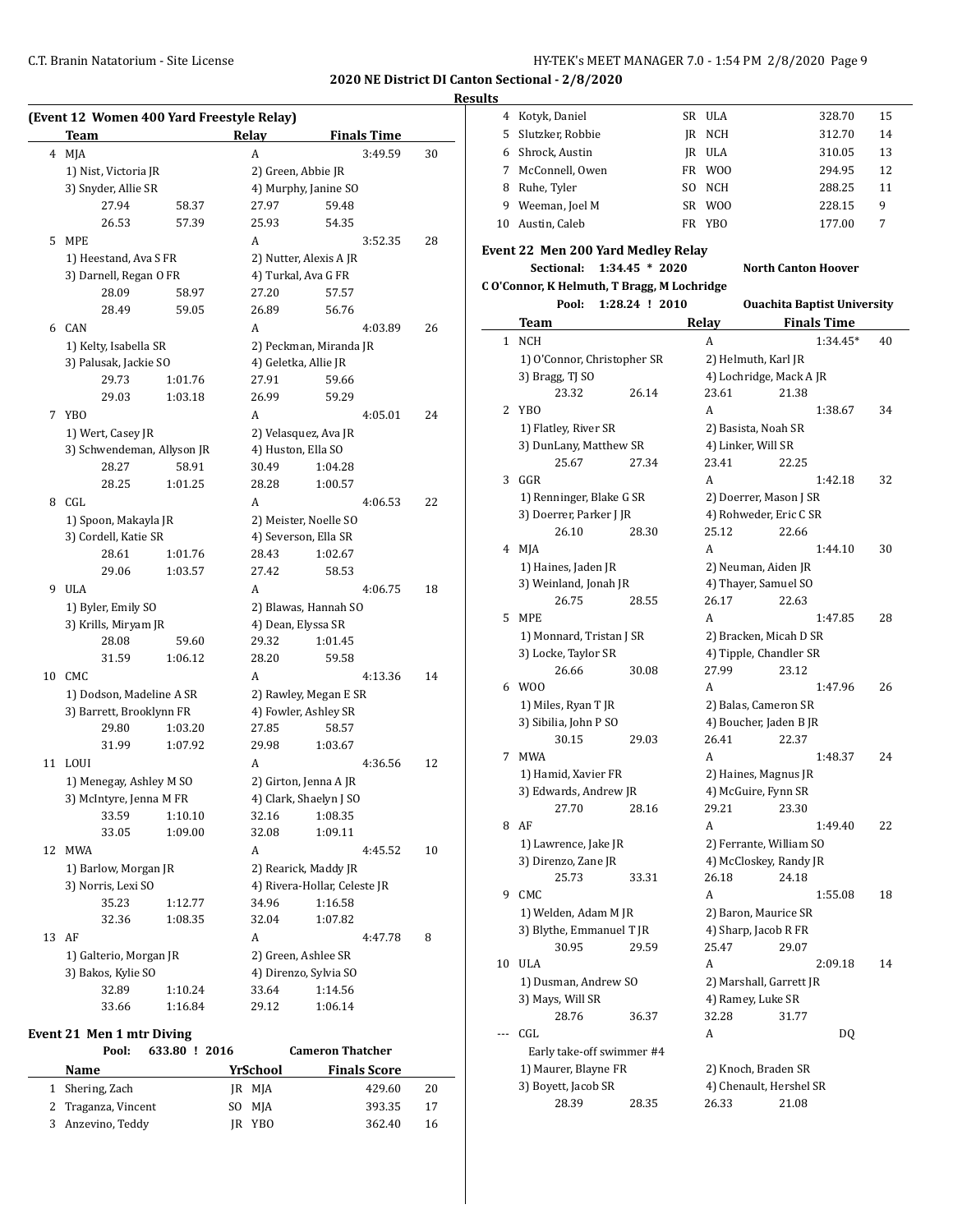27 Parker, Liam SO YBO 2:11.29

**2020 NE District DI Canton Sectional - 2/8/2020**

|              | Event 23 Men 200 Yard Freestyle<br>Sectional: | $1:43.08 * 2020$ |                 | <b>Thomas C Matthew</b> |                    |              |
|--------------|-----------------------------------------------|------------------|-----------------|-------------------------|--------------------|--------------|
|              | Pool:                                         | 1:32.99 ! 2019   |                 | <b>Carson Foster</b>    |                    |              |
|              | Name                                          |                  | <u>YrSchool</u> |                         | <b>Finals Time</b> |              |
| $\mathbf{1}$ | Matthew, Thomas C                             |                  | SR WOO          |                         | 1:43.08*           | 20           |
|              | 23.73                                         | 26.33            | 26.86           | 26.16                   |                    |              |
| 2            |                                               |                  | SO NCH          |                         |                    | 17           |
|              | Bragg, TJ<br>23.65                            |                  |                 |                         | 1:44.75            |              |
|              |                                               | 26.29            | 27.09           | 27.72                   |                    |              |
| 3            | Krajcovic, Michael                            |                  | SO BARB         |                         | 1:49.01            | 16           |
|              | 24.41                                         | 27.22            | 29.01           | 28.37                   |                    |              |
| 4            | Napholz, Trent                                |                  | SR NCH          |                         | 1:49.47            | 15           |
|              | 24.85                                         | 27.63            | 28.69           | 28.30                   |                    |              |
| 5            | Linker, Will                                  |                  | SR YBO          |                         | 1:49.88            | 14           |
|              | 24.97                                         | 27.63            | 29.17           | 28.11                   |                    |              |
| 6            | Rohweder, Eric C                              |                  | SR GGR          |                         | 1:50.13            | 13           |
|              | 25.24                                         | 27.83            | 28.95           | 28.11                   |                    |              |
| 7            | Stackpole, Jordan                             |                  | SR YBO          |                         | 1:50.40            | 12           |
|              | 24.88                                         | 27.36            | 28.81           | 29.35                   |                    |              |
| 8            | Fearigo, Andrew M                             |                  | JR GGR          |                         | 1:52.77            | 11           |
|              | 25.11                                         | 28.20            | 29.57           | 29.89                   |                    |              |
| 9            | Strand-Fox, Tyler                             |                  | SR WOO          |                         | 1:52.87            | 9            |
|              | 26.37                                         | 27.99            | 28.86           | 29.65                   |                    |              |
| 10           | DunLany, Ethan                                |                  | FR YBO          |                         | 1:53.94            | 7            |
|              | 25.92                                         | 29.28            | 30.13           | 28.61                   |                    |              |
| 11           | Budd, Noah W                                  |                  | SO GGR          |                         | 1:54.89            | 6            |
|              | 25.39                                         | 29.17            | 30.10           | 30.23                   |                    |              |
| 12           | Ferrante, Christian                           |                  | JR MJA          |                         | 1:55.81            | 5            |
|              | 26.39                                         | 28.84            | 30.26           | 30.32                   |                    |              |
| 13           | Springer, Cody A                              |                  | JR MPE          |                         | 1:56.57            | 4            |
|              | 25.37                                         | 29.29            | 31.62           |                         |                    |              |
|              |                                               |                  |                 | 30.29                   |                    |              |
|              | 14 Sibilia, John P                            |                  | SO WOO          |                         | 1:57.51            | 3            |
|              | 27.36                                         | 29.99            | 29.71           | 30.45                   |                    |              |
| 15           | Hastings, Daniel                              |                  | SO MJA          |                         | 1:58.34            | 2            |
|              | 25.96                                         | 29.25            | 31.68           | 31.45                   |                    |              |
|              | 16 Collins, Chris                             |                  | FR MJA          |                         | 1:58.74            | $\mathbf{1}$ |
|              | 26.51                                         | 29.51            | 31.16           | 31.56                   |                    |              |
| 17           | Locke, Taylor                                 |                  | SR MPE          |                         | 1:59.85            |              |
|              | 26.32                                         | 29.58            | 31.21           | 32.74                   |                    |              |
| 18           | Direnzo, Zane                                 |                  | JR AF           |                         | 2:00.24            |              |
|              | 27.08                                         | 30.44            | 32.21           | 30.51                   |                    |              |
| 19           | Hoch, Christian                               |                  | JR ULA          |                         | 2:00.33            |              |
|              | 26.30                                         | 29.41            | 32.14           | 32.48                   |                    |              |
| 20           | Miles, Ryan T                                 |                  | JR WOO          |                         | 2:00.94            |              |
|              | 27.34                                         | 30.65            | 31.95           | 31.00                   |                    |              |
| 21           | McCloskey, Randy                              |                  | JR AF           |                         | 2:01.21            |              |
|              | 26.43                                         | 30.76            | 33.29           | 30.73                   |                    |              |
| 22           | Houk, Corder                                  |                  | SO CGL          |                         | 2:04.16            |              |
|              | 27.67                                         | 30.93            | 32.36           | 33.20                   |                    |              |
| 23           | Beasley, Bryan J                              |                  | SO GGR          |                         | 2:05.39            |              |
|              | 27.10                                         | 30.86            | 30.60           | 36.83                   |                    |              |
| 24           | Lipster, Greg                                 |                  | SR CGL          |                         | 2:08.64            |              |
|              | 27.29                                         | 30.99            | 34.98           | 35.38                   |                    |              |
| 25           | Culp, RJ                                      |                  | FR MJA          |                         |                    |              |
|              | 29.70                                         |                  | 34.15           |                         | 2:09.47            |              |
|              |                                               | 32.60            |                 | 33.02                   |                    |              |
| 26           | Harms, Jacob                                  |                  | FR CGL          |                         | 2:09.53            |              |
|              | 28.99                                         | 33.00            | 34.27           | 33.27                   |                    |              |

|     | 29.06                    | 32.98            | 34.66           | 34.59                       |                    |    |
|-----|--------------------------|------------------|-----------------|-----------------------------|--------------------|----|
|     | 28 Marshall, Garrett     |                  | JR ULA          |                             | 2:22.61            |    |
|     | 30.99                    | 35.66            | 38.18           | 37.78                       |                    |    |
| 29  | Sharp, Jacob R           |                  | FR CMC          |                             | 2:23.70            |    |
|     | 31.81                    | 36.29            | 39.32           | 36.28                       |                    |    |
| 30  | Keeble, Chris            |                  | SR AF           |                             | 2:29.14            |    |
|     | 32.13                    | 37.03            | 40.50           | 39.48                       |                    |    |
| 31  | Carter, Noah             |                  | FR ULA          |                             | 2:32.38            |    |
|     | 33.92                    | 38.49            | 40.44           | 39.53                       |                    |    |
| 32  | Mosholder, David         |                  | JR AF           |                             | 2:33.43            |    |
|     | 31.90                    | 37.62            | 41.56           | 42.35                       |                    |    |
| --- | Reich, Spencer           |                  | JR CGL          |                             | DQ                 |    |
|     | False start              |                  |                 |                             |                    |    |
|     | 26.15                    | 30.56            | 32.50           | 31.47                       |                    |    |
|     |                          |                  |                 |                             |                    |    |
|     | Event 24 Men 200 Yard IM |                  |                 |                             |                    |    |
|     | Sectional:               | $1:54.83 * 2011$ |                 | Gavin Trebilcock - Canfield |                    |    |
|     | Pool:                    | 1:43.99 ! 2019   |                 | <b>Jake Foster</b>          |                    |    |
|     | Name                     |                  | <b>YrSchool</b> |                             | <b>Finals Time</b> |    |
|     | 1 Helmuth, Karl          |                  | JR NCH          |                             | 1:57.61            | 20 |
|     | 24.71                    | 29.89            | 33.87           | 29.14                       |                    |    |
| 2   | Neuman, Aiden            |                  | JR MJA          |                             | 1:57.73            | 17 |
|     | 25.83                    | 29.48            | 35.14           | 27.28                       |                    |    |
| 3   | Ehlers, Ryan             |                  | SO NCH          |                             | 2:05.46            | 16 |
|     | 27.07                    | 33.18            | 36.85           | 28.36                       |                    |    |
| 4   | Renninger, Blake G       |                  | SR GGR          |                             | 2:06.50            | 15 |
|     | 26.61                    | 31.05            | 38.99           | 29.85                       |                    |    |
| 5   | Brown, Sean              |                  | SR NCH          |                             | 2:06.93            | 14 |
|     | 27.74                    | 32.47            | 37.98           | 28.74                       |                    |    |
| 6   | Mascola, Siman           |                  | JR YBO          |                             | 2:07.48            | 13 |
|     | 27.06                    | 33.58            | 37.47           | 29.37                       |                    |    |
| 7   | Fast, Ethan C            |                  | SO GGR          |                             | 2:10.34            | 12 |
|     | 27.43                    | 33.25            | 38.89           | 30.77                       |                    |    |
| 8   | Satterfield, Caleb       |                  | FR YBO          |                             | 2:12.95            | 11 |
|     | 26.96                    | 33.92            | 39.40           | 32.67                       |                    |    |
| 9   | Schweikert, Thomas J     |                  | FR GGR          |                             | 2:15.96            | 9  |
|     | 28.03                    | 39.05            | 39.66           | 29.22                       |                    |    |
|     | 10 Weinland, Jonah       |                  | JR MJA          |                             | 2:18.26            | 7  |
|     | 28.16                    | 37.84            | 42.43           | 29.83                       |                    |    |
|     | 11 Blythe, Emmanuel T    |                  | IR CMC          |                             | 2:18.91            | 6  |
|     | 26.92                    | 36.19            | 42.82           | 32.98                       |                    |    |
|     | 12 Bracken, Micah D      |                  | SR MPE          |                             | 2:19.98            | 5  |
|     | 28.93                    | 35.65            | 41.20           |                             |                    |    |
| 13  | Miller, Peyton           |                  | FR MWA          | 34.20                       | 2:22.48            | 4  |
|     | 30.90                    |                  |                 |                             |                    |    |
|     |                          | 37.15            | 40.09           | 34.34                       |                    | 3  |
| 14  | Yocum, Andrew            |                  | FR YBO          |                             | 2:23.40            |    |
|     | 28.04                    | 34.93            | 45.66           | 34.77                       |                    |    |
| 15  | Lord-Fry, Max            |                  | SO MPE          |                             | 2:24.17            | 2  |
|     | 30.43                    | 36.30            | 45.47           | 31.97                       |                    |    |
| 16  | Walker, Ty               |                  | JR ULA          |                             | 2:27.07            | 1  |
|     | 30.17                    | 35.73            | 46.69           | 34.48                       |                    |    |
| 17  | White, Bryan J           |                  | SR GGR          |                             | 2:51.29            |    |
|     | 33.78                    | 40.69            | 1:00.90         | 35.92                       |                    |    |
| --- | Weaver, Mitch            |                  | JR CGL          |                             | DQ                 |    |
|     | One hand touch - breast  |                  |                 |                             |                    |    |
|     | 36.98                    | 43.29            | 57.04           | 41.99                       |                    |    |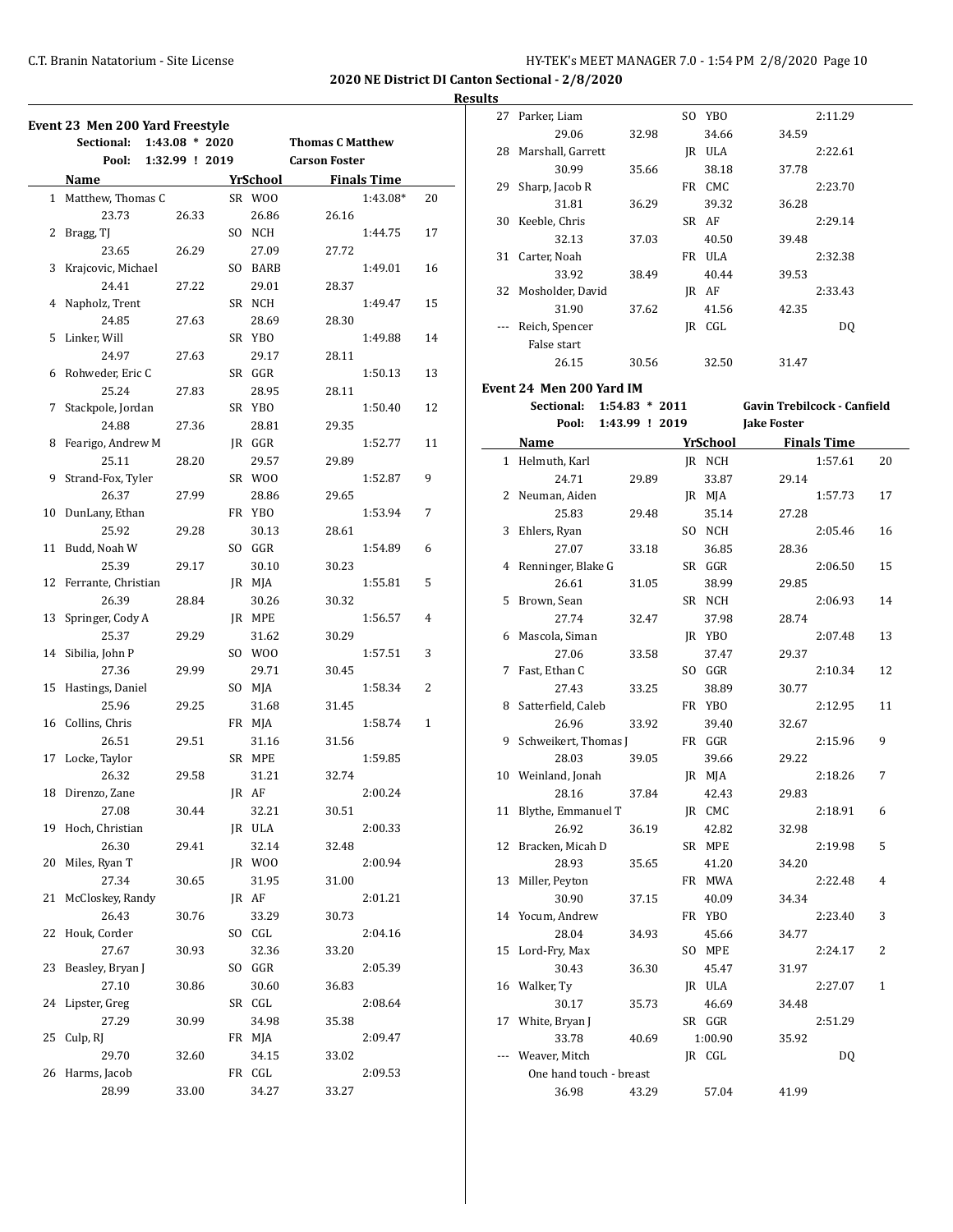| (Event 24 Men 200 Yard IM) |                                |  |                |     |                 |                           |         |  |  |
|----------------------------|--------------------------------|--|----------------|-----|-----------------|---------------------------|---------|--|--|
|                            | <b>Name</b>                    |  |                |     | YrSchool        | <b>Finals Time</b>        |         |  |  |
|                            | Snider, Eric M                 |  |                |     | FR WOO          | DQ                        |         |  |  |
|                            | Not on back off wall - back    |  |                |     |                 |                           |         |  |  |
|                            | 34.76                          |  | 45.37          |     | 45.18           | 34.48                     |         |  |  |
|                            | Event 25 Men 50 Yard Freestyle |  |                |     |                 |                           |         |  |  |
|                            | Sectional:                     |  | $21.04 * 2017$ |     |                 | Callen Aulizia - Boardman |         |  |  |
|                            | Pool:                          |  | 19.62 ! 2012   |     |                 | Erik Risolvato            |         |  |  |
|                            | Name                           |  |                |     | YrSchool        | <b>Finals Time</b>        |         |  |  |
|                            | 1 Doerrer, Mason J             |  |                |     | SR GGR          | 21.83                     | 20      |  |  |
|                            | 2 Mitchell, Jake               |  |                | SR  | <b>NCH</b>      | 21.90                     | 17      |  |  |
|                            | 3 Chenault, Hershel            |  |                |     | SR CGL          | 21.99                     | 16      |  |  |
|                            | 4 Flatley, River               |  |                |     | SR YBO          | 22.09                     | 15      |  |  |
|                            | 5 Knoch, Braden                |  |                |     | SR CGL          | 22.30                     | 14      |  |  |
|                            | 6 Evans, Jim                   |  |                |     | SR NCH          | 22.54                     | 13      |  |  |
|                            | 7 Ward, Kyle S                 |  |                |     | SR WOO          | 22.56                     | 12      |  |  |
|                            | 8 Boucher, Jaden B             |  |                |     | JR WOO          | 22.70                     | 11      |  |  |
| 9                          | Studer, Layne                  |  |                |     | FR CGL          | 22.87                     | 8       |  |  |
|                            | 10 Haines, Jaden               |  |                |     | IR MJA          | J22.87                    | 8       |  |  |
|                            | 11 Thayer, Samuel              |  |                | SO  | MJA             | 23.19                     | 6       |  |  |
|                            | 12 McGuire, Fynn               |  |                |     | SR MWA          | 23.22                     | 5       |  |  |
|                            | 13 Harlock, Derek              |  |                | SO  | <b>ULA</b>      | 23.31                     | 4       |  |  |
|                            | 14 Sawtell, Brady              |  |                |     | JR NCH          | 23.67                     | 3       |  |  |
|                            | *15 Glasgow, Andrew W          |  |                |     | SO WOO          | 23.74                     | 1.5     |  |  |
|                            | *15 Tipple, Chandler           |  |                |     | SR MPE          | 23.74                     | $1.5\,$ |  |  |
|                            | 17 Heim, Ian C                 |  |                |     | JR GGR          | 23.80                     |         |  |  |
| 18                         | Sumption, Riley J              |  |                |     | FR GGR          | 23.83                     |         |  |  |
|                            | 19 Carr, Caleb                 |  |                |     | FR GGR          | 24.28                     |         |  |  |
|                            | 20 Welden, Adam M              |  |                |     | JR CMC          | 24.39                     |         |  |  |
|                            | 21 Dungan, Cam                 |  |                |     | FR NCH          | 24.40                     |         |  |  |
|                            | 22 Carney, Chris               |  |                | SO. | ULA             | 24.41                     |         |  |  |
| 23                         | Yocum, Justin                  |  |                | SO  | YB <sub>0</sub> | 24.82                     |         |  |  |
|                            | 24 Haines, Magnus              |  |                |     | JR MWA          | 25.43                     |         |  |  |
|                            | *25 Edwards, Zach              |  |                | JR  | MWA             | 25.79                     |         |  |  |
|                            | *25 Karn, Pearson S            |  |                | SO  | MPE             | 25.79                     |         |  |  |
|                            | *25 Manley, Liam               |  |                |     | FR YBO          | 25.79                     |         |  |  |
| 28                         | Coleman, Patrick               |  |                | SR  | AF              | 25.89                     |         |  |  |
|                            | 29 Kauffman, Courson           |  |                |     | FR WOO          | 26.11                     |         |  |  |
|                            | 30 Taylor, Aidan               |  |                |     | SO BARB         | 26.16                     |         |  |  |
|                            | 31 Bracken, Noah               |  |                | SO. | MPE             | 26.19                     |         |  |  |
| 32                         | Stevens, CJ                    |  |                |     | JR AF           | 26.23                     |         |  |  |
| 33                         | Mariani, Dominic               |  |                | SO  | MPE             | 26.41                     |         |  |  |
| 34                         | Miller, Race                   |  |                | FR  | MWA             | 27.14                     |         |  |  |
| 35                         | Patalon, Thomas                |  |                | SO  | BARB            | 27.79                     |         |  |  |
| 36                         | Scibetta, Dominic              |  |                | FR  | MJA             | 28.35                     |         |  |  |
| *37                        | Thomas, Jacob                  |  |                | SR  | YB <sub>0</sub> | 28.95                     |         |  |  |
| *37                        | Kunovski, Tomi                 |  |                | SO  | MJA             | 28.95                     |         |  |  |
| 39                         | Mays, Will                     |  |                | SR  | ULA             | 28.98                     |         |  |  |
| 40                         | Sherman, Mikhi K               |  |                | JR  | CMC             | 30.40                     |         |  |  |
| 41                         | Shrake, Pete                   |  |                | FR  | AF              | 30.95                     |         |  |  |
| 42                         | Swift, Ethan                   |  |                | FR  | AF              | 31.30                     |         |  |  |
| 43                         | Koah, Jacob                    |  |                |     | JR CMC          | 31.55                     |         |  |  |
|                            |                                |  |                |     |                 |                           |         |  |  |

| Event 26 Men 100 Yard Butterfly |                        |              |  |                 |                          |              |  |  |
|---------------------------------|------------------------|--------------|--|-----------------|--------------------------|--------------|--|--|
|                                 | Sectional:             | 50.88 * 2007 |  |                 | Travis Wagner - Glen Oak |              |  |  |
|                                 | Pool:                  | 46.97 ! 2017 |  |                 | <b>Cody Bybee</b>        |              |  |  |
|                                 | Name                   |              |  | <b>YrSchool</b> | <b>Finals Time</b>       |              |  |  |
|                                 | 1 Basista, Noah        |              |  | SR YBO          | 51.70                    | 20           |  |  |
|                                 | 24.39                  | 27.31        |  |                 |                          |              |  |  |
| 2                               | DunLany, Matthew       |              |  | SR YBO          | 52.74                    | 17           |  |  |
|                                 | 24.78                  | 27.96        |  |                 |                          |              |  |  |
| 3                               | Bragg, TJ              |              |  | SO NCH          | 53.31                    | 16           |  |  |
|                                 | 24.74                  | 28.57        |  |                 |                          |              |  |  |
|                                 | 4 Lawrence, Jake       |              |  | JR AF           | 53.56                    | 15           |  |  |
|                                 | 25.11                  | 28.45        |  |                 |                          |              |  |  |
| 5                               | Stackpole, Jordan      |              |  | SR YBO          | 54.89                    | 14           |  |  |
|                                 | 25.95                  | 28.94        |  |                 |                          |              |  |  |
| 6                               | Evans, Jim             |              |  | SR NCH          | 54.94                    | 13           |  |  |
|                                 | 25.61                  | 29.33        |  |                 |                          |              |  |  |
| 7                               | Doerrer, Parker J      |              |  | JR GGR          | 55.04                    | 12           |  |  |
|                                 | 26.21                  | 28.83        |  |                 |                          |              |  |  |
| 8                               | Fearigo, Andrew M      |              |  | IR GGR          | 56.12                    | 11           |  |  |
|                                 | 25.92                  | 30.20        |  |                 |                          |              |  |  |
| 9                               | Muhlenkamp, Jonas      |              |  | JR NCH          | 56.75                    | 9            |  |  |
|                                 | 26.52                  | 30.23        |  |                 |                          |              |  |  |
|                                 | 10 Evans, John         |              |  | SR NCH          | 57.08                    | 7            |  |  |
|                                 | 26.50                  | 30.58        |  |                 |                          |              |  |  |
|                                 | 11 Weinland, Jonah     |              |  | JR MJA          | 57.37                    | 6            |  |  |
|                                 | 27.11                  | 30.26        |  |                 |                          |              |  |  |
|                                 | 12 Maurer, Blayne      |              |  | FR CGL          | 58.05                    | 5            |  |  |
|                                 | 26.11                  | 31.94        |  |                 |                          |              |  |  |
| 13                              | Balas, Cameron         |              |  | SR WOO          | 58.32                    | 4            |  |  |
|                                 | 27.44                  | 30.88        |  |                 |                          |              |  |  |
| 14                              | Blythe, Emmanuel T     |              |  | JR CMC          | 59.27                    | 3            |  |  |
|                                 | 27.63                  | 31.64        |  |                 |                          |              |  |  |
| 15                              | Schweikert, Thomas J   |              |  | FR GGR          | 59.56                    | 2            |  |  |
|                                 | 27.75                  | 31.81        |  |                 |                          |              |  |  |
|                                 | 16 Beam, Brendan       |              |  | JR YBO          | 59.64                    | $\mathbf{1}$ |  |  |
|                                 | 27.02                  | 32.62        |  |                 |                          |              |  |  |
| 17                              | Direnzo, Zane          |              |  | JR AF           | 59.70                    |              |  |  |
|                                 | 27.87                  | 31.83        |  |                 |                          |              |  |  |
| 18                              | Thayer, Samuel         |              |  | SO MJA          | 59.96                    |              |  |  |
|                                 | 27.58                  | 32.38        |  |                 |                          |              |  |  |
| 19                              | Sibilia, John P        |              |  | SO WOO          | 1:00.89                  |              |  |  |
|                                 | 28.65                  | 32.24        |  |                 |                          |              |  |  |
| 20                              | Boyett, Jacob          |              |  | SR CGL          | 1:01.14                  |              |  |  |
|                                 | 28.22                  | 32.92        |  |                 |                          |              |  |  |
| 21                              | Karn, Pearson S        |              |  | SO MPE          | 1:03.59                  |              |  |  |
|                                 | 28.33                  | 35.26        |  |                 |                          |              |  |  |
| 22                              | Konstantacos, Vasilios |              |  | SR GGR          | 1:04.77                  |              |  |  |
|                                 | 28.38                  | 36.39        |  |                 |                          |              |  |  |
| 23                              | Ferrante, William      |              |  | SO AF           | 1:05.66                  |              |  |  |
|                                 | 29.83                  | 35.83        |  |                 |                          |              |  |  |
| 24                              | Dusman, Andrew         |              |  | SO ULA          | 1:06.69                  |              |  |  |
|                                 | 29.78                  | 36.91        |  |                 |                          |              |  |  |
| 25                              | Adams, Quentin         |              |  | SO CGL          | 1:08.58                  |              |  |  |
|                                 | 29.30                  | 39.28        |  |                 |                          |              |  |  |
|                                 | 26 Walker, Ty          |              |  | JR ULA          | 1:09.37                  |              |  |  |
|                                 | 30.51                  | 38.86        |  |                 |                          |              |  |  |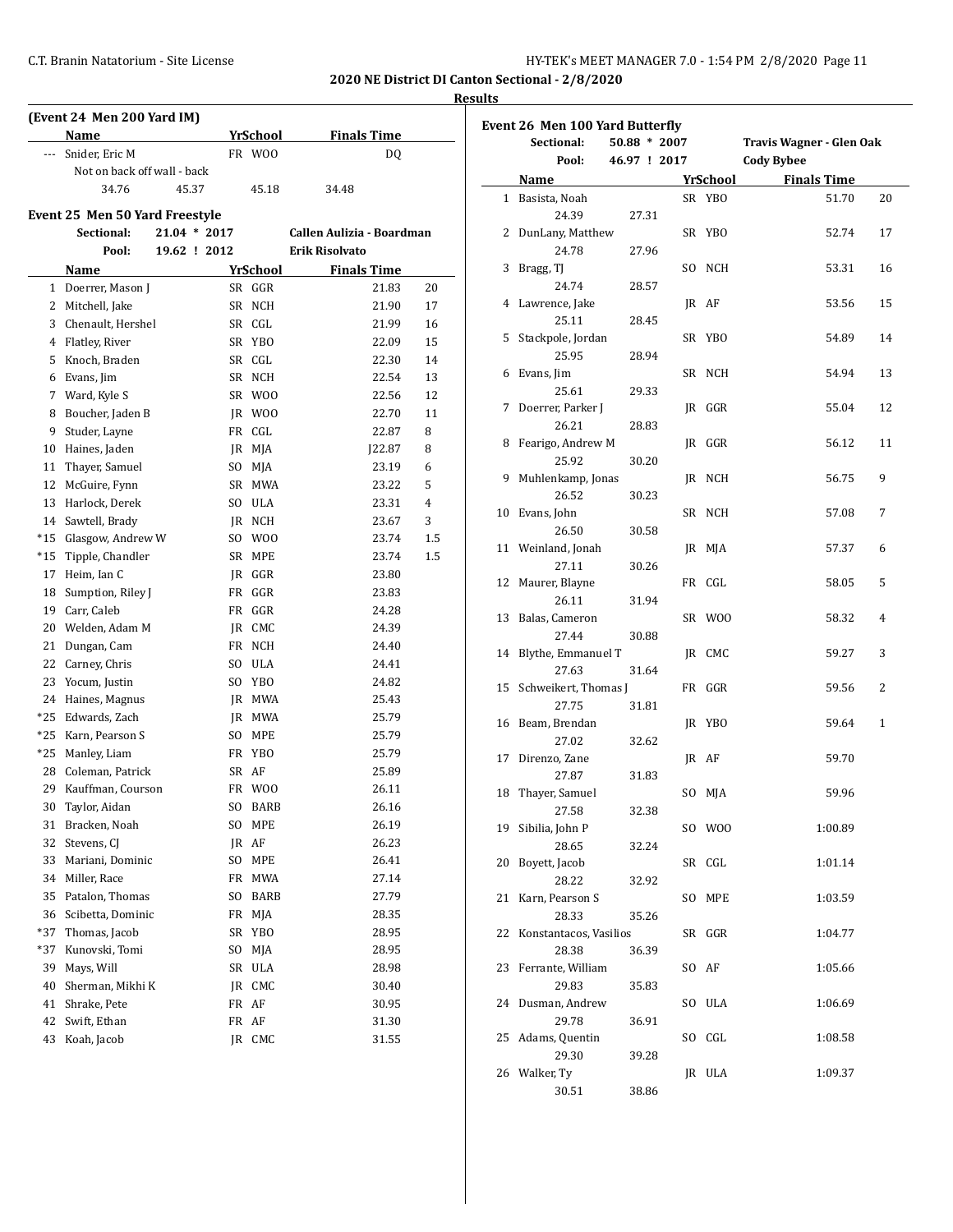**2020 NE District DI Canton Sectional - 2/8/2020**

**Results**

|    | (Event 26 Men 100 Yard Butterfly)<br><b>YrSchool</b> |                              |  |                 |                                                      |              |  |  |  |  |  |  |  |
|----|------------------------------------------------------|------------------------------|--|-----------------|------------------------------------------------------|--------------|--|--|--|--|--|--|--|
|    | <b>Name</b>                                          |                              |  |                 | <b>Finals Time</b>                                   |              |  |  |  |  |  |  |  |
|    | 27 Weeman, David C                                   |                              |  | FR WOO          | 1:10.21                                              |              |  |  |  |  |  |  |  |
|    | 32.35                                                | 37.86                        |  |                 |                                                      |              |  |  |  |  |  |  |  |
|    | 28 Edwards, Andrew                                   |                              |  | JR MWA          | 1:13.07                                              |              |  |  |  |  |  |  |  |
|    | 32.77                                                | 40.30                        |  |                 |                                                      |              |  |  |  |  |  |  |  |
| 29 | Duong, Pierce V<br>30.67                             | 42.62                        |  | FR WOO          | 1:13.29                                              |              |  |  |  |  |  |  |  |
| 30 | Mays, Will                                           |                              |  | SR ULA          | 1:14.75                                              |              |  |  |  |  |  |  |  |
|    | 34.45                                                | 40.30                        |  |                 |                                                      |              |  |  |  |  |  |  |  |
|    | Ross, Charles                                        |                              |  | SO MPE          | DQ                                                   |              |  |  |  |  |  |  |  |
|    | <b>Alternating Kick</b>                              |                              |  |                 |                                                      |              |  |  |  |  |  |  |  |
|    | 28.91                                                | 34.06                        |  |                 |                                                      |              |  |  |  |  |  |  |  |
|    |                                                      |                              |  |                 |                                                      |              |  |  |  |  |  |  |  |
|    | Event 27 Men 100 Yard Freestyle                      |                              |  |                 |                                                      |              |  |  |  |  |  |  |  |
|    | Sectional:<br>Pool:                                  | 45.93 * 2017<br>43.27 ! 2019 |  |                 | <b>Tyler N Doerrer - Green</b><br><b>Adam Chaney</b> |              |  |  |  |  |  |  |  |
|    |                                                      |                              |  |                 |                                                      |              |  |  |  |  |  |  |  |
|    | Name                                                 |                              |  | <b>YrSchool</b> | <b>Finals Time</b>                                   |              |  |  |  |  |  |  |  |
|    | 1 Matthew, Thomas C<br>23.08                         | 24.24                        |  | SR WOO          | 47.32                                                | 20           |  |  |  |  |  |  |  |
| 2  | Doerrer, Mason J                                     |                              |  | SR GGR          | 47.58                                                | 17           |  |  |  |  |  |  |  |
|    | 22.90                                                | 24.68                        |  |                 |                                                      |              |  |  |  |  |  |  |  |
| 3  | O'Connor, Christopher                                |                              |  | SR NCH          | 48.07                                                | 16           |  |  |  |  |  |  |  |
|    | 23.32                                                | 24.75                        |  |                 |                                                      |              |  |  |  |  |  |  |  |
|    | 4 Lochridge, Mack A                                  |                              |  | JR NCH          | 48.51                                                | 15           |  |  |  |  |  |  |  |
|    | 23.07                                                | 25.44                        |  |                 |                                                      |              |  |  |  |  |  |  |  |
| 5  | Knoch, Braden                                        |                              |  | SR CGL          | 48.61                                                | 14           |  |  |  |  |  |  |  |
|    | 23.79                                                | 24.82                        |  |                 |                                                      |              |  |  |  |  |  |  |  |
| 6  | Linker, Will                                         |                              |  | SR YBO          | 48.86                                                | 13           |  |  |  |  |  |  |  |
|    | 23.59                                                | 25.27                        |  |                 |                                                      |              |  |  |  |  |  |  |  |
| 7  | Krajcovic, Michael                                   |                              |  | SO BARB         | 48.96                                                | 12           |  |  |  |  |  |  |  |
|    | 23.59                                                | 25.37                        |  |                 |                                                      |              |  |  |  |  |  |  |  |
| 8  | Ward, Kyle S                                         |                              |  | SR WOO          | 49.15                                                | 11           |  |  |  |  |  |  |  |
|    | 23.42                                                | 25.73                        |  |                 |                                                      |              |  |  |  |  |  |  |  |
| 9  | Mitchell, Jake                                       |                              |  | SR NCH          | 49.57                                                | 9            |  |  |  |  |  |  |  |
| 10 | 23.49<br>Sullivan, Boston                            | 26.08                        |  | SO NCH          | 50.25                                                | 7            |  |  |  |  |  |  |  |
|    | 23.72                                                | 26.53                        |  |                 |                                                      |              |  |  |  |  |  |  |  |
| 11 | Byers, Nate                                          |                              |  | JR GGR          | 50.74                                                | 6            |  |  |  |  |  |  |  |
|    | 24.26                                                | 26.48                        |  |                 |                                                      |              |  |  |  |  |  |  |  |
| 12 | McGuire, Fynn                                        |                              |  | SR MWA          | 51.15                                                | 5            |  |  |  |  |  |  |  |
|    | 24.16                                                | 26.99                        |  |                 |                                                      |              |  |  |  |  |  |  |  |
| 13 | Sumption, Riley J                                    |                              |  | FR GGR          | 51.52                                                | 4            |  |  |  |  |  |  |  |
|    | 24.47                                                | 27.05                        |  |                 |                                                      |              |  |  |  |  |  |  |  |
| 14 | Studer, Layne                                        |                              |  | FR CGL          | 51.66                                                | 3            |  |  |  |  |  |  |  |
|    | 24.28                                                | 27.38                        |  |                 |                                                      |              |  |  |  |  |  |  |  |
| 15 | Glasgow, Andrew W                                    |                              |  | SO WOO          | 51.69                                                | 2            |  |  |  |  |  |  |  |
|    | 24.68                                                | 27.01                        |  |                 |                                                      |              |  |  |  |  |  |  |  |
| 16 | Shroyer, Nick F                                      |                              |  | JR GGR          | 51.76                                                | $\mathbf{1}$ |  |  |  |  |  |  |  |
| 17 | 24.48                                                | 27.28                        |  | SR MPE          |                                                      |              |  |  |  |  |  |  |  |
|    | Monnard, Tristan J<br>24.46                          | 27.45                        |  |                 | 51.91                                                |              |  |  |  |  |  |  |  |
| 18 | Tipple, Chandler                                     |                              |  | SR MPE          | 53.26                                                |              |  |  |  |  |  |  |  |
|    | 24.98                                                | 28.28                        |  |                 |                                                      |              |  |  |  |  |  |  |  |
| 19 | Baron, Maurice                                       |                              |  | SR CMC          | 54.09                                                |              |  |  |  |  |  |  |  |
|    | 25.73                                                | 28.36                        |  |                 |                                                      |              |  |  |  |  |  |  |  |
| 20 | Carney, Chris                                        |                              |  | SO ULA          | 54.57                                                |              |  |  |  |  |  |  |  |
|    | 25.57                                                | 29.00                        |  |                 |                                                      |              |  |  |  |  |  |  |  |

| urw |                                 |                |          |                                      |  |
|-----|---------------------------------|----------------|----------|--------------------------------------|--|
|     | 21 Lubell, Xavier A             |                | SR WOO   | 54.59                                |  |
|     | 25.74                           | 28.85          |          |                                      |  |
|     | 22 Behun, Jackson               |                | JR YBO   | 55.21                                |  |
|     | 25.75                           | 29.46          |          |                                      |  |
|     | 23 Ulrich, Ethan B              |                | SR MPE   | 56.17                                |  |
|     | 26.47                           | 29.70          |          |                                      |  |
|     | 24 Yocum, Andrew                |                | FR YBO   | 56.37                                |  |
|     | 26.45                           | 29.92          |          |                                      |  |
|     | 25 Zimmerman, Ian               |                | SO MJA   | 56.39                                |  |
|     | 26.87                           | 29.52          |          |                                      |  |
|     | 26 Coleman, Patrick             |                | SR AF    | 57.11                                |  |
|     | 27.13                           | 29.98          |          |                                      |  |
|     | 27 Guist, Tanner                |                | SO CGL   | 57.32                                |  |
|     | 26.69                           | 30.63          |          |                                      |  |
|     | 28 Edwards, Zach                |                | JR MWA   | 57.95                                |  |
|     | 27.13                           | 30.82          |          |                                      |  |
|     | 29 Webster, Logan               |                | SR MJA   | 58.41                                |  |
|     | 28.06                           | 30.35          |          |                                      |  |
|     | 30 Ross, Charles                |                | SO MPE   | 59.06                                |  |
|     | 27.83                           | 31.23          |          |                                      |  |
|     | 31 Patalon, Thomas              |                | SO BARB  | 1:01.63                              |  |
|     | 29.45                           | 32.18          |          |                                      |  |
|     | 32 Miller, Race                 |                | FR MWA   | 1:02.21                              |  |
|     | 28.64                           | 33.57          |          |                                      |  |
|     | 33 Thomas, Jacob                |                | SR YBO   | 1:03.71                              |  |
|     | 29.54                           | 34.17          |          |                                      |  |
|     | 34 Lester, Colin                |                | SO AF    | 1:04.00                              |  |
|     | 30.12                           | 33.88          |          |                                      |  |
|     | 35 Taylor, Aidan                |                | SO BARB  | 1:04.56                              |  |
|     | 29.47                           | 35.09          |          |                                      |  |
|     | 36 Kunovski, Tomi               |                | SO MJA   | 1:05.94                              |  |
|     | 32.04                           | 33.90          |          |                                      |  |
|     | 37 Keeble, Chris                |                | SR AF    | 1:07.49                              |  |
|     | 31.57                           | 35.92          |          |                                      |  |
|     | 38 Swift, Ethan                 |                | FR AF    | 1:08.88                              |  |
|     | 33.01                           | 35.87          |          |                                      |  |
|     | 39 Sherman, Mikhi K             |                | JR CMC   | 1:09.15                              |  |
|     | 33.03                           | 36.12          |          |                                      |  |
|     | 40 Ramey, Luke                  |                | SR ULA   | 1:14.76                              |  |
|     | 32.63                           | 42.13          |          |                                      |  |
|     | 41 Koah, Jacob                  |                | JR CMC   | 1:15.23                              |  |
|     | 33.44                           | 41.79          |          |                                      |  |
|     | Event 28 Men 500 Yard Freestyle |                |          |                                      |  |
|     | Sectional:                      | 4:44.18 * 2001 |          | <b>Steve Roof - Central Catholic</b> |  |
|     | Pool:                           | 4:19.15 ! 2017 |          | <b>Grant House</b>                   |  |
|     | Name                            |                | YrSchool | <b>Finals Time</b>                   |  |
| 1   | Napholz, Trent                  |                | SR NCH   | 4:48.92<br>20                        |  |
|     | 25.12                           | 28.14          | 28.69    | 29.21                                |  |
|     | 29.32                           | 29.97          | 29.84    | 29.82                                |  |
|     | 30.03                           | 28.78          |          |                                      |  |
| 2   | DunLany, Matthew                |                | SR YBO   | 4:55.42<br>17                        |  |
|     | 26.15                           | 29.24          | 30.42    | 30.53                                |  |
|     | 30.40                           | 30.41          | 30.34    | 30.21                                |  |

29.78 27.94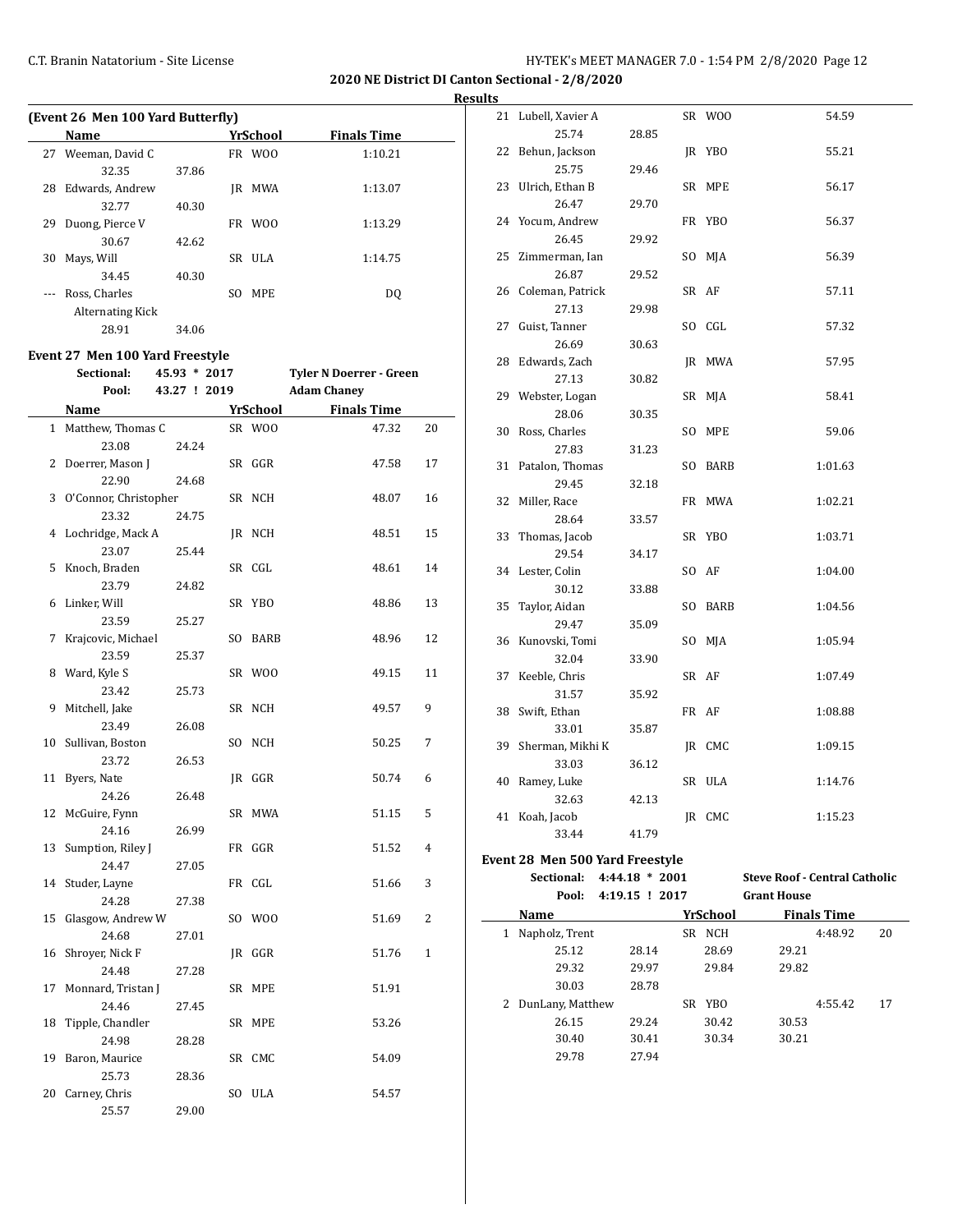|                                   |       |          |                    |              | <b>Results</b> |                       |       |        |       |         |
|-----------------------------------|-------|----------|--------------------|--------------|----------------|-----------------------|-------|--------|-------|---------|
| (Event 28 Men 500 Yard Freestyle) |       |          |                    |              |                | 17 Reich, Spencer     |       | JR CGL |       | 5:32.94 |
| <b>Name</b>                       |       | YrSchool | <b>Finals Time</b> |              |                | 27.83                 | 31.54 | 32.76  | 33.86 |         |
| 3 Rohweder, Eric C                |       | SR GGR   | 4:59.88            | 16           |                | 33.68                 | 34.34 | 34.73  | 35.37 |         |
| 25.27                             | 28.27 | 29.07    | 29.87              |              |                | 35.27                 | 33.56 |        |       |         |
| 30.64                             | 30.84 | 31.29    | 31.53              |              |                | 18 Vasko, Steven      |       | SR YBO |       | 5:35.04 |
| 32.21                             | 30.89 |          |                    |              |                | 28.11                 | 32.03 | 32.45  | 33.48 |         |
| 4 Brown, Sean                     |       | SR NCH   | 5:00.28            | 15           |                | 33.82                 | 34.29 | 34.82  | 36.65 |         |
| 26.87                             | 29.73 | 30.36    | 30.75              |              |                | 35.21                 | 34.18 |        |       |         |
| 30.66                             | 30.56 | 30.74    | 30.56              |              |                | 19 Culp, RJ           |       | FR MJA |       | 5:41.69 |
| 30.82                             | 29.23 |          |                    |              |                | 30.50                 | 33.67 | 34.55  | 34.84 |         |
| 5 DunLany, Ethan                  |       | FR YBO   | 5:00.64            | 14           |                | 34.90                 | 34.98 | 34.90  | 35.00 |         |
| 26.83                             | 29.58 | 30.27    | 29.76              |              |                | 34.63                 | 33.72 |        |       |         |
| 30.39                             | 31.15 | 31.10    | 31.54              |              |                | 20 Houk, Corder       |       | SO CGL |       | 5:48.66 |
| 30.90                             | 29.12 |          |                    |              |                | 30.83                 | 35.20 | 36.68  | 36.18 |         |
| 6 Doerrer, Parker J               |       | JR GGR   | 5:01.78            | 13           |                | 36.57                 | 35.93 | 35.40  | 35.41 |         |
| 26.44                             | 28.99 | 30.21    | 31.34              |              |                | 34.45                 | 32.01 |        |       |         |
| 31.20                             | 31.58 | 31.93    | 30.76              |              |                | 21 Harms, Jacob       |       | FR CGL |       | 5:48.85 |
| 29.50                             | 29.83 |          |                    |              |                | 29.91                 | 34.10 | 35.58  | 35.73 |         |
| 7 Cailor, Carter                  |       | SO YBO   | 5:05.62            | 12           |                | 35.66                 | 36.03 | 36.62  | 36.59 |         |
| 26.79                             | 30.03 | 31.02    | 31.23              |              |                | 34.73                 | 33.90 |        |       |         |
| 31.26                             | 31.28 | 32.13    | 31.10              |              |                | 22 Duong, Pierce V    |       | FR WOO |       | 5:50.94 |
| 30.72                             | 30.06 |          |                    |              |                | 28.97                 | 31.74 | 33.83  | 35.17 |         |
| 8 Ferrante, Christian             |       | JR MJA   | 5:07.13            | 11           |                | 36.23                 | 37.13 | 37.74  | 37.29 |         |
| 26.77                             | 29.49 | 30.56    | 31.01              |              |                | 37.02                 | 35.82 |        |       |         |
| 31.16                             | 31.67 | 31.75    | 32.02              |              |                | 23 Snider, Eric M     |       | FR WOO |       | 5:51.53 |
| 31.94                             | 30.76 |          |                    |              |                | 30.61                 | 35.08 | 35.99  | 36.83 |         |
| 9 Strand-Fox, Tyler               |       | SR WOO   | 5:08.96            | 9            |                | 36.59                 | 36.67 | 35.74  | 35.55 |         |
| 27.84                             | 30.42 | 30.62    | 30.94              |              |                | 34.84                 | 33.63 |        |       |         |
| 31.60                             | 31.51 | 31.45    | 31.59              |              |                | 24 White, Bryan J     |       | SR GGR |       | 5:53.16 |
| 31.55                             | 31.44 |          |                    |              |                | 30.16                 | 34.19 | 35.26  | 34.58 |         |
|                                   |       |          |                    |              |                | 35.79                 | 36.10 | 37.01  | 36.83 |         |
| 10 Springer, Cody A               |       | JR MPE   | 5:13.28            | 7            |                | 36.69                 | 36.55 |        |       |         |
| 27.01                             | 29.90 | 30.98    | 31.51              |              |                | 25 Lipster, Greg      |       | SR CGL |       | 6:02.46 |
| 32.10                             | 32.37 | 33.16    | 32.44              |              |                | 30.43                 | 35.30 | 36.62  | 37.97 |         |
| 33.27                             | 30.54 |          |                    |              |                | 37.70                 | 37.29 | 38.43  | 39.14 |         |
| 11 Hastings, Daniel               |       | SO MJA   | 5:18.99            | 6            |                | 35.68                 | 33.90 |        |       |         |
| 27.64                             | 30.55 | 31.98    | 32.39              |              |                | 26 Mariani, Dominic   |       | SO MPE |       | 6:05.10 |
| 32.45                             | 32.76 | 32.87    | 33.39              |              |                | 30.49                 | 35.89 | 36.82  | 37.94 |         |
| 33.37                             | 31.59 |          |                    |              |                |                       |       |        |       |         |
| 12 Hoch, Christian                |       | JR ULA   | 5:20.50            | 5            |                | 37.90                 | 36.80 | 38.17  | 37.88 |         |
| 28.49                             | 31.37 | 32.57    | 32.84              |              |                | 38.35                 | 34.86 |        |       |         |
| 33.25                             | 33.02 | 32.85    | 33.02              |              |                | 27 Carter, Noah       |       | FR ULA |       | 6:44.85 |
| 32.46                             | 30.63 |          |                    |              |                | 35.24                 | 39.82 | 41.40  | 41.94 |         |
| 13 McCloskey, Randy               |       | JR AF    | 5:22.40            | 4            |                | 41.71                 | 41.78 | 42.02  | 41.24 |         |
| 27.66                             | 31.19 | 32.43    | 33.39              |              |                | 40.37                 | 39.33 |        |       |         |
| 33.20                             | 32.89 | 33.08    | 33.60              |              |                | 28 Mosholder, David   |       | JR AF  |       | 7:17.39 |
| 33.91                             | 31.05 |          |                    |              |                | 36.97                 | 42.78 | 43.81  | 45.29 |         |
| 14 Locke, Taylor                  |       | SR MPE   | 5:23.73            | 3            |                | 42.47                 | 45.69 | 43.50  | 48.90 |         |
| 27.63                             | 30.98 | 32.08    | 32.72              |              |                | 47.54                 | 40.44 |        |       |         |
| 33.00                             | 33.40 | 33.44    | 33.51              |              |                | --- Fearon, Riley     |       | SR WOO |       | DQ      |
| 34.20                             | 32.77 |          |                    |              |                | No Show Penalty Event |       |        |       |         |
| 15 Collins, Chris                 |       | FR MJA   | 5:24.71            | 2            |                |                       |       |        |       |         |
| 28.20                             | 31.49 | 32.78    | 32.76              |              |                |                       |       |        |       |         |
| 33.06                             | 33.55 | 33.71    | 34.18              |              |                |                       |       |        |       |         |
| 33.29                             | 31.69 |          |                    |              |                |                       |       |        |       |         |
| 16 Beasley, Bryan J               |       | SO GGR   | 5:29.48            | $\mathbf{1}$ |                |                       |       |        |       |         |
| 28.29                             | 33.05 | 33.71    | 33.13              |              |                |                       |       |        |       |         |
| 33.80                             | 34.07 | 33.68    | 34.23              |              |                |                       |       |        |       |         |
| 33.92                             | 31.60 |          |                    |              |                |                       |       |        |       |         |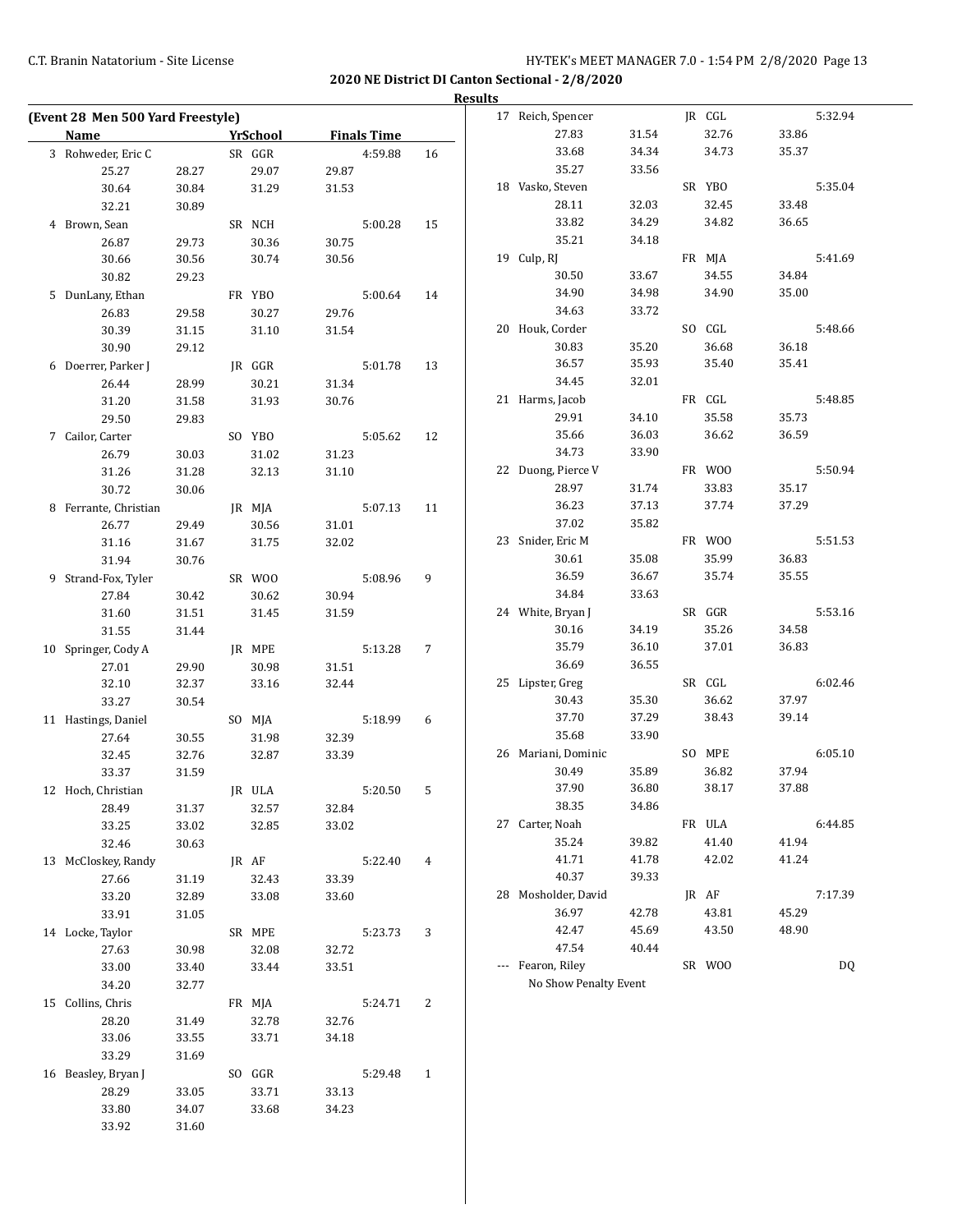| Event 29 Men 200 Yard Freestyle Relay        |                  |                           |       |                                    |    |    | 3 Renninger, Blak          |
|----------------------------------------------|------------------|---------------------------|-------|------------------------------------|----|----|----------------------------|
| Sectional:                                   | $1:26.86 * 2018$ |                           |       | <b>North Canton Hoover</b>         |    |    | 26.63                      |
| W Schneider, K Helmuth, V Stevens, N Mullens |                  |                           |       |                                    |    |    | 4 Lawrence, Jake           |
| Pool:                                        | 1:20.79 ! 2010   |                           |       | <b>Ouachita Baptist University</b> |    |    | 26.18                      |
| Team                                         |                  | Relay                     |       | <b>Finals Time</b>                 |    |    | 5 Flatley, River           |
| 1 NCH                                        |                  | A                         |       | 1:27.70                            | 40 |    | 26.70                      |
| 1) Lochridge, Mack A JR                      |                  | 2) Napholz, Trent SR      |       |                                    |    |    | 6 Budd, Noah W             |
| 3) Evans, Jim SR                             |                  | 4) Mitchell, Jake SR      |       |                                    |    |    | 27.50                      |
| 22.01                                        | 22.11            | 21.99                     | 21.59 |                                    |    |    | 7 Evans, John              |
| 2 W <sub>00</sub>                            |                  | A                         |       | 1:28.84                            | 34 |    | 27.63                      |
| 1) Ward, Kyle S SR                           |                  | 2) Boucher, Jaden B JR    |       |                                    |    |    | 8 Muhlenkamp, Jo           |
| 3) Glasgow, Andrew W SO                      |                  | 4) Matthew, Thomas C SR   |       |                                    |    |    | 27.80                      |
| 22.56                                        | 21.94            | 23.27                     | 21.07 |                                    |    |    | 9 Haines, Jaden            |
| 3 CGL                                        |                  | A                         |       | 1:29.14                            | 32 |    | 27.63                      |
| 1) Knoch, Braden SR                          |                  | 2) Maurer, Blayne FR      |       |                                    |    |    | 10 Monnard, Trista         |
| 3) Studer, Layne FR                          |                  | 4) Chenault, Hershel SR   |       |                                    |    |    | 27.93                      |
| 21.97                                        | 23.44            | 22.45                     | 21.28 |                                    |    |    | 11 Harlock, Derek          |
| 4 YBO                                        |                  | A                         |       | 1:30.90                            | 30 |    | 28.30                      |
| 1) Flatley, River SR                         |                  | 2) Cailor, Carter SO      |       |                                    |    |    | 12 Cailor, Carter          |
| 3) Mascola, Siman JR                         |                  | 4) Stackpole, Jordan SR   |       |                                    |    |    | 29.16                      |
| 22.31                                        | 23.54            | 22.40                     | 22.65 |                                    |    |    | 13 Hamid, Xavier           |
| 5 GGR                                        |                  | A                         |       | 1:32.72                            | 28 |    | 28.28                      |
| 1) Renninger, Blake G SR                     |                  | 2) Byers, Nate JR         |       |                                    |    |    | 14 Shroyer, Nick F         |
| 3) Sumption, Riley J FR                      |                  | 4) Fearigo, Andrew M JR   |       |                                    |    |    | 29.36                      |
| 23.86                                        | 23.17            | 23.29                     | 22.40 |                                    |    |    | 15 Yocum, Justin           |
| 6 ULA                                        |                  | A                         |       | 1:37.57                            | 26 |    | 29.61                      |
| 1) Harlock, Derek SO                         |                  | 2) Hoch, Christian JR     |       |                                    |    |    | 16 Dusman, Andre           |
| 3) Walker, Ty JR                             |                  | 4) Carney, Chris SO       |       |                                    |    |    | 29.55                      |
| 23.38                                        | 25.32            | 25.22                     | 23.65 |                                    |    | 17 | Sawtell, Brady             |
| 7 MWA                                        |                  | A                         |       | 1:39.12                            | 24 |    | 30.05                      |
| 1) Hamid, Xavier FR                          |                  | 2) Haines, Magnus JR      |       |                                    |    |    | 18 Konstantacos, V         |
| 3) Edwards, Andrew JR                        |                  | 4) McGuire, Fynn SR       |       |                                    |    |    | 30.05                      |
| 24.38                                        | 24.28            | 26.96                     | 23.50 |                                    |    |    | 19 Miles, Ryan T           |
| 8 MPE                                        |                  | A                         |       | 1:40.42                            | 22 |    | 31.97                      |
| 1) Springer, Cody A JR                       |                  | 2) Karn, Pearson S SO     |       |                                    |    |    | 20 Parker, Liam            |
| 3) Bracken, Noah SO                          |                  | 4) Ulrich, Ethan B SR     |       |                                    |    |    | 31.46                      |
| 24.67                                        | 25.72            | 25.62                     | 24.41 |                                    |    |    | 21 Guist, Tanner           |
| 9 MJA                                        |                  | A                         |       | 1:40.55                            | 18 |    | 33.04                      |
| 1) Hastings, Daniel SO                       |                  | 2) Ferrante, Christian JR |       |                                    |    |    | 22 Lord-Fry, Max           |
| 3) Webster, Logan SR                         |                  | 4) Weinland, Jonah JR     |       |                                    |    |    | 35.00                      |
| 24.87                                        | 24.75            | 26.70                     | 24.23 |                                    |    |    | 23 Ulrich, Ethan B         |
| 10 CMC                                       |                  | A                         |       | 1:43.12                            | 14 |    | 33.00                      |
| 1) Baron, Maurice SR                         |                  | 2) Welden, Adam M JR      |       |                                    |    |    | 24 Adams, Quentin<br>34.68 |
| 3) Sharp, Jacob R FR                         |                  | 4) Blythe, Emmanuel T JR  |       |                                    |    |    |                            |
| 24.97                                        | 23.98            | 29.24                     | 24.93 |                                    |    |    | 25 Pennell, Jared T        |
| 11 AF                                        |                  | A                         |       | 1:45.43                            | 12 |    | 35.46<br>26 Sharp, Jacob R |
| 1) Hughes, Joey SO                           |                  | 2) Ferrante, William SO   |       |                                    |    |    | 36.84                      |
| 3) Stevens, CJ JR                            |                  | 4) Coleman, Patrick SR    |       |                                    |    |    | 27 Weaver, Mitch           |
| 27.46                                        | 26.89            | 26.21                     | 24.87 |                                    |    |    | 37.68                      |
| Event 30 Men 100 Yard Backstroke             |                  |                           |       |                                    |    |    | 28 Stevens CI              |

| prencyv pien 100 Turu Duchscrone |                |    |          |                             |    |  |
|----------------------------------|----------------|----|----------|-----------------------------|----|--|
| Sectional:                       | $49.88 * 2020$ |    |          | <b>Christopher O'Connor</b> |    |  |
| Pool:                            | 46.28 ! 2019   |    |          | <b>Carson Foster</b>        |    |  |
| Name                             |                |    | YrSchool | <b>Finals Time</b>          |    |  |
| O'Connor, Christopher            |                |    | SR NCH   | 49.88*                      | 20 |  |
| 24.17                            | 25.71          |    |          |                             |    |  |
| 2 Neuman, Aiden                  |                | IR | MJA      | 52.89                       | 17 |  |
| 25.52                            | 27.37          |    |          |                             |    |  |
|                                  |                |    |          |                             |    |  |

| 3  | Renninger, Blake G     |       | SR             | GGR             | 54.94   | 16 |
|----|------------------------|-------|----------------|-----------------|---------|----|
|    | 26.63                  | 28.31 |                |                 |         |    |
|    | 4 Lawrence, Jake       |       |                | JR AF           | 55.71   | 15 |
|    | 26.18                  | 29.53 |                |                 |         |    |
| 5  | Flatley, River         |       | SR             | YBO             | 55.77   | 14 |
|    | 26.70                  | 29.07 |                |                 |         |    |
| 6  | Budd, Noah W           |       | SO.            | GGR             | 56.91   | 13 |
|    | 27.50                  | 29.41 |                |                 |         |    |
| 7  | Evans, John            |       | SR             | <b>NCH</b>      | 57.08   | 12 |
|    | 27.63                  | 29.45 |                |                 |         |    |
| 8  | Muhlenkamp, Jonas      |       | JR             | <b>NCH</b>      | 57.15   | 11 |
|    | 27.80                  | 29.35 |                |                 |         |    |
| 9  | Haines, Jaden          |       | JR             | MJA             | 57.69   | 9  |
|    | 27.63                  | 30.06 |                |                 |         |    |
| 10 | Monnard, Tristan J     |       | SR             | MPE             | 58.29   | 7  |
|    | 27.93                  | 30.36 |                |                 |         |    |
| 11 | Harlock, Derek         |       | S <sub>0</sub> | <b>ULA</b>      | 58.96   | 6  |
|    | 28.30                  | 30.66 |                |                 |         |    |
| 12 | Cailor, Carter         |       | SO.            | YB <sub>0</sub> | 59.51   | 5  |
|    | 29.16                  | 30.35 |                |                 |         |    |
| 13 | Hamid, Xavier          |       | FR             | MWA             | 1:00.50 | 4  |
|    | 28.28                  | 32.22 |                |                 |         |    |
| 14 | Shroyer, Nick F        |       | JR             | GGR             | 1:00.54 | 3  |
|    | 29.36                  | 31.18 |                |                 |         |    |
| 15 | Yocum, Justin          |       | SO.            | YBO             | 1:01.24 | 2  |
|    | 29.61                  |       |                |                 |         |    |
|    |                        | 31.63 |                |                 |         |    |
| 16 | Dusman, Andrew         |       | SO.            | ULA             | 1:01.49 | 1  |
|    | 29.55                  | 31.94 |                |                 |         |    |
| 17 | Sawtell, Brady         |       | JR             | <b>NCH</b>      | 1:02.12 |    |
|    | 30.05                  | 32.07 |                |                 |         |    |
| 18 | Konstantacos, Vasilios |       | SR             | GGR             | 1:03.59 |    |
|    | 30.05                  | 33.54 |                |                 |         |    |
| 19 | Miles, Ryan T          |       | JR             | W00             | 1:04.68 |    |
|    | 31.97                  | 32.71 |                |                 |         |    |
| 20 | Parker, Liam           |       | SO.            | YBO             | 1:06.14 |    |
|    | 31.46                  | 34.68 |                |                 |         |    |
| 21 | Guist, Tanner          |       | SO.            | CGL             | 1:07.60 |    |
|    | 33.04                  | 34.56 |                |                 |         |    |
| 22 | Lord-Fry, Max          |       | SO.            | MPE             | 1:08.68 |    |
|    | 35.00                  | 33.68 |                |                 |         |    |
| 23 | Ulrich, Ethan B        |       | SR             | MPE             | 1:09.45 |    |
|    | 33.00                  | 36.45 |                |                 |         |    |
| 24 | Adams, Quentin         |       | SO.            | CGL             | 1:11.27 |    |
|    | 34.68                  | 36.59 |                |                 |         |    |
| 25 | Pennell, Jared T       |       | SO.            | W00             | 1:14.29 |    |
|    | 35.46                  | 38.83 |                |                 |         |    |
| 26 | Sharp, Jacob R         |       | FR             | CMC             | 1:16.88 |    |
|    | 36.84                  | 40.04 |                |                 |         |    |
| 27 | Weaver, Mitch          |       |                | IR CGL          | 1:17.58 |    |
|    | 37.68                  | 39.90 |                |                 |         |    |
| 28 | Stevens, CJ            |       |                | JR AF           | 1:17.74 |    |
|    | 37.95                  | 39.79 |                |                 |         |    |
| 29 | Lozier-Smith, Cameron  |       | JR             | AF              | 1:18.38 |    |
|    | 36.79                  | 41.59 |                |                 |         |    |
| 30 | Scibetta, Dominic      |       | FR             | MJA             | 1:19.23 |    |
|    | 39.07                  | 40.16 |                |                 |         |    |
| 31 | Ramey, Luke            |       | SR             | ULA             | 1:23.49 |    |
|    | 39.00                  | 44.49 |                |                 |         |    |
|    |                        |       |                |                 |         |    |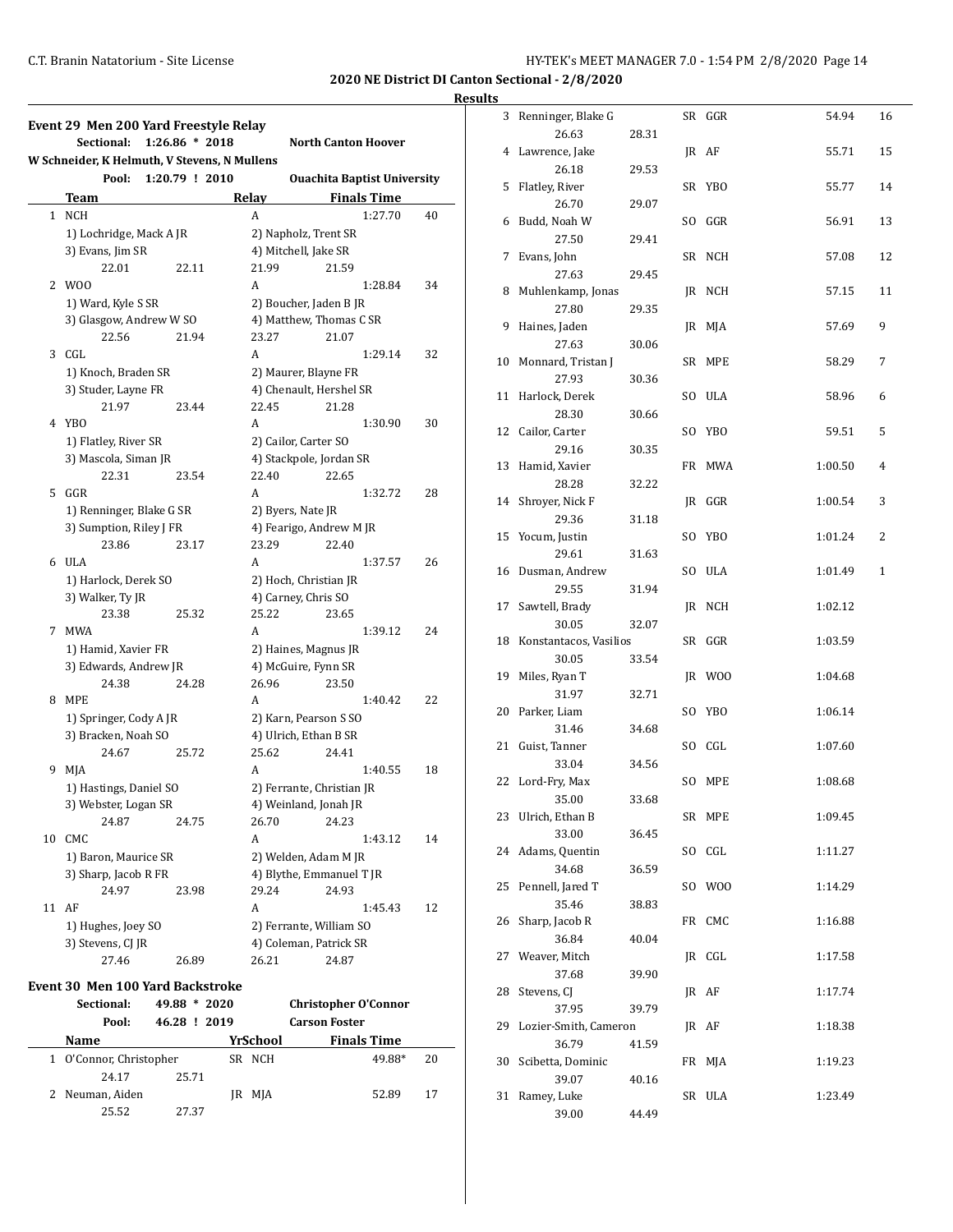**Results**

| (Event 30 Men 100 Yard Backstroke) |                                           |                |     |                 |                         |                |  |  |  |  |
|------------------------------------|-------------------------------------------|----------------|-----|-----------------|-------------------------|----------------|--|--|--|--|
|                                    |                                           |                |     |                 |                         |                |  |  |  |  |
|                                    | Name                                      |                |     | <b>YrSchool</b> | <b>Finals Time</b>      |                |  |  |  |  |
|                                    | 32 Shanklin, Justin                       |                |     | SO MWA          | 1:29.43                 |                |  |  |  |  |
|                                    | 33 Mendez-Tirado, Chris                   |                |     | FR AF           | 1:49.25                 |                |  |  |  |  |
|                                    | <b>Event 31 Men 100 Yard Breaststroke</b> |                |     |                 |                         |                |  |  |  |  |
|                                    | Sectional:                                | $58.19 * 2018$ |     |                 | Andrew J Rohweder-Green |                |  |  |  |  |
|                                    | Pool:                                     | 53.53 ! 2019   |     |                 | <b>Jake Foster</b>      |                |  |  |  |  |
|                                    | Name                                      |                |     | <b>YrSchool</b> | <b>Finals Time</b>      |                |  |  |  |  |
|                                    | 1 Basista, Noah                           |                |     | SR YBO          | 58.84                   | 20             |  |  |  |  |
|                                    | 28.07                                     | 30.77          |     |                 |                         |                |  |  |  |  |
|                                    | 2 Helmuth, Karl                           |                |     | JR NCH          | 59.30                   | 17             |  |  |  |  |
|                                    | 27.55                                     | 31.75          |     |                 |                         |                |  |  |  |  |
| 3                                  | Haines, Magnus                            |                |     | JR MWA          | 1:00.24                 | 16             |  |  |  |  |
|                                    | 28.14                                     | 32.10          |     |                 |                         |                |  |  |  |  |
|                                    | 4 Balas, Cameron                          |                |     | SR WOO          | 1:02.74                 | 15             |  |  |  |  |
|                                    | 29.40                                     | 33.34          |     |                 |                         |                |  |  |  |  |
| 5                                  | Ehlers, Ryan                              |                |     | SO NCH          | 1:02.84                 | 14             |  |  |  |  |
|                                    | 29.70                                     | 33.14          |     |                 |                         |                |  |  |  |  |
| 6                                  | Sullivan, Boston                          |                |     | SO NCH          | 1:03.92                 | 13             |  |  |  |  |
|                                    | 30.36                                     |                |     |                 |                         |                |  |  |  |  |
| 7                                  | Mascola, Siman                            | 33.56          |     | JR YBO          | 1:04.31                 | 12             |  |  |  |  |
|                                    |                                           |                |     |                 |                         |                |  |  |  |  |
|                                    | 30.60<br>Carr, Caleb                      | 33.71          |     |                 |                         |                |  |  |  |  |
| 8                                  |                                           |                |     | FR GGR          | 1:04.57                 | 11             |  |  |  |  |
|                                    | 29.32                                     | 35.25          |     |                 |                         |                |  |  |  |  |
| 9                                  | Lubell, Xavier A                          |                |     | SR WOO          | 1:04.96                 | 9              |  |  |  |  |
|                                    | 30.51                                     | 34.45          |     |                 |                         |                |  |  |  |  |
| 10                                 | Byers, Nate                               |                |     | JR GGR          | 1:05.73                 | 7              |  |  |  |  |
|                                    | 30.45                                     | 35.28          |     |                 |                         |                |  |  |  |  |
|                                    | 11 Satterfield, Caleb                     |                |     | FR YBO          | 1:05.91                 | 6              |  |  |  |  |
|                                    | 30.21                                     | 35.70          |     |                 |                         |                |  |  |  |  |
|                                    | 12 Welden, Adam M                         |                |     | JR CMC          | 1:06.30                 | 5              |  |  |  |  |
|                                    | 30.57                                     | 35.73          |     |                 |                         |                |  |  |  |  |
| 13                                 | Baron, Maurice                            |                |     | SR CMC          | 1:06.34                 | $\overline{4}$ |  |  |  |  |
|                                    | 31.03                                     | 35.31          |     |                 |                         |                |  |  |  |  |
|                                    | 14 Fast, Ethan C                          |                |     | SO GGR          | 1:06.96                 | 3              |  |  |  |  |
|                                    | 31.09                                     | 35.87          |     |                 |                         |                |  |  |  |  |
|                                    | 15 Dungan, Cam                            |                |     | FR NCH          | 1:07.06                 | 2              |  |  |  |  |
|                                    | 31.40                                     | 35.66          |     |                 |                         |                |  |  |  |  |
|                                    | 16 Bracken, Micah D                       |                |     | SR MPE          | 1:08.83                 | 1              |  |  |  |  |
|                                    | 31.35                                     | 37.48          |     |                 |                         |                |  |  |  |  |
| 17                                 | Miller, Peyton                            |                |     | FR MWA          | 1:09.74                 |                |  |  |  |  |
|                                    | 33.11                                     | 36.63          |     |                 |                         |                |  |  |  |  |
| 18                                 | Boyett, Jacob                             |                |     | SR CGL          | 1:10.88                 |                |  |  |  |  |
|                                    | 32.66                                     | 38.22          |     |                 |                         |                |  |  |  |  |
| 19                                 | Behun, Jackson                            |                |     | JR YBO          | 1:11.71                 |                |  |  |  |  |
|                                    | 34.19                                     | 37.52          |     |                 |                         |                |  |  |  |  |
| 20                                 | Heim, Ian C                               |                |     | JR GGR          | 1:12.74                 |                |  |  |  |  |
|                                    | 34.49                                     | 38.25          |     |                 |                         |                |  |  |  |  |
| 21                                 | Zimmerman, Ian                            |                | SO. | MJA             | 1:14.39                 |                |  |  |  |  |
|                                    | 35.48                                     | 38.91          |     |                 |                         |                |  |  |  |  |
| 22                                 | Ferrante, William                         |                |     | SO AF           | 1:14.46                 |                |  |  |  |  |
|                                    | 33.56                                     | 40.90          |     |                 |                         |                |  |  |  |  |
|                                    | 23 Webster, Logan                         |                |     | SR MJA          | 1:15.76                 |                |  |  |  |  |
|                                    | 35.07                                     | 40.69          |     |                 |                         |                |  |  |  |  |
|                                    | 24 Lester, Colin                          |                |     | SO AF           | 1:15.86                 |                |  |  |  |  |
|                                    | 34.81                                     | 41.05          |     |                 |                         |                |  |  |  |  |

| 5  |                         |       |       |        |         |
|----|-------------------------|-------|-------|--------|---------|
| 25 | Neyhart, Vincent C      |       |       | FR WOO | 1:17.56 |
|    | 36.71                   | 40.85 |       |        |         |
| 26 | Bracken, Noah           |       |       | SO MPE | 1:18.15 |
|    | 36.58                   | 41.57 |       |        |         |
|    | 27 Weeman, David C      |       |       | FR WOO | 1:19.15 |
|    | 38.01                   | 41.14 |       |        |         |
| 28 | Parent, Beau            |       |       | FR CGL | 1:20.41 |
|    | 37.31                   | 43.10 |       |        |         |
| 29 | Santavicca, Nick        |       |       | SR CGL | 1:22.10 |
|    | 37.34                   | 44.76 |       |        |         |
| 30 | Marshall, Garrett       |       |       | IR ULA | 1:22.47 |
|    | 37.29                   | 45.18 |       |        |         |
| 31 | Shrake, Pete            |       | FR AF |        | 1:37.73 |
|    | 43.88                   | 53.85 |       |        |         |
| 32 | Ardelea, Jaden          |       |       | FR CGL | 1:37.99 |
|    | 44.50                   | 53.49 |       |        |         |
|    | Alexander, Anthony      |       |       | SR MWA | DQ      |
|    | Two strokes under water |       |       |        |         |
|    | 36.34                   | 42.55 |       |        |         |
|    |                         |       |       |        |         |

# **Event 32 Men 400 Yard Freestyle Relay**

**K Kimerer, M DunLany, N Basista, C Aulizia Pool: 2:55.02 ! 2012 Team Relayation** 

1 NCH

**Sectional: 3:10.94 \* 2018 Youngstown Boardman**

|   | пістен, іч вапівану, іч вазіза, с папівні |                |                 |                       |    |
|---|-------------------------------------------|----------------|-----------------|-----------------------|----|
|   | Pool:                                     | 2:55.02 ! 2012 |                 | <b>Kenyon College</b> |    |
|   | Team                                      |                | Relay           | <b>Finals Time</b>    |    |
| 1 | NCH                                       |                | А               | 3:13.53               | 40 |
|   | 1) Lochridge, Mack A JR                   |                | 2) Bragg, TJ SO |                       |    |
|   | 3) O'Connor, Christopher SR               |                |                 | 4) Helmuth, Karl JR   |    |
|   | 23.47                                     | 49.69          | 22.80           | 48.00                 |    |
|   | 22.82                                     | 47.98          | 22.80           | 47.86                 |    |
|   | YBO                                       |                | А               | 3:16.46               | 34 |
|   |                                           |                |                 |                       |    |

|   | 1) Linker, Will SR      |       | 2) Stackpole, Jordan SR   |       |         |    |
|---|-------------------------|-------|---------------------------|-------|---------|----|
|   | 3) DunLany, Matthew SR  |       | 4) Basista, Noah SR       |       |         |    |
|   | 23.90                   | 49.78 | 23.89                     | 50.19 |         |    |
|   | 22.79                   | 48.93 | 22.64                     | 47.56 |         |    |
| 3 | W <sub>00</sub>         |       | A                         |       | 3:16.67 | 32 |
|   | 1) Ward, Kyle S SR      |       | 2) Boucher, Jaden B JR    |       |         |    |
|   | 3) Glasgow, Andrew W SO |       | 4) Matthew, Thomas C SR   |       |         |    |
|   | 23.24                   | 48.78 | 23.65                     | 50.22 |         |    |
|   | 24.22                   | 51.18 | 22.17                     | 46.49 |         |    |
| 4 | GGR                     |       | A                         |       | 3:17.07 | 30 |
|   | 1) Doerrer, Parker J JR |       | 2) Fearigo, Andrew M JR   |       |         |    |
|   | 3) Rohweder, Eric C SR  |       | 4) Doerrer, Mason J SR    |       |         |    |
|   | 24.15                   | 50.07 | 23.55                     | 50.51 |         |    |
|   | 23.13                   | 49.51 | 22.40                     | 46.98 |         |    |
| 5 | MJA                     |       | A                         |       | 3:23.61 | 28 |
|   | 1) Neuman, Aiden JR     |       | 2) Ferrante, Christian JR |       |         |    |
|   | 3) Thayer, Samuel SO    |       | 4) Haines, Jaden JR       |       |         |    |
|   | 23.73                   | 48.87 | 25.35                     | 53.49 |         |    |
|   | 23.33                   | 49.79 | 23.92                     | 51.46 |         |    |
| 6 | CGL                     |       | A                         |       | 3:30.18 | 26 |
|   | 1) Maurer, Blayne FR    |       | 2) Reich, Spencer JR      |       |         |    |

| 3) Studer, Layne FR |       |       | 4) Chenault, Hershel SR |  |  |
|---------------------|-------|-------|-------------------------|--|--|
| 25.10               | 54.00 | 25.07 | 54.11                   |  |  |
| 24.46               | 51.62 | 23.25 | 50.45                   |  |  |
|                     |       |       |                         |  |  |